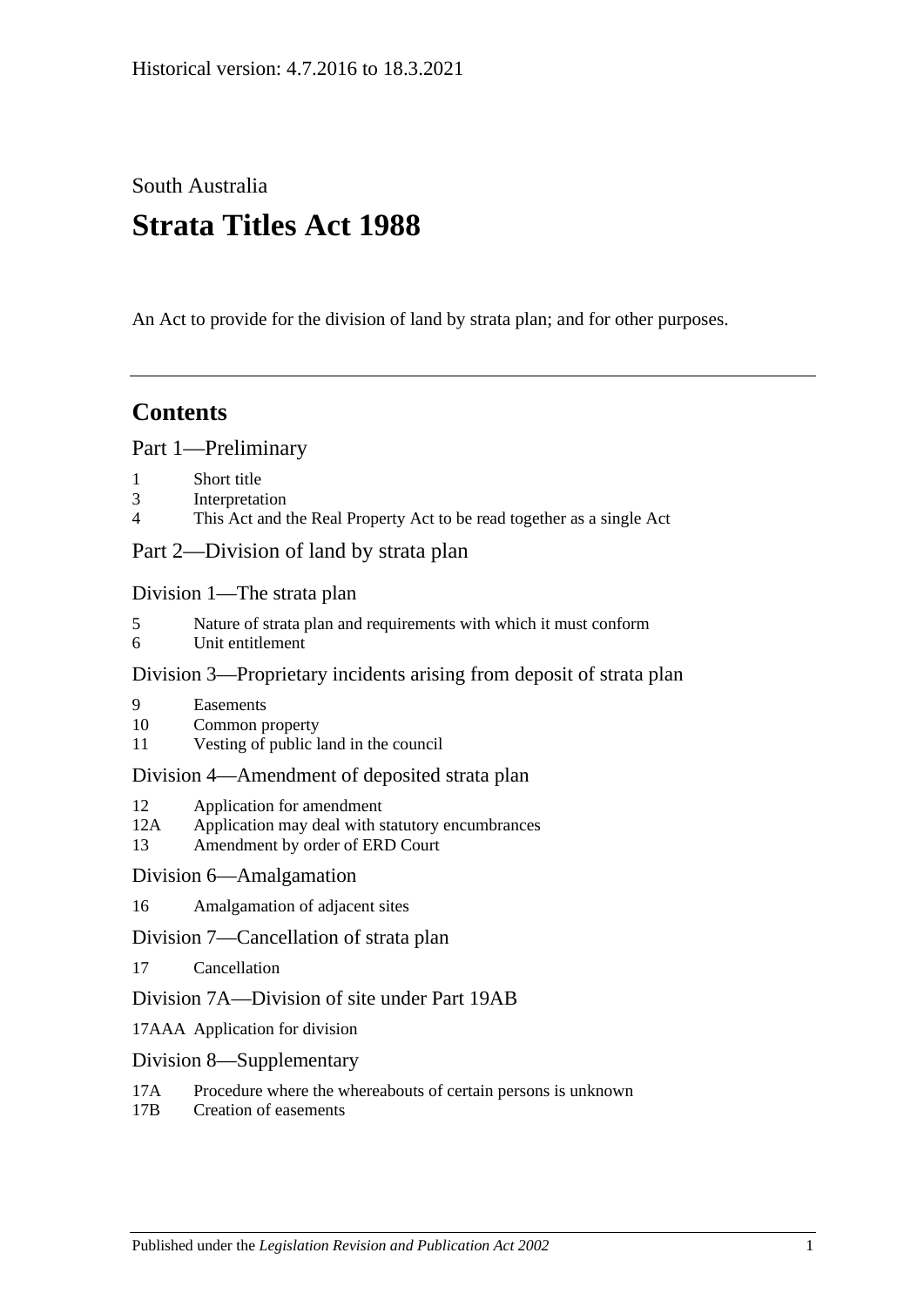## [Part 3—The strata corporation](#page-16-1)

#### [Division 1—Constitution of strata corporation](#page-16-2)

- 18 [Name of strata corporation](#page-16-3)
- 19 [Articles of strata corporation](#page-16-4)
- 19A [Certain articles may be struck out by Court](#page-18-0)
- 20 [Binding character of the articles](#page-19-0)
- 21 [Unit holders are guarantors of strata corporation's liabilities](#page-19-1)
- 22 [Restriction of payment by strata corporation to its members](#page-19-2)
- 23 [Officers of strata corporation](#page-19-3)
- 24 [Contractual formalities](#page-20-0)

#### [Division 2—General functions, powers and duties](#page-20-1)

- 25 [Functions](#page-20-2)
- 26 [General powers](#page-20-3)
- 26A [Delegation of functions or powers](#page-21-0)
- 27 [Power to raise money](#page-21-1)

#### [Division 2A—Delegations by strata corporation](#page-22-0)

- 27A [Delegation of corporation's functions and powers](#page-22-1)
- 27B [Body corporate managers](#page-23-0)
- 27C [General duties](#page-24-0)
- 27D [Offences](#page-25-0)

#### [Division 3—Special powers of strata corporation to maintain the integrity of the](#page-26-0)  [strata scheme](#page-26-0)

- 28 [Power to enforce duties of maintenance and repair](#page-26-1)
- 29 [Alterations and additions](#page-27-0)

#### [Division 4—Duty to insure](#page-27-1)

- 29A [Application of Division](#page-27-2)
- 30 [Duty to insure](#page-27-3)
- 31 [Other insurance by strata corporation](#page-28-0)
- 32 [Right of unit holders etc to satisfy themselves as to insurance](#page-28-1)

#### [Division 5—General meetings](#page-28-2)

- 33 [Holding of general meetings](#page-28-3)
- 33A [Statement of expenditure etc](#page-30-0)
- 34 [Voting at general meetings](#page-30-1)
- 34A [Duty to disclose interest](#page-32-0)

#### [Division 6—Management committee](#page-33-0)

- 35 [Management committee](#page-33-1)
- 36 [Validity of acts](#page-34-0)

#### [Division 6A—Agents' trust accounts](#page-34-1)

- 36A [Application of](#page-34-2) Division
- 36B [Interpretation](#page-34-3)
- 36C [Trust money to be deposited in trust account](#page-35-0)
- 36D [Withdrawal of money from trust account](#page-35-1)
- 36E [Authorised trust accounts](#page-35-2)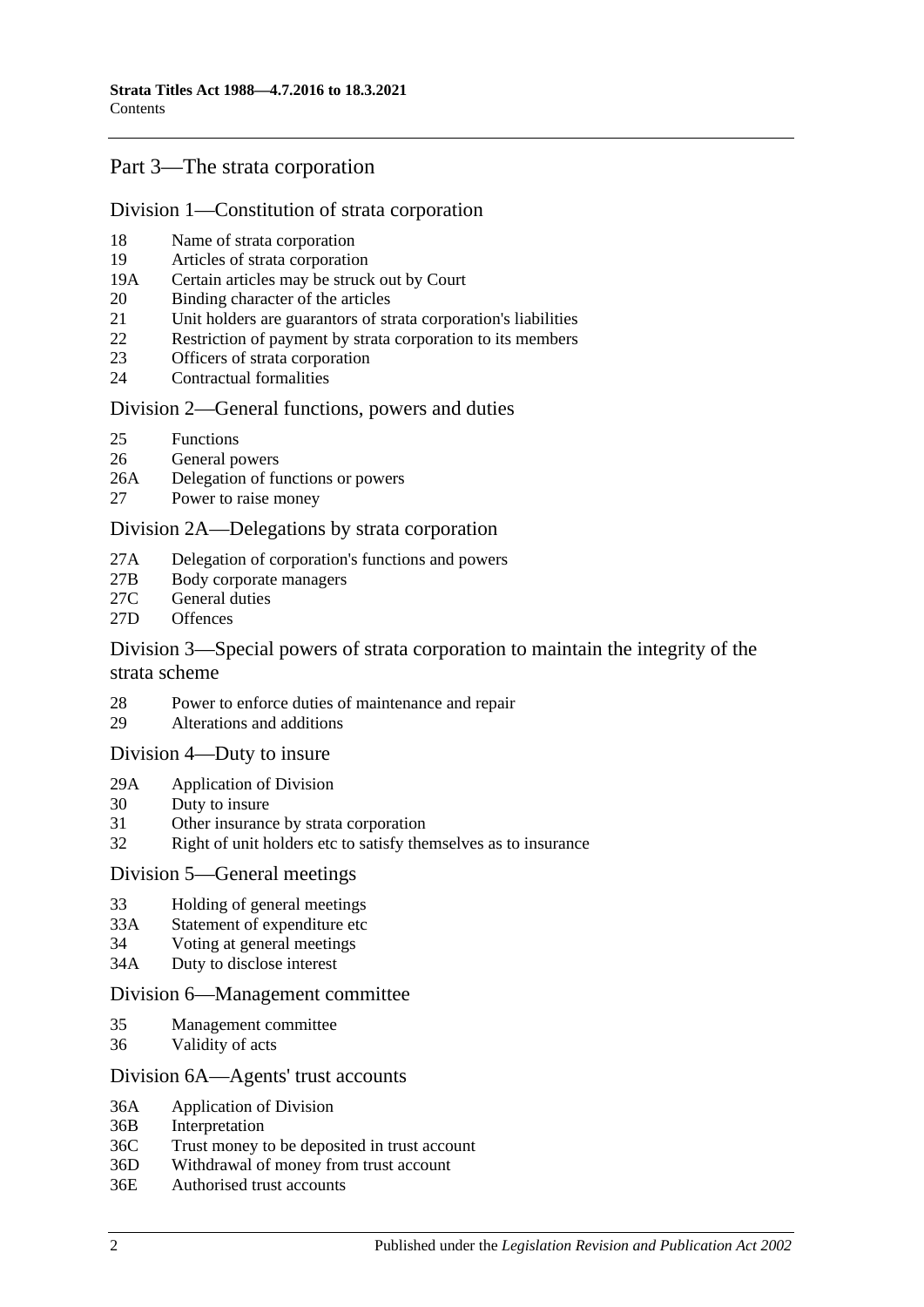- 36F [Application of interest](#page-35-3)
- 36G [Keeping of](#page-35-4) records
- 36H [Audit of trust accounts](#page-36-0)
- 36I [Obtaining information for purposes of audit or examination](#page-36-1)
- 36J [ADIs etc to report deficiencies in trust accounts](#page-37-0)
- 36K [Confidentiality](#page-37-1)
- 36L [ADIs etc not affected by notice of trust](#page-37-2)

#### [Division 7—Appointment of administrator](#page-37-3)

37 [Administrator of strata corporation's affairs](#page-37-4)

#### [Division 8—Supplementary](#page-38-0)

- 38 [Duties of the original proprietor in relation to strata corporation](#page-38-1)
- 39 [Power to require handing over of property](#page-39-0)
- 39A [Register of unit holders](#page-39-1)
- 40 [Record keeping](#page-39-2)
- 41 [Information to be furnished](#page-40-0)

#### [Part 3A—Resolution of disputes](#page-41-0)

- 41AA [Persons who may apply for relief](#page-41-1)
- 41A [Resolution of disputes etc](#page-41-2)

#### [Part 4—Miscellaneous](#page-44-0)

- 42 [Unit holder's power of entry](#page-44-1)
- 43 [Insurance by unit holder](#page-44-2)
- 44 [Dealing with part of unit](#page-45-0)
- 44A [Body corporate may act as officer etc](#page-45-1)
- 45 [Persons under disability etc](#page-46-0)
- 46 [Relief where unanimous resolution required](#page-46-1)
- 47 [General defence](#page-46-2)
- 48 [Applications etc](#page-46-3)
- 48A [Applications to Magistrates Court](#page-47-0)
- 49 [Service](#page-47-1)
- 50 [Proceedings for offences](#page-47-2)
- 50A [Indemnity fund under](#page-48-0) *Land Agents Act 1994*
- 50B [Review of operation of Act](#page-48-1)
- 51 [Regulations](#page-48-2)

## [Schedule 2—Transitional provisions](#page-49-0)

- 1 [Interpretation](#page-49-1)
- 2 [Existing plans](#page-49-2)
- 3 [Strata corporations](#page-49-3)
- 4 [Continuation and completion of proceedings under the repealed provisions](#page-49-4)
- 6 [Application of Acts](#page-49-5)

#### [Schedule 3—Articles of strata corporation](#page-49-6)

## [Legislative history](#page-52-0)

## [Appendix—Divisional penalties and expiation fees](#page-61-0)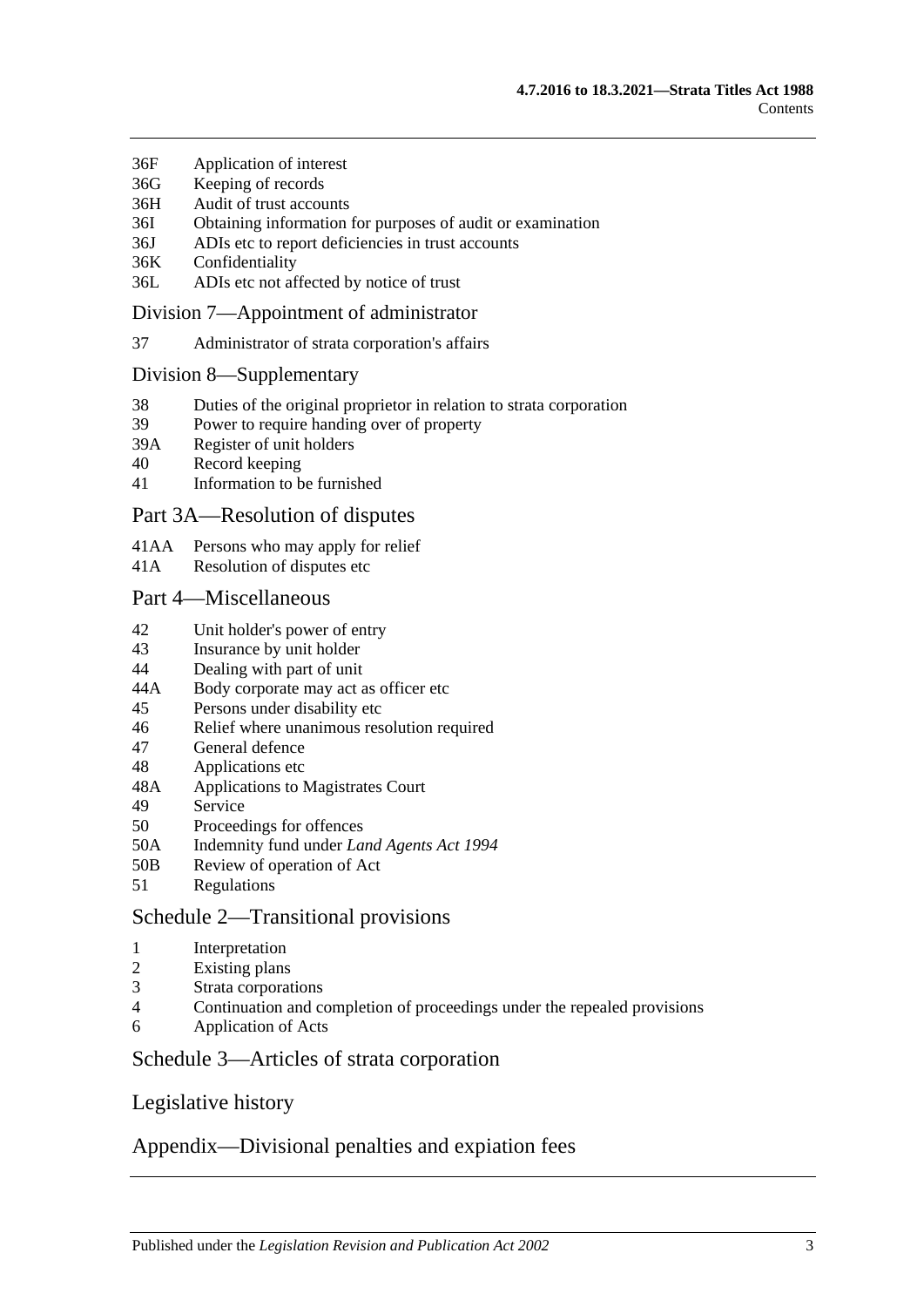## <span id="page-3-0"></span>**The Parliament of South Australia enacts as follows:**

## **Part 1—Preliminary**

#### <span id="page-3-1"></span>**1—Short title**

This Act may be cited as the *Strata Titles Act 1988*.

## <span id="page-3-2"></span>**3—Interpretation**

(1) In this Act, unless the contrary intention appears—

*allotment* means the whole of the land comprised in a certificate of title;

*assistance animal* has the same meaning as in the *[Equal Opportunity Act](http://www.legislation.sa.gov.au/index.aspx?action=legref&type=act&legtitle=Equal%20Opportunity%20Act%201984) 1984*;

*body corporate manager*—see [section](#page-23-0) 27B;

*building* includes a fixed structure;

*business day* means any day except Saturday, Sunday or a public holiday;

*ceiling* includes a false or suspended ceiling;

*the Commission* means the Development Assessment Commission constituted under the *[Development Act](http://www.legislation.sa.gov.au/index.aspx?action=legref&type=act&legtitle=Development%20Act%201993) 1993*;

#### *council* means—

- (a) in relation to a local government area—a municipal or district council;
- (b) in relation to the parts of the State that lie outside local government areas—the Outback Areas Community Development Trust;

*the Court* means the Supreme Court of South Australia;

*deposited* in relation to a strata plan means deposited in the Lands Titles Registration Office by the Registrar-General;

*easement* includes a right of way;

*encumbrance* includes—

- (a) a life estate or a lease; or
- (b) a mortgage or charge; or
- (c) a claim or lien; or
- (d) an easement; or
- (e) a caveat;

*ERD Court* means the Environment, Resources and Development Court established under the *[Environment, Resources and Development Court Act](http://www.legislation.sa.gov.au/index.aspx?action=legref&type=act&legtitle=Environment%20Resources%20and%20Development%20Court%20Act%201993) 1993*;

*fence* includes a gate;

*floor* includes a stairway or ramp;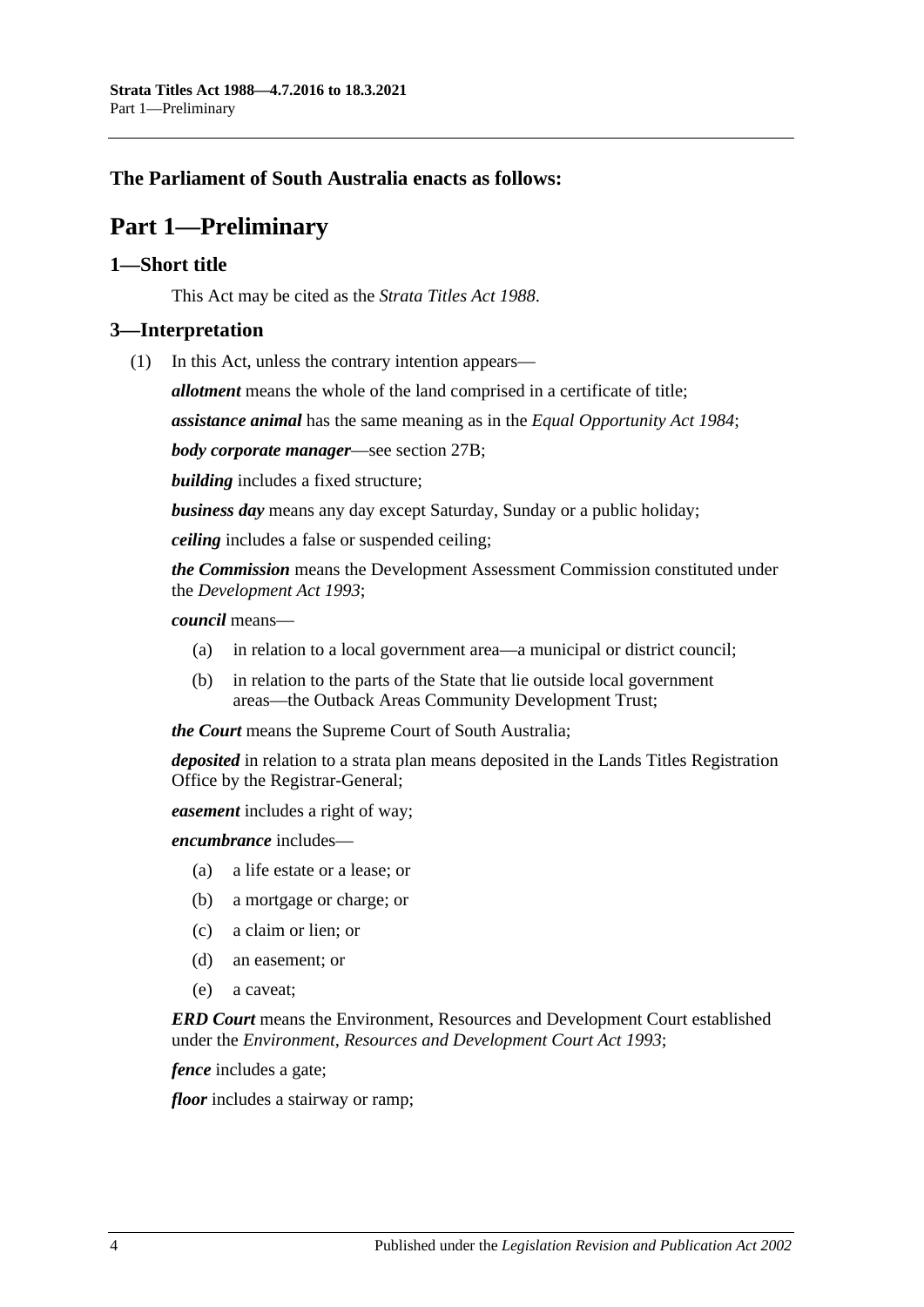*holder* of a statutory encumbrance means—

- (a) in relation to an agreement relating to the management, preservation or conservation of land lodged under Part 5 of the *[Development Act](http://www.legislation.sa.gov.au/index.aspx?action=legref&type=act&legtitle=Development%20Act%201993) 1993*—the Minister, greenway authority or council that entered into the agreement; or
- (b) in any other case—the Minister responsible for the administration of the Act under which the encumbrance was entered into or is in force;

*occupier* in relation to a unit means a person who occupies the unit on a temporary or permanent basis (either solely or jointly with other persons) and includes a person who is unlawfully in occupation of a unit;

*ordinary resolution* of a strata corporation means a resolution passed at a properly convened meeting of the corporation by a simple majority of the votes of unit holders present and voting on the resolution;

*original registered proprietor* in relation to a strata scheme means the person who was, immediately before the deposit of the strata plan, the registered proprietor of an estate in fee simple in the land;

*owner* in relation to land means the proprietor of an estate in fee simple in the land;

*public land* means—

- (a) land vested in a council;
- (b) land controlled or managed by a council;

*registered encumbrance* means an encumbrance registered or entered on a certificate of title;

*relevant animal* means an assistance animal or a therapeutic animal;

*site* means the land comprised in a strata plan (as distinct from the buildings and other improvements to that land);

*special resolution* in relation to a strata corporation means a resolution as to which the following conditions are satisfied;

- (a) at least 14 days' written notice, setting out the terms of the proposed resolution and any other information of a kind prescribed by regulation, is given to the unit holders;
- $(b)$
- (i) in the case of a strata corporation in which there are only 3 units and the owner of each unit is entitled to 1 vote in respect of his or her unit—the resolution is passed at a properly convened meeting of the strata corporation at which either no vote, or only 1 vote, is cast against the resolution; or
- (ii) in any other case—the resolution is passed at a properly convened meeting of the strata corporation at which the number of votes (if any) cast against the resolution is 25% or less of the total number of votes that could be cast at a meeting at which all unit holders are present and entitled to vote;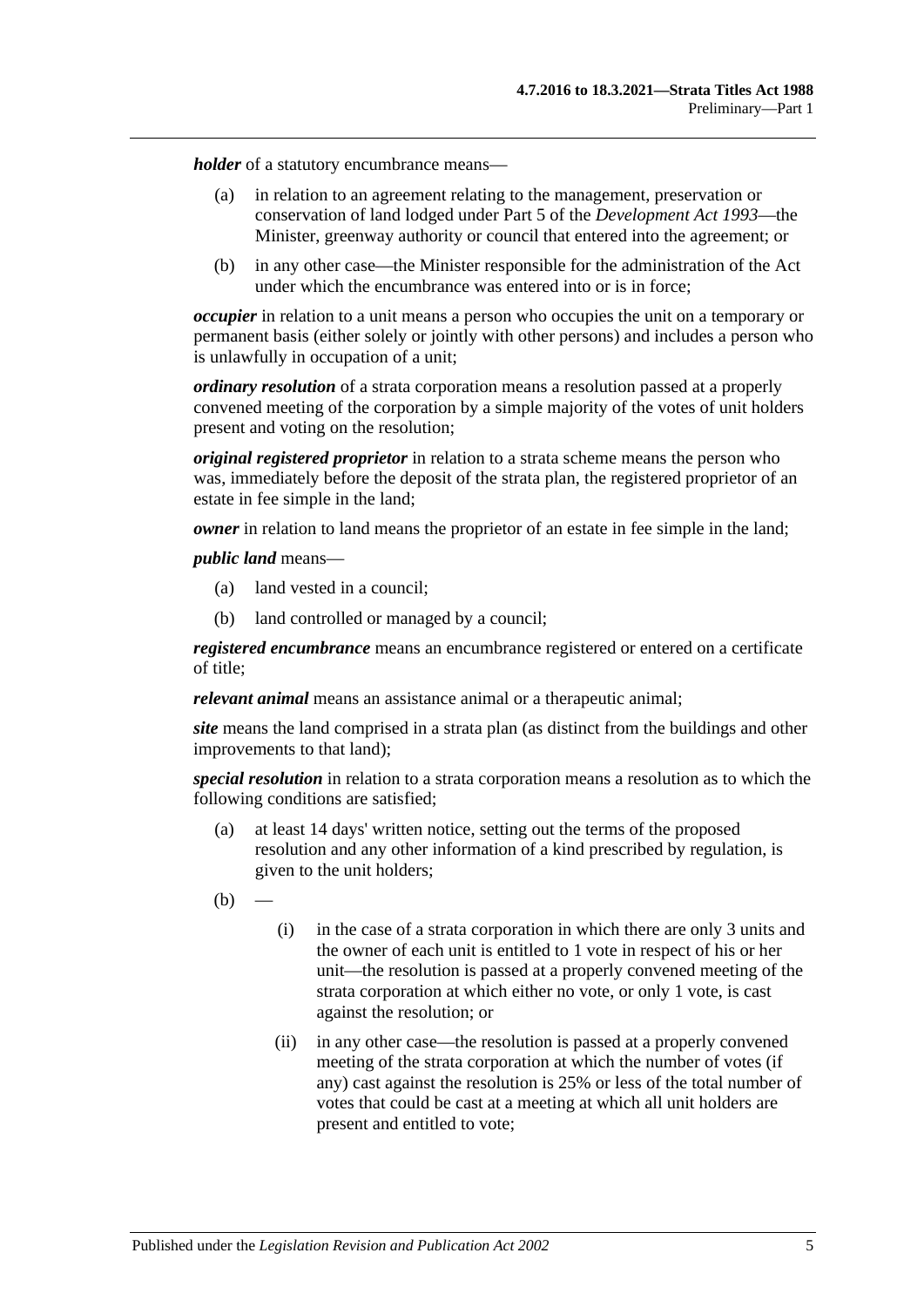#### *statutory encumbrance* means—

- (aaa) an Aboriginal heritage agreement entered into under the *[Aboriginal Heritage](http://www.legislation.sa.gov.au/index.aspx?action=legref&type=act&legtitle=Aboriginal%20Heritage%20Act%201988)  Act [1988](http://www.legislation.sa.gov.au/index.aspx?action=legref&type=act&legtitle=Aboriginal%20Heritage%20Act%201988)*;
- (aa) an agreement under section 39D of the repealed *[City of Adelaide](http://www.legislation.sa.gov.au/index.aspx?action=legref&type=act&legtitle=City%20of%20Adelaide%20Development%20Control%20Act%201976)  [Development Control Act](http://www.legislation.sa.gov.au/index.aspx?action=legref&type=act&legtitle=City%20of%20Adelaide%20Development%20Control%20Act%201976) 1976* that is continued in force by virtue of the provisions of the *[Acts Interpretation Act](http://www.legislation.sa.gov.au/index.aspx?action=legref&type=act&legtitle=Acts%20Interpretation%20Act%201915) 1915*;
- (a) an agreement relating to the management, preservation or conservation of land lodged under Part 5 of the *[Development Act](http://www.legislation.sa.gov.au/index.aspx?action=legref&type=act&legtitle=Development%20Act%201993) 1993*;
- (b) any agreement or proclamation registered or noted on the title immediately before the commencement of the *[Development Act](http://www.legislation.sa.gov.au/index.aspx?action=legref&type=act&legtitle=Development%20Act%201993) 1993* that is continued in force by virtue of the provisions of the *[Statutes Repeal and Amendment](http://www.legislation.sa.gov.au/index.aspx?action=legref&type=act&legtitle=Statutes%20Repeal%20and%20Amendment%20(Development)%20Act%201993)  [\(Development\) Act](http://www.legislation.sa.gov.au/index.aspx?action=legref&type=act&legtitle=Statutes%20Repeal%20and%20Amendment%20(Development)%20Act%201993) 1993*;
- (d) a heritage agreement entered into under the *[Heritage Act](http://www.legislation.sa.gov.au/index.aspx?action=legref&type=act&legtitle=Heritage%20Act%201993) 1993*;
- (da) a heritage agreement entered into under the *[Native Vegetation Act](http://www.legislation.sa.gov.au/index.aspx?action=legref&type=act&legtitle=Native%20Vegetation%20Act%201991) 1991*;
- (db) an access agreement entered into under the *[Recreational Greenways](http://www.legislation.sa.gov.au/index.aspx?action=legref&type=act&legtitle=Recreational%20Greenways%20Act%202000)  Act [2000](http://www.legislation.sa.gov.au/index.aspx?action=legref&type=act&legtitle=Recreational%20Greenways%20Act%202000)*;
- (e) a management agreement entered into under the *[River Murray Act](http://www.legislation.sa.gov.au/index.aspx?action=legref&type=act&legtitle=River%20Murray%20Act%202003) 2003*;
- (ea) a management agreement entered into under the *[Upper South East Dryland](http://www.legislation.sa.gov.au/index.aspx?action=legref&type=act&legtitle=Upper%20South%20East%20Dryland%20Salinity%20and%20Flood%20Management%20Act%202002)  [Salinity and Flood Management Act](http://www.legislation.sa.gov.au/index.aspx?action=legref&type=act&legtitle=Upper%20South%20East%20Dryland%20Salinity%20and%20Flood%20Management%20Act%202002) 2002*;
- (f) any other encumbrance created by or under any statute and prescribed by the regulations for the purposes of this definition;

*the strata community* means those who reside or work at the units in a strata scheme;

*strata corporation* means a body corporate created under this Act on the deposit of a strata plan;

*strata scheme* means—

- (a) the land comprised in a strata plan; and
- (b) the buildings and other improvements on that land;

*therapeutic animal* has the same meaning as in section 88A of the *[Equal Opportunity](http://www.legislation.sa.gov.au/index.aspx?action=legref&type=act&legtitle=Equal%20Opportunity%20Act%201984)  Act [1984](http://www.legislation.sa.gov.au/index.aspx?action=legref&type=act&legtitle=Equal%20Opportunity%20Act%201984)*;

*unanimous resolution* in relation to a strata corporation means a special resolution passed without any dissentient vote at a general meeting of the corporation;

*unit* means an area shown on a strata plan as a unit;

*unit holder* means—

- (a) a person registered as proprietor of an estate in fee simple in the unit;
- (b) if the fee simple is divided into a life estate with a remainder or reversionary interest—the person registered as the proprietor of the life estate;

*wall* includes a door or window.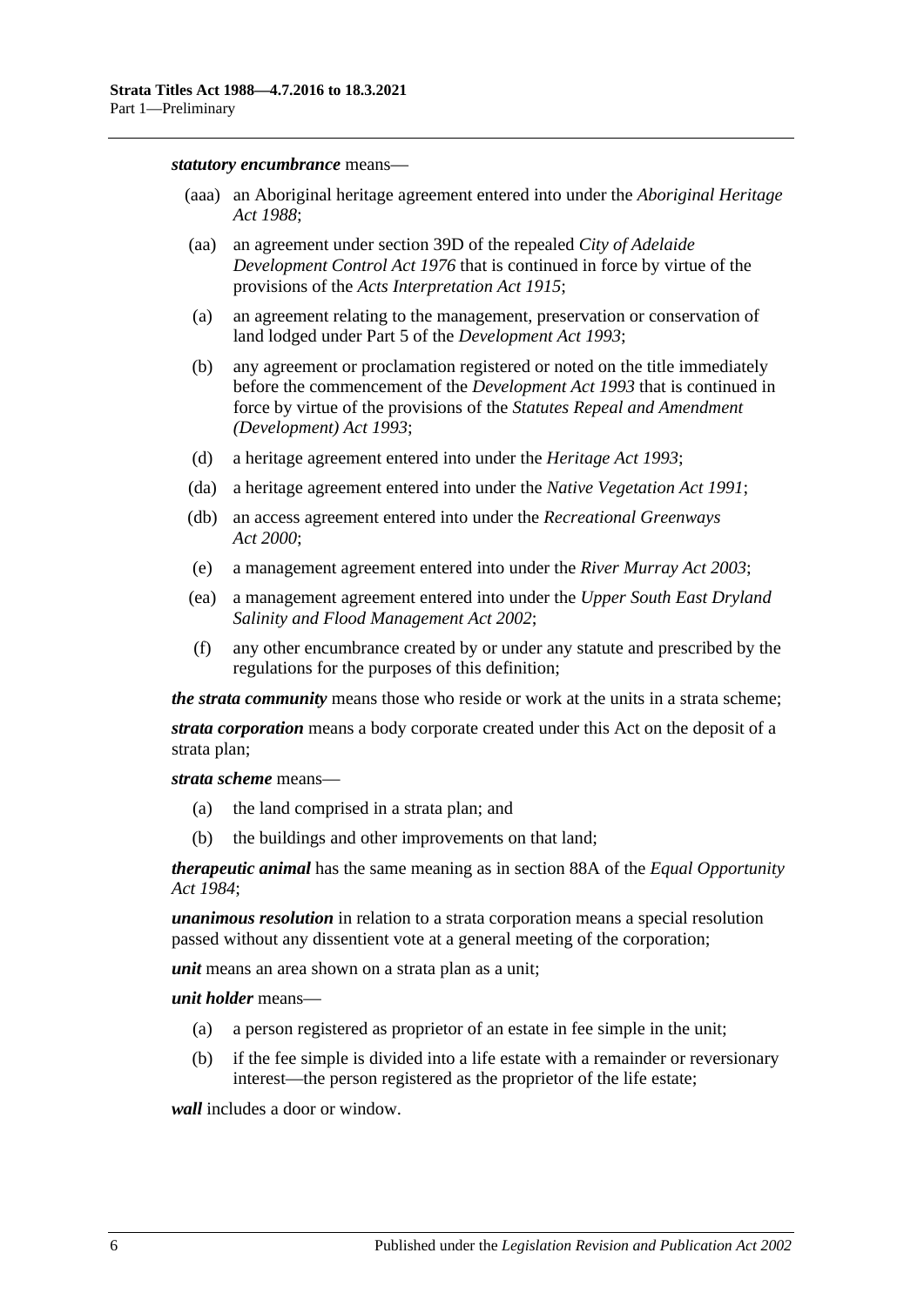- (2) For the purposes of this Act, land will be regarded as being adjacent to other land if the land—
	- (a) abuts on the other land; or
	- (b) is separated from the other land only by—
		- (i) a road, street, footpath, railway or thoroughfare; or
		- (ii) a reserve or other similar open space.

**Note—**

For definition of divisional penalties (and divisional expiation fees) see Appendix.

#### <span id="page-6-0"></span>**4—This Act and the Real Property Act to be read together as a single Act**

This Act and the *[Real Property Act](http://www.legislation.sa.gov.au/index.aspx?action=legref&type=act&legtitle=Real%20Property%20Act%201886) 1886* will be read together and construed as if the two Acts constituted a single Act.

## <span id="page-6-2"></span><span id="page-6-1"></span>**Part 2—Division of land by strata plan**

## **Division 1—The strata plan**

#### <span id="page-6-3"></span>**5—Nature of strata plan and requirements with which it must conform**

- (1) A strata plan is a plan dividing land into—
	- (a) units (of which there must be at least two); and
	- (b) common property.
- (2) A strata plan must comprise the whole of one or more allotments.
- (3) A strata plan—
	- (a) must define the units to be created by the plan in a manner that allows the boundaries of each unit to be ascertained; and
	- (b) must assign to each unit a distinguishing number; and
	- (c) must have annexed to it a schedule of unit entitlements in relation to the units; and
	- (d) must delineate the boundaries of the land comprised in the plan; and
	- (e) must delineate in relation to those boundaries the external lateral boundaries of all buildings on the land; and
	- (f) must comply with any other requirements stipulated by the Registrar-General.
- $(4)$  A unit—
	- (a) must consist of, or include, the whole or a part of a building;
	- (b) need not be wholly within one or more buildings;
	- (c) may be below, on or above the surface of land;
	- (d) may be wholly on one storey or level or partly on one storey or level and partly on another or others;
	- (e) may include an area (a *unit subsidiary*)—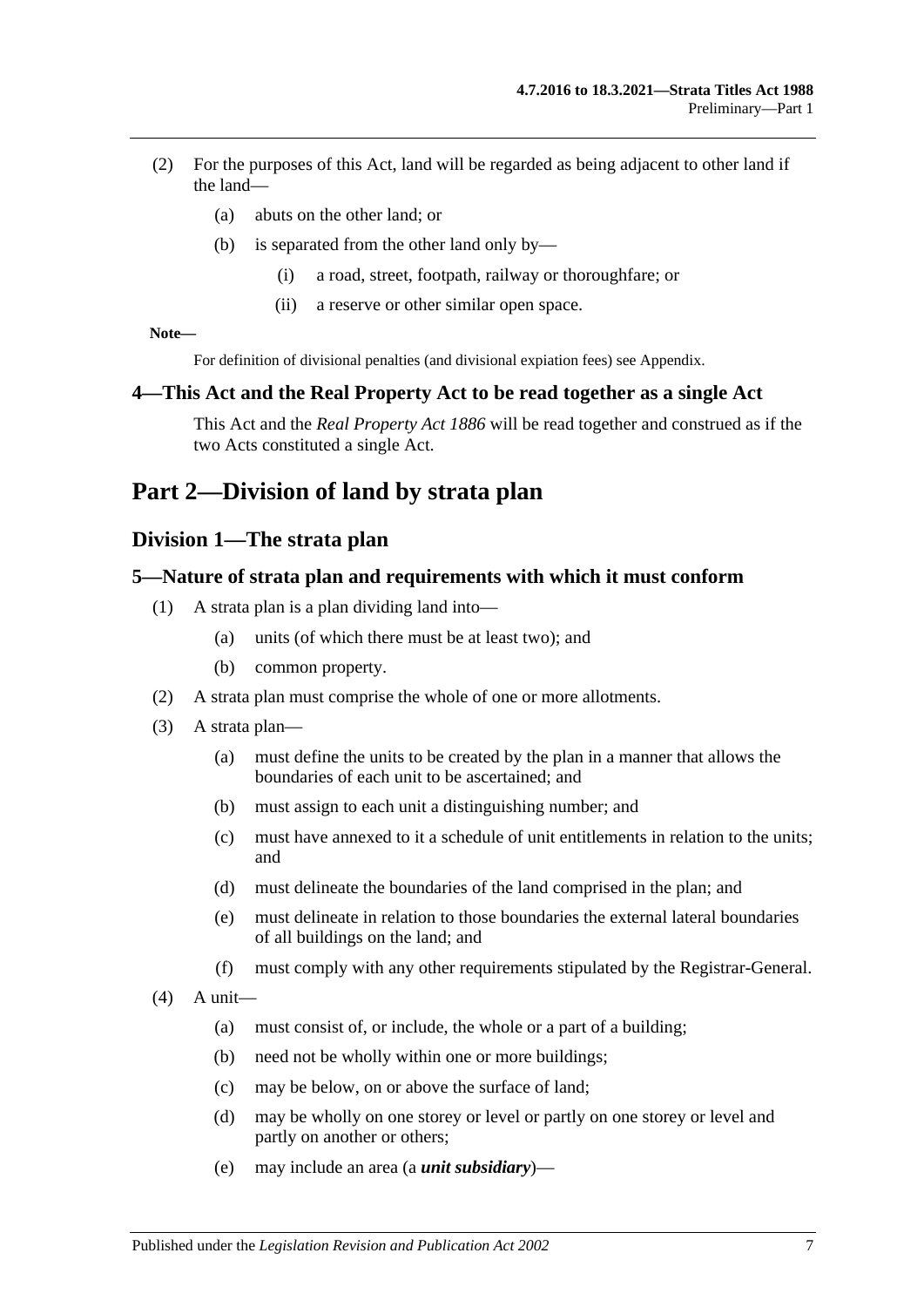- (i) for the separate use of the occupier of the unit; and
- (ii) appurtenant to the portion of the unit designed for separate occupation.
- (5) Subject to any explicit statement to the contrary in a strata plan, the following principles apply to the definition of a unit by strata plan—
	- (a) where a boundary is defined by reference to a wall or fence—the boundary is the inner surface of the wall or fence;
	- (b) where a boundary is defined by reference to a floor—the boundary is the upper surface of the floor;
	- (c) where a boundary is defined by reference to a ceiling or roof—the boundary is the under surface of the ceiling or roof.
- (6) The common property comprises—
	- (a) any land or space that is not within a unit;
	- (b) any pipe, cable, wire, duct or drain that is not for the exclusive use of a unit;
	- (c) any structure that is not for the exclusive use of a unit installed before the deposit of the strata plan;
	- (d) any structure installed by a strata corporation as part of the common property;
	- (e) any other structure on the site committed to the care of a strata corporation as part of the common property.
- (7) Subject to any explicit statement to the contrary in the strata plan, a wall or fence between a building that forms part of a unit and a unit subsidiary to that unit is part of the common property.
- (8) The plan must conform with any requirements of the regulations as to the design of the strata scheme.

#### <span id="page-7-0"></span>**6—Unit entitlement**

- (1) The unit entitlement of a unit is a number assigned to the unit that bears in relation to the aggregate unit entitlements of all of the units defined on the relevant strata plan (within a tolerance of  $\pm 10$  per cent) the same proportion that the capital value of the unit bears to the aggregate capital value of all of the units.
- (2) The unit entitlement of a unit must be expressed as a whole number.
- (3) The aggregate unit entitlements of all units defined on a strata plan must, if the regulations so provide, be a number fixed in the regulations.

## <span id="page-7-1"></span>**Division 3—Proprietary incidents arising from deposit of strata plan**

#### <span id="page-7-2"></span>**9—Easements**

The following easements exist, to the extent required by the nature of the strata scheme, between the units and between the units and common property:

- (a) easements of support and shelter;
- (b) easements allowing for the establishment and maintenance of pipes, ducts, cables and other equipment so that—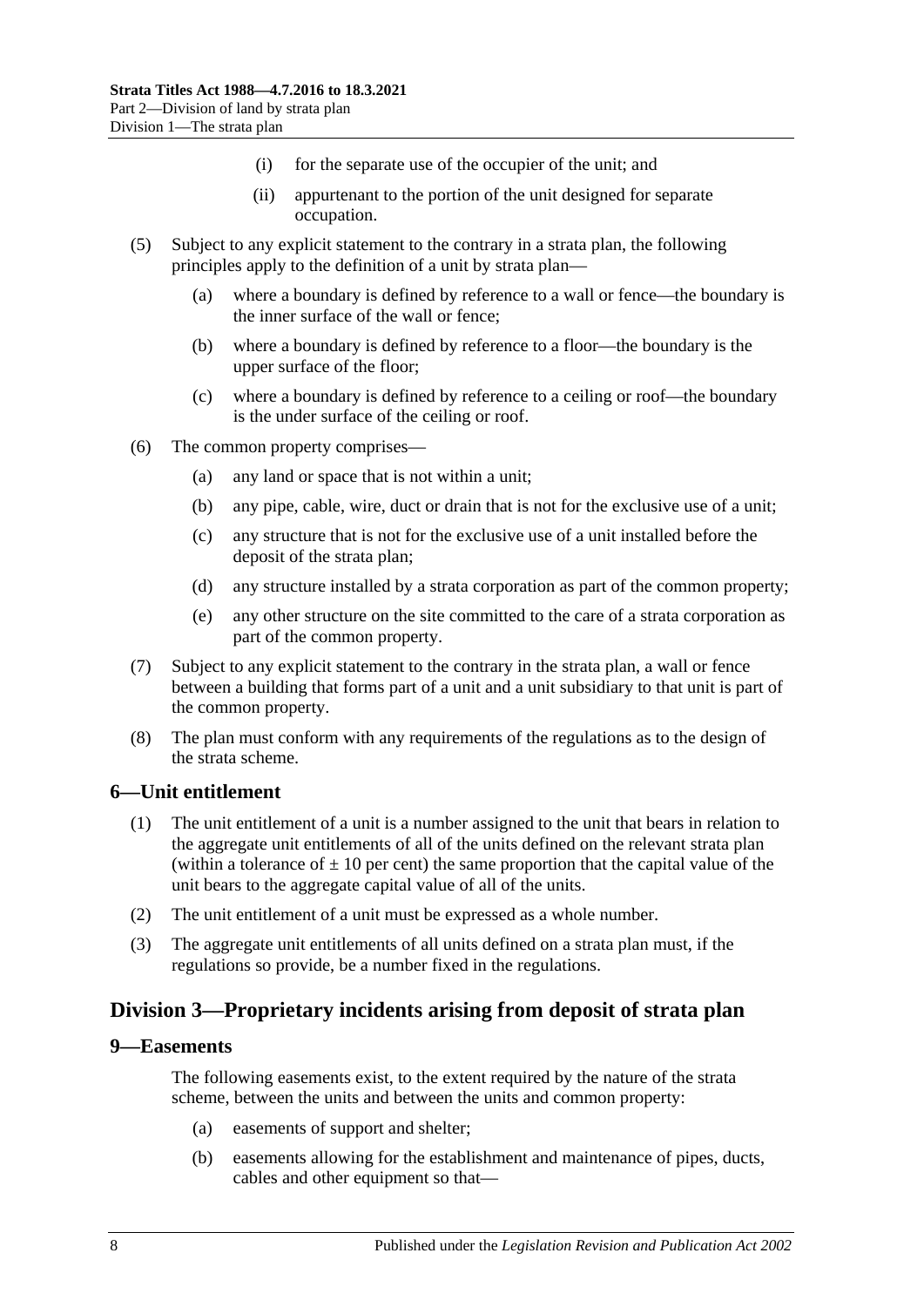- (i) a unit may be supplied with water, gas, electricity, heating oil, or air-conditioned air;
- (ii) a unit may be connected to the telephone or to a radio or television antenna;
- (iii) a unit may be connected to sewerage, garbage, drainage or other similar services.

## <span id="page-8-0"></span>**10—Common property**

- (1) The common property is held by the strata corporation in trust for the unit holders.
- (2) An equitable share in the common property attaches to each unit and cannot be alienated or dealt with separately from the unit.
- (3) The extent of the share is proportioned to the unit entitlement of the unit.

## <span id="page-8-4"></span><span id="page-8-1"></span>**11—Vesting of public land in the council**

- (1) Any land shown on a deposited strata plan as a road, street, thoroughfare, reserve or similar open space (except any such land shown on the plan as an easement or excluded by regulation from the application of this section) is vested in the council in fee simple free of any encumbrance.
- (2) Any road, street or thoroughfare that vests in a council under [subsection](#page-8-4) (1) will be regarded, for all purposes, as a public road, street or thoroughfare.

## <span id="page-8-2"></span>**Division 4—Amendment of deposited strata plan**

## <span id="page-8-3"></span>**12—Application for amendment**

- (1) An application for the amendment of a deposited strata plan may be made only by the strata corporation.
- (2) The applicant must provide evidence to the satisfaction of the Registrar-General—
	- (a) that the application is made in pursuance of a unanimous resolution duly passed at a properly convened meeting of the strata corporation;
	- (b) that any person with an encumbrance registered in relation to units or common property affected by the proposed amendment consents to the amendment;
	- (c) if units or common property affected by the proposed amendment are subject to a statutory encumbrance—that the holder of the statutory encumbrance consents to the amendment.
- (2a) Where the amendment of a deposited strata plan would result in the extinguishment of an easement in respect of part of the dominant land, the consent of a person who has, or claims, an estate or interest in the servient land is not required in relation to that extinguishment if rights under the easement continue in existence in respect of some other part of the dominant land.
- (3) The application must be accompanied by—
	- (c) if the amendment affects the delineation of units, common property or any buildings on the site—
		- (i) a plan indicating the changes to be effected by the amendment;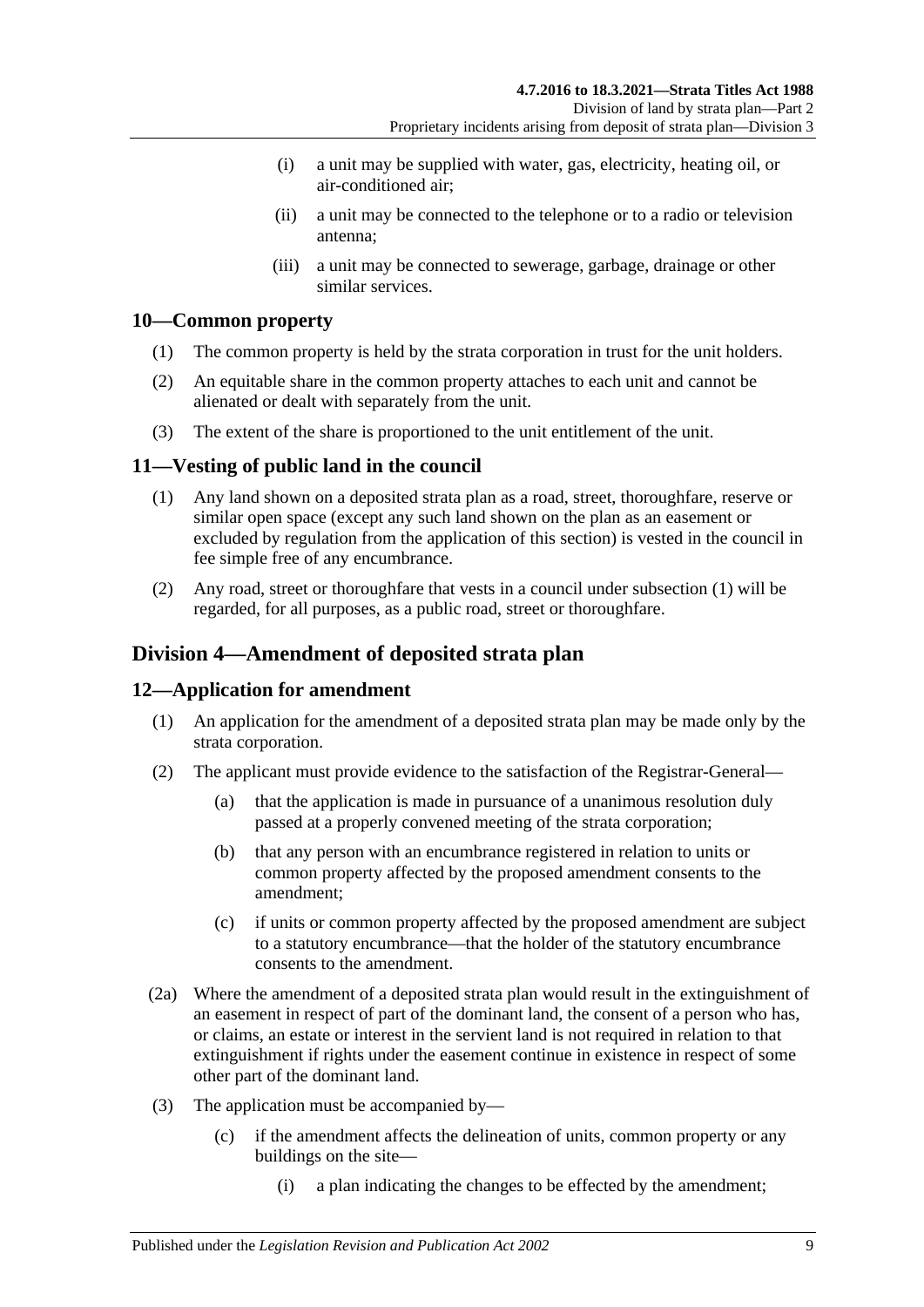- (ii) a certificate from a licensed surveyor in the prescribed form (which may be endorsed on the plan) certifying that the plan correctly delineates the units, the common property and the buildings on the site;
- (iii) a certificate from a licensed valuer certifying the amount (if any) by which the value of any unit or the common property would be varied by the amendment; and
- (d) if the amendment—
	- (i) consists of a variation of the unit entitlements of the units; or
	- (ii) affects the relative value of the units,

a fresh schedule of unit entitlements certified correct by a licensed valuer; and

- (e) an instrument providing for the discharge of any registered encumbrance shown on the certificate or certificates of title of the units that should, in the opinion of the Registrar-General, be discharged; and
- (f) such other documentary material as the Registrar-General may require.
- (3a) Where—
	- (a) the erection or alteration of a building on the site causes an encroachment on land not included in the site; and
	- (b) the application for amendment relates (wholly or in part) to the erection or alteration of that building,

the application can only be accepted if—

- (c) no part of a unit would, if the amendment were made, form part of the encroachment; and
- $(d)$
- (i) the encroachment is over public land and the council within whose area the land is situated consents to the encroachment; or
- (ii) the encroachment consists of the protrusion of footings, or footings and associated structures of a prescribed nature, by not more than the prescribed distance beyond the boundaries of the site, and the owner of the land over which the encroachment occurs consents to the encroachment; or
- (iii) it is established to the Registrar-General's satisfaction that the encroachment is otherwise authorised by law.
- (3b) If the amendment affects the delineation of units or common property, the Registrar-General must not deal with the application unless satisfied that the certificate from the Development Assessment Commission required by section 51 of the *[Development Act](http://www.legislation.sa.gov.au/index.aspx?action=legref&type=act&legtitle=Development%20Act%201993) 1993* has been given, and is in force, in relation to the amendment.
- (3c) The certificate from the Development Assessment Commission under section 51 of the *[Development Act](http://www.legislation.sa.gov.au/index.aspx?action=legref&type=act&legtitle=Development%20Act%201993) 1993* expires at the expiration of 1 year after the application for amendment was lodged with the Registrar-General unless the Registrar-General extends the life of the certificate.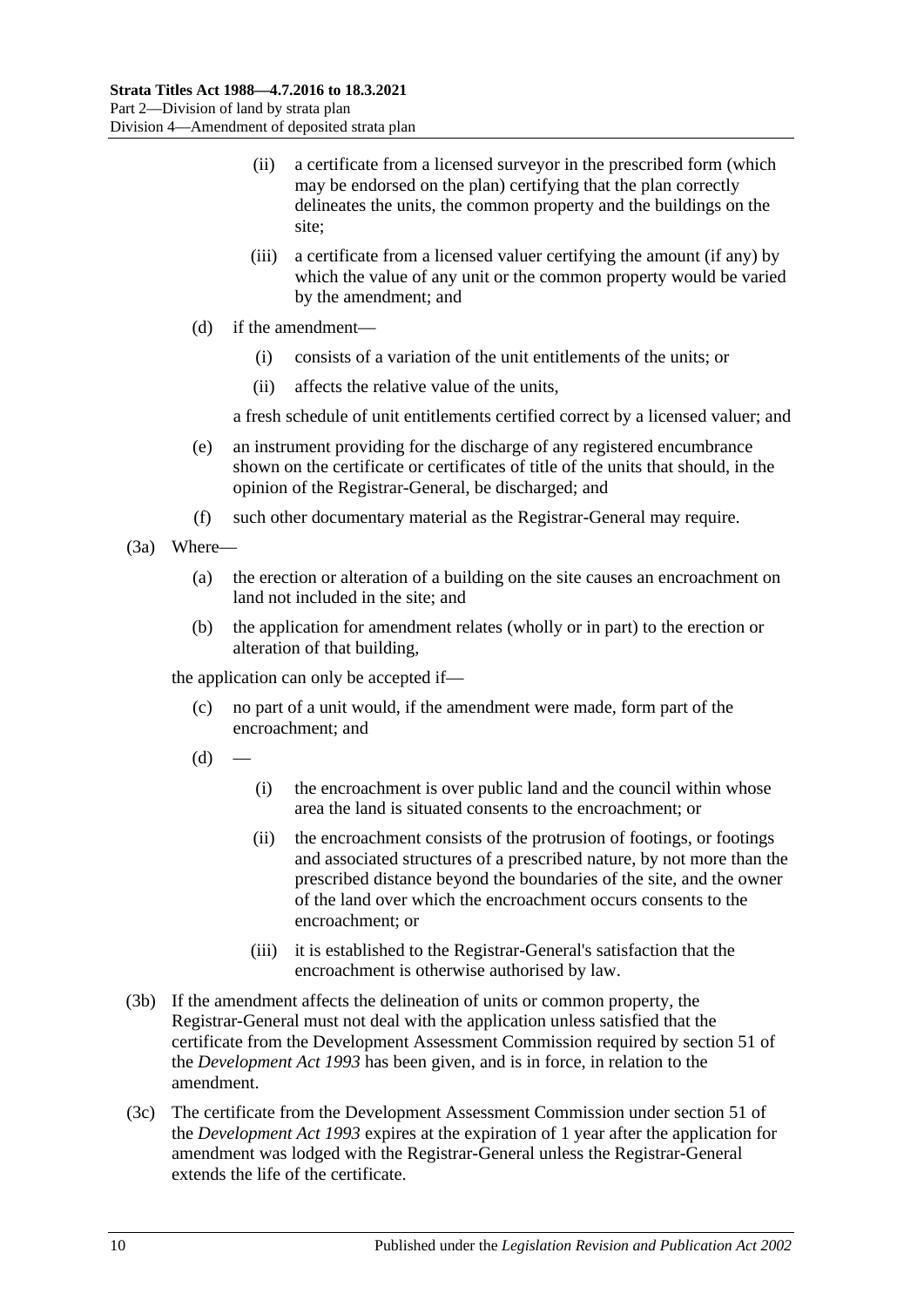- (4) Where due application is made for the amendment of a strata plan, the Registrar-General will, so far as the nature of this amendment requires—
	- (a) amend the plan in accordance with the application, or substitute a fresh strata plan;
	- (b) amend or endorse any certificate of title affected by the amendment, or cancel any such certificate and issue a new certificate or new certificates;
	- (c) substitute a fresh schedule of unit entitlements.
- (4a) Where an application affected by an encroachment is accepted by the Registrar-General—
	- (a) unless the encroachment is over public land, the Registrar-General will, on the amendment of the plan, enter the encroachment on any relevant certificate of title; and
	- (b) any consent given in relation to the encroachment is binding on present and subsequent owners and occupiers of the land.
- (5) Where part of a unit is, on the amendment of the strata plan by the Registrar-General, transferred to another unit or to common property, then—
	- (a) the part is discharged from any encumbrance (other than an easement or statutory encumbrance) registered over the unit from which it is transferred; and
	- (b) if the part is being transferred to another unit—the part will be held subject to any encumbrance registered over the whole of that unit.
- (5a) Where part of the common property is, on the amendment of the strata plan by the Registrar-General, transferred to a unit, then—
	- (a) the part is discharged from any encumbrance (other than an easement or statutory encumbrance) registered over the common property; and
	- (b) the part will be held subject to any encumbrance registered over the whole of the unit.
- (6) Where an amendment provides for—
	- (a) the division of a unit into two or more units; or
	- (b) the consolidation of two or more units into one unit,

any unit created by the amendment will be held subject to any registered encumbrance shown on the certificate or certificates of title (unless an instrument providing for the discharge of the encumbrance is lodged with the Registrar-General).

- (7) An application for the amendment of a deposited strata plan that effects the transfer of an interest in land is a conveyance.
- (8) If, on amendment of a deposited strata plan, part, but not the whole, of an allotment within the meaning of Part 19AB of the *[Real Property Act](http://www.legislation.sa.gov.au/index.aspx?action=legref&type=act&legtitle=Real%20Property%20Act%201886) 1886* is to be included in the site or land is to be removed from the site, the application under this section will be taken to be an application for division under Part 19AB of the *[Real Property](http://www.legislation.sa.gov.au/index.aspx?action=legref&type=act&legtitle=Real%20Property%20Act%201886)  Act [1886](http://www.legislation.sa.gov.au/index.aspx?action=legref&type=act&legtitle=Real%20Property%20Act%201886)* as well as being an application under this section and accordingly—
	- (a) both this section and Part 19AB apply to and in relation to the application; and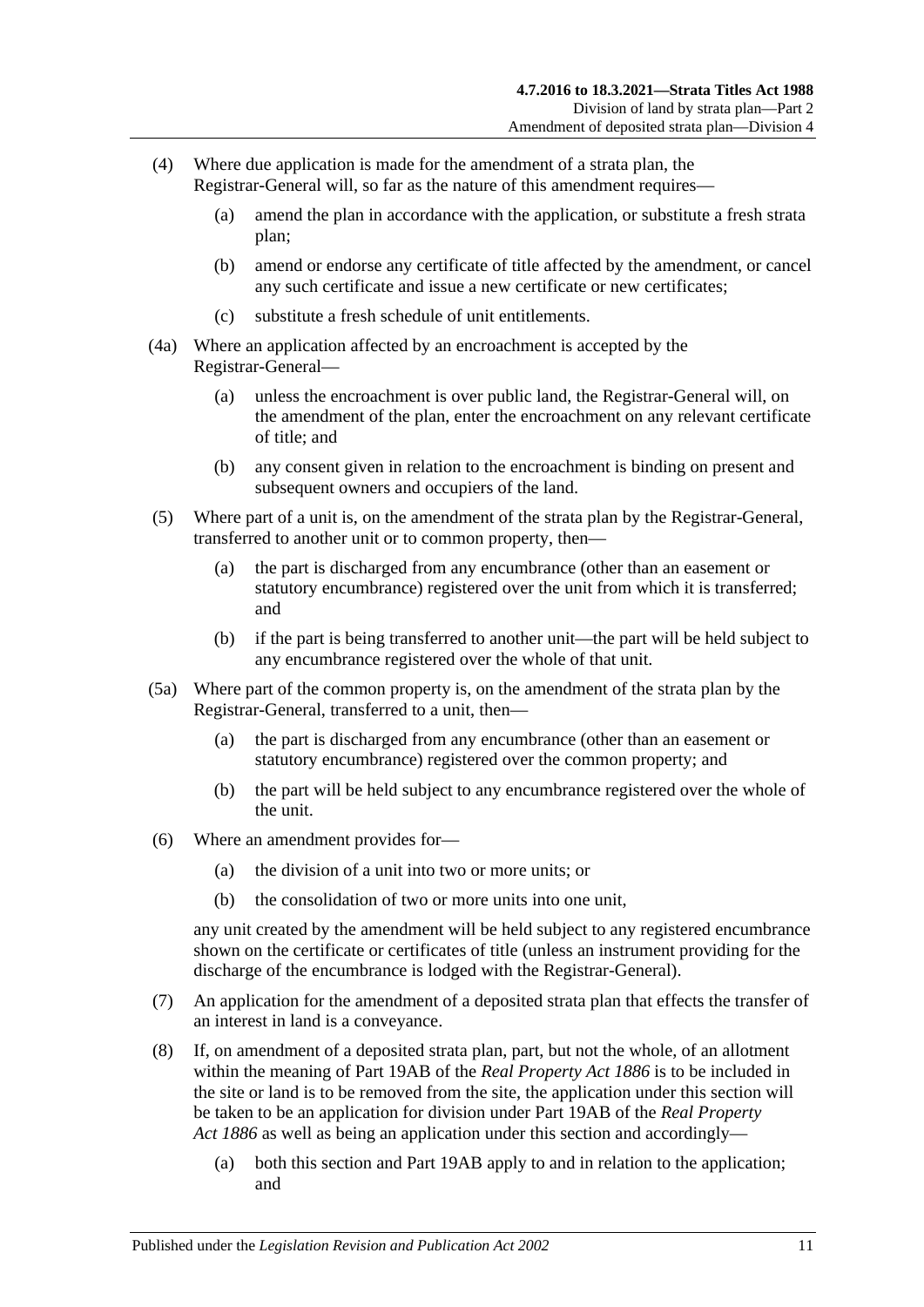- (b) if part of an allotment is to be included from outside the site, the application must be made jointly by the strata corporation and the registered proprietor of the allotment to be divided; and
- (c) the Registrar-General may direct that a combined plan or two separate plans be lodged with the application.

## <span id="page-11-0"></span>**12A—Application may deal with statutory encumbrances**

Despite any other statutory provision to the contrary, the Registrar-General may treat an application for amendment of a deposited strata plan under this Division as if it included an application for the variation or termination of a statutory encumbrance if—

- (a) the application specifies that variation or termination of a statutory encumbrance is to be registered or noted; and
- (b) the application is accompanied by—
	- (i) a certificate signed by or on behalf of the holder of the statutory encumbrance certifying that the requirements of the Act under which the encumbrance was entered into, or is in force, as to the variation or termination of the statutory encumbrance (if any) have been complied with; and
	- (ii) such other documentary material in relation to the statutory encumbrance as the Registrar-General may require.

### <span id="page-11-1"></span>**13—Amendment by order of ERD Court**

- (1) The ERD Court may, on application under this section, order the amendment of a strata plan.
- (2) An application may be made under this section by—
	- (a) the strata corporation; or
	- (b) a unit holder; or
	- (c) any other person who has a registered interest in a unit; or
	- (d) an insurer of a unit or any of the common property.
- (3) Such an application may only be made—
	- (a) for the purpose of correcting an error in the plan;
	- (b) for the purpose of varying the unit entitlements of the units;
	- (c) for the purpose of achieving amendments that have become desirable in view of damage to buildings within the strata scheme;
	- (d) for the purpose of achieving any other amendments that are desirable in the circumstances of the particular case.
- (3a) If it appears to the ERD Court that the proposed amendment of the strata plan could adversely affect a person who is not a party to the proceedings, the ERD Court should not order the amendment unless the ERD Court is satisfied that the person has been notified of the possibility that such an order could be made and has been given a reasonable opportunity to make submissions to the Court in relation to the matter.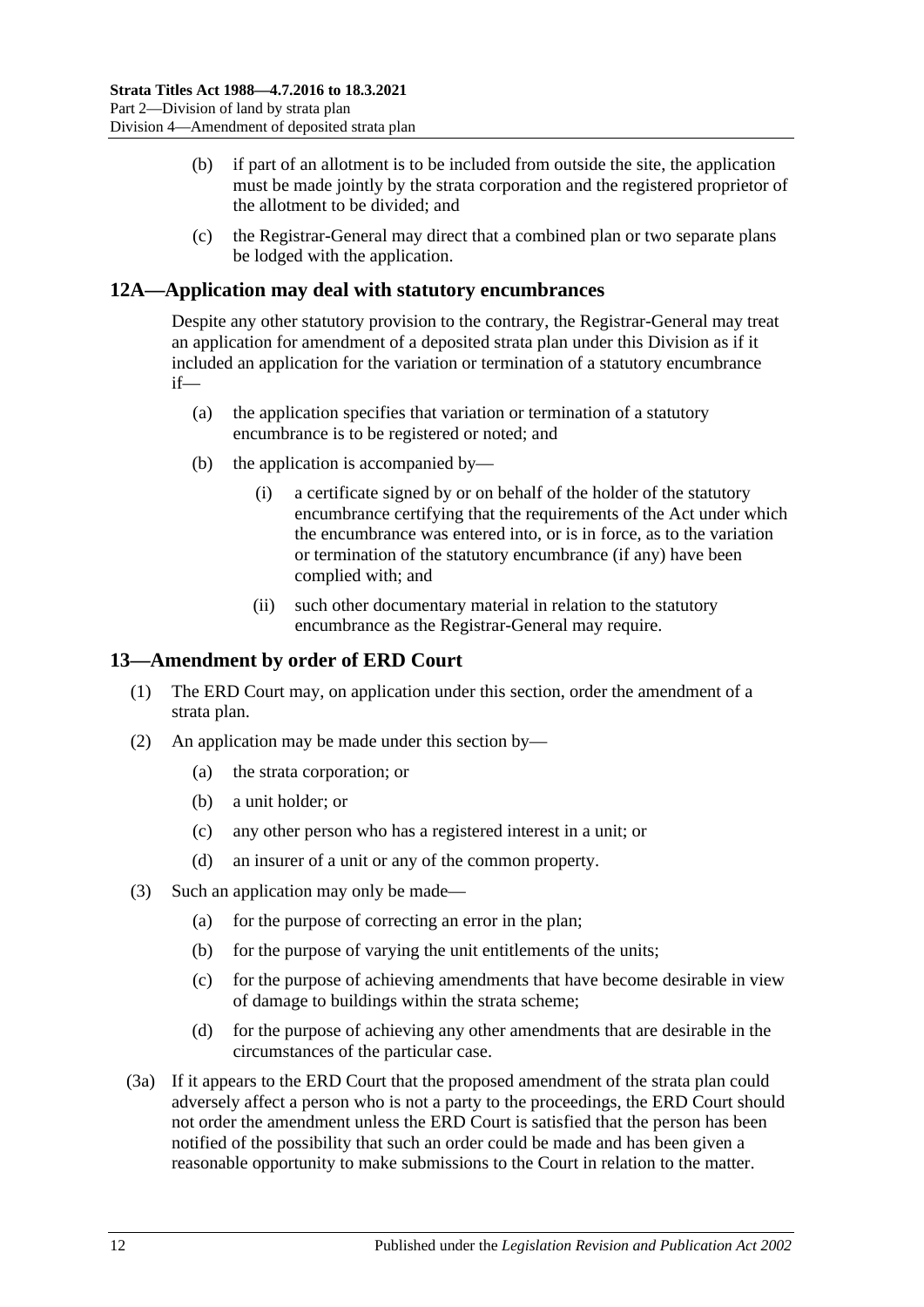- (3b) In determining an application under this section the ERD Court must have regard to the matters (if any) prescribed by regulation.
- (4) The ERD Court may, on an application under this section, make—
	- (a) an order for amendment of the strata plan;
	- (b) any further orders that may be necessary to achieve justice between those affected by the amendment;
	- (c) incidental or ancillary orders.
- (5) Where an order for the amendment of a strata plan is made, the Registrar-General will, on lodgement of the order and any other documentary material the Registrar-General requires, amend the plan in accordance with the order.

## <span id="page-12-0"></span>**Division 6—Amalgamation**

#### <span id="page-12-1"></span>**16—Amalgamation of adjacent sites**

- (1) Where the sites comprised in two or more deposited strata plans are adjacent to each other, the strata plans may be amalgamated to form a single strata plan.
- (2) An application for amalgamation—
	- (a) must be under the common seals of the strata corporations affected by the proposed amalgamation; and
	- (b) must be endorsed with a statement to the effect that the application is made in pursuance of unanimous resolutions duly passed at properly convened meetings of the strata corporations; and
	- (c) must be endorsed with the consent of all persons (other than unit holders) with registered interests in the units; and
	- (d) must be accompanied by—
		- (i) a fresh strata plan prepared in accordance with this Act covering the proposed new site; and
		- (ia) a certificate from a licensed valuer certifying that the schedule of unit entitlements annexed to the fresh strata plan is correct; and
		- (iii) the articles proposed for the corporation to be created by the proposed amalgamation (unless the articles are to be in accordance with [Schedule 3\)](#page-49-6); and
		- (iv) such other documentary material as the Registrar-General may require.
- (3) If the Registrar-General deposits the fresh strata plan in pursuance of an application under this section—
	- (a) the existing deposited strata plans will be cancelled and the fresh plan deposited in substitution for them;
	- (b) a new number will be assigned to the fresh plan;
	- (c) appropriate amendments will be made to the certificates for the units, or new certificates issued;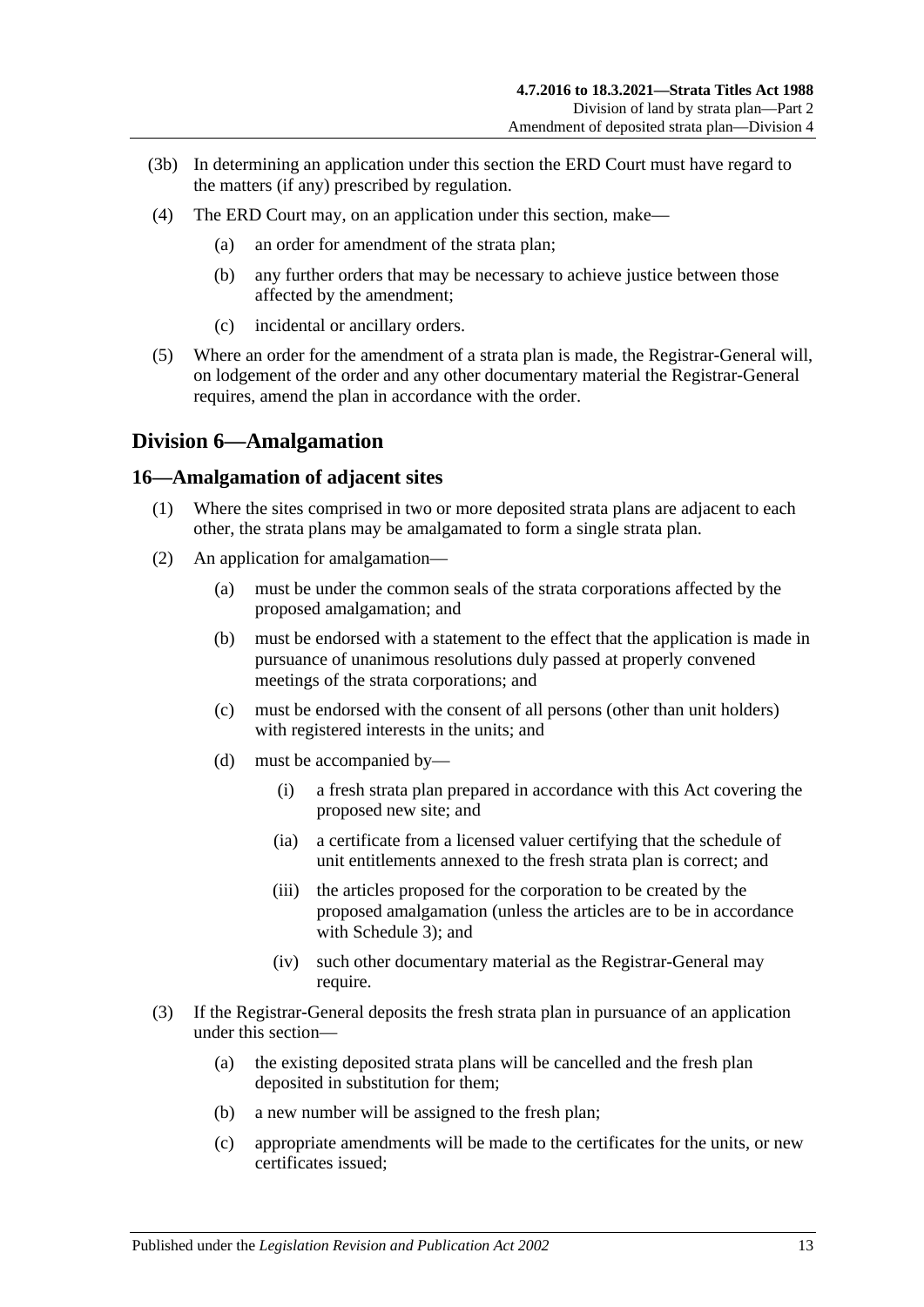- (d) a new certificate will be issued for the common property;
- (e) the existing strata corporations will be dissolved and a new strata corporation created;
- (f) the assets and liabilities of the strata corporations will vest in or attach to the strata corporation created on deposit of the fresh plan.

## <span id="page-13-0"></span>**Division 7—Cancellation of strata plan**

#### <span id="page-13-1"></span>**17—Cancellation**

- (1) A deposited strata plan may be cancelled—
	- (a) by lodging an instrument of cancellation with the Registrar-General; or
	- (b) by order of the ERD Court.
- (2) An instrument of cancellation must be under the seal of the strata corporation and endorsed with the approval of—
	- (a) all unit holders;
	- (b) all other persons with registered interests in a unit or the common property.
- (3) An instrument of cancellation must be accompanied by—
	- (b) such other documentary material as the Registrar-General may require.
- (4) An application for an order of the ERD Court cancelling a strata plan may be made  $by-$ 
	- (a) the strata corporation;
	- (b) a unit holder;
	- (c) any other person who has a registered interest in a unit.
- (4a) If it appears to the ERD Court that the proposed cancellation of the strata plan could adversely affect a person who is not a party to the proceedings, the ERD Court should not order the cancellation unless the ERD Court is satisfied that the person has been notified of the possibility that such an order could be made and has been given a reasonable opportunity to make submissions to the Court in relation to the matter.
- (4b) In determining an application under this section the ERD Court must have regard to the matters (if any) prescribed by regulation.
- (5) If the ERD Court makes an order for the cancellation of a strata plan, the strata corporation must lodge with the Registrar-General a copy of the order together with an application to note the order.
- (6) The Registrar-General must, if satisfied that all terms of the order that are to be complied with before the cancellation of the plan (if any) have been complied with, cancel the strata plan by making an endorsement to that effect on the strata plan and making a note of the cancellation in the Register Book on every certificate affected by the cancellation.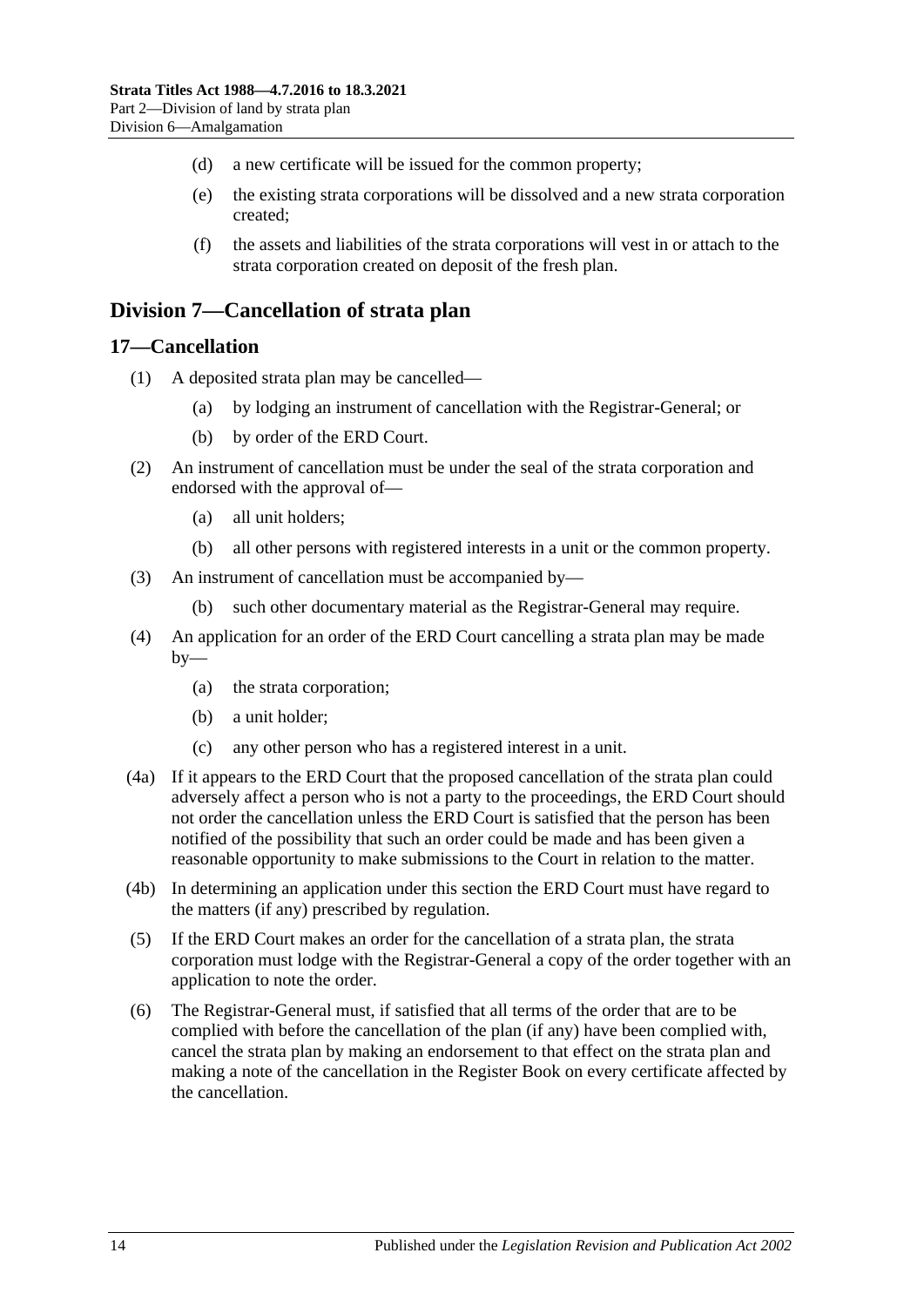- <span id="page-14-3"></span><span id="page-14-2"></span>(7) On cancellation of a strata plan—
	- (a) all land comprised in the plan (other than land vested in the council) vests in fee simple in the former registered proprietors of the units as tenants in common in proportions fixed by reference to the unit entitlements of their respective units;
	- (b) the strata corporation is dissolved;
	- (c) the liabilities of the former strata corporation will attach directly to the former registered proprietors jointly and severally (but they will be entitled to contribution amongst each other in proportions determined by reference to the unit entitlements of the former units);
	- (d) subject to any order of the ERD Court, the assets of the former strata corporation will be divided between the former registered proprietors in proportions determined by reference to the unit entitlements of the former units.
- (7a) The estate vested in a former registered proprietor of a unit under [subsection](#page-14-2) (7)(a) will be subject to—
	- (a) any estate or interest that was, immediately prior to the cancellation of the strata plan, entered on the certificate of his or her unit; and
	- (b) at the request of the registered proprietor of the servient tenement and the dominant tenement (if any)—any easement that was discharged when the strata plan was originally deposited in the Lands Titles Registration Office.
- (8) For the purposes of [subsection](#page-14-3) (7), the former registered proprietor of a unit is the person who was the registered proprietor of the unit immediately before the cancellation of the plan.
- (9) On cancellation of a deposited strata plan, the site becomes an allotment for the purposes of Part 19AB of the *[Real Property Act](http://www.legislation.sa.gov.au/index.aspx?action=legref&type=act&legtitle=Real%20Property%20Act%201886) 1886* but if that land had been comprised of two or more allotments before division under this Act those allotments are not revived.

## <span id="page-14-0"></span>**Division 7A—Division of site under Part 19AB**

## <span id="page-14-1"></span>**17AAA—Application for division**

- (1) A strata corporation may apply to the Registrar-General for the division of the site under Part 19AB of the *[Real Property Act](http://www.legislation.sa.gov.au/index.aspx?action=legref&type=act&legtitle=Real%20Property%20Act%201886) 1886* and for that purpose the site will be taken to be an allotment within the meaning of Part 19AB and the strata corporation will be taken to be the registered proprietor of the site.
- (2) The plan of division lodged with the application must be endorsed with the consent of the owners of the units comprising the site as well as the consents of the other persons required by Part 19AB Division 2 of the *[Real Property Act](http://www.legislation.sa.gov.au/index.aspx?action=legref&type=act&legtitle=Real%20Property%20Act%201886) 1886*.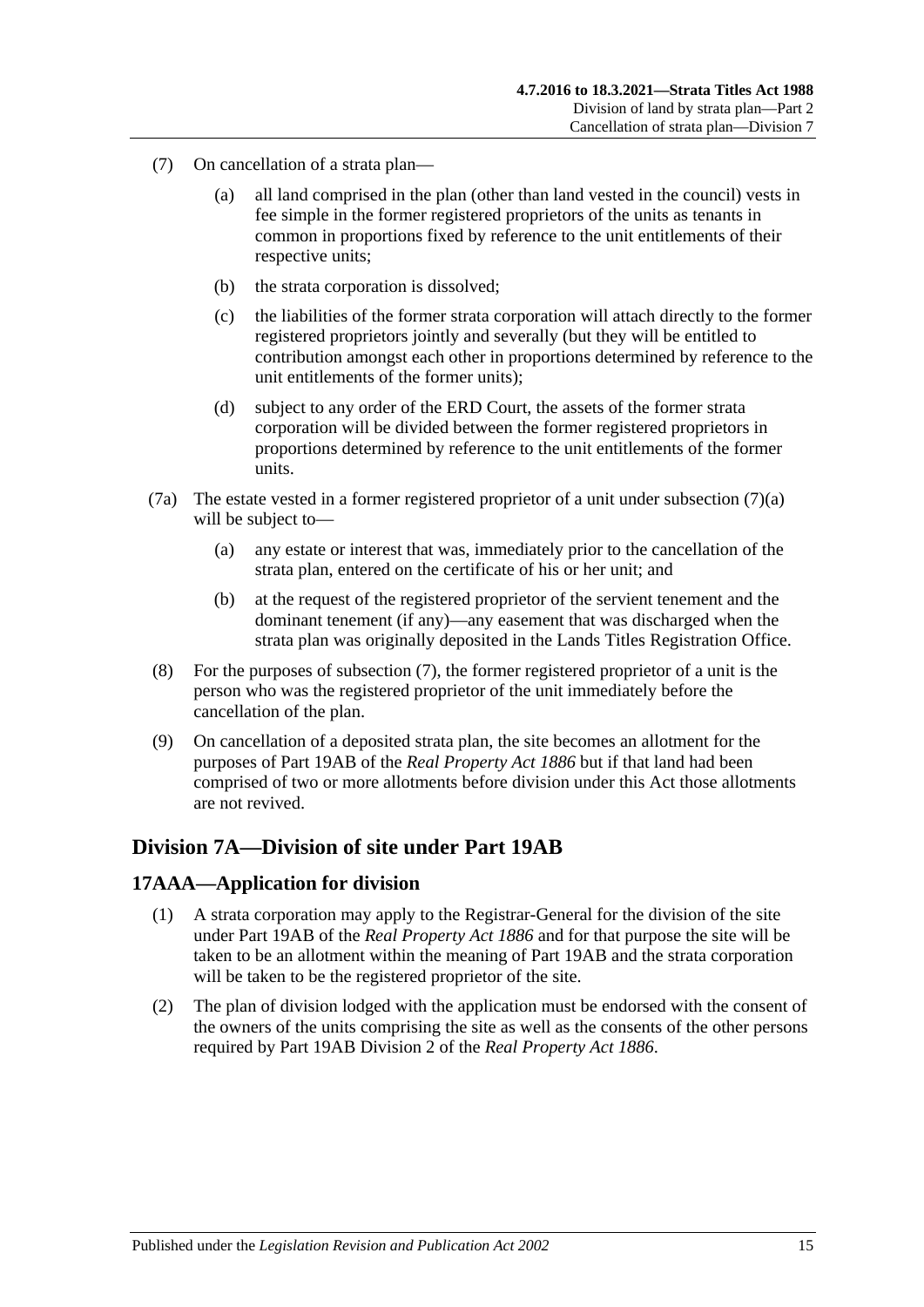- (3) On deposit of the plan of division under Part 19AB the strata plan is cancelled, the strata corporation is dissolved and—
	- (a) the liabilities of the former corporation attach directly to the owners of the former units jointly and severally (but they will be entitled to contribution amongst each other in proportions determined by reference to the unit entitlements of the former units);
	- (b) the assets of the former strata corporation (excluding the common property) will be divided between the owners of the former units in proportions determined by reference to the unit entitlements of the former units.
- (4) The cancellation of a strata plan on the deposit of a plan of division under Part 19AB revokes the articles of the strata corporation.
- (5) If, on the division of a site under this Division, the land comprising the former site is transferred to the owners of the former units in the same shares as if the strata plan had been cancelled under [Division 7,](#page-13-0) no duty is payable under the *[Stamp Duties Act](http://www.legislation.sa.gov.au/index.aspx?action=legref&type=act&legtitle=Stamp%20Duties%20Act%201923) 1923* in respect of the transfer.

## <span id="page-15-0"></span>**Division 8—Supplementary**

#### <span id="page-15-1"></span>**17A—Procedure where the whereabouts of certain persons is unknown**

- <span id="page-15-3"></span>(1) Where—
	- (a) application is made to the Registrar-General under [Division 4;](#page-8-2) and
	- (b) a person's consent to the application, or in respect to some other related matter under the relevant Division, is required; and
	- (c) the Registrar-General is satisfied by such evidence as the Registrar-General may require—
		- (i) that the applicant has been unable, after making reasonable inquiries, to ascertain the whereabouts of the person; and
		- (ii) that the applicant has complied with the notice requirements under [subsection](#page-15-2) (2); and
		- (iii) that at least 28 days have elapsed since the applicant complied with those requirements; and
		- (iv) that no objection has been lodged by the person; and
	- (d) the Registrar-General determines (in his or her absolute discretion) that it is reasonable to proceed without the consent,

the person will be taken to have given his or her consent.

- <span id="page-15-2"></span>(2) The notice requirements referred to in [subsection](#page-15-3)  $(1)(c)(ii)$  are that the applicant has—
	- (a) posted to the person whose consent is required, at the last address of the person appearing in the Register Book, a notice containing the prescribed information; and
	- (b) published a copy of the notice in a newspaper circulating generally throughout the State; and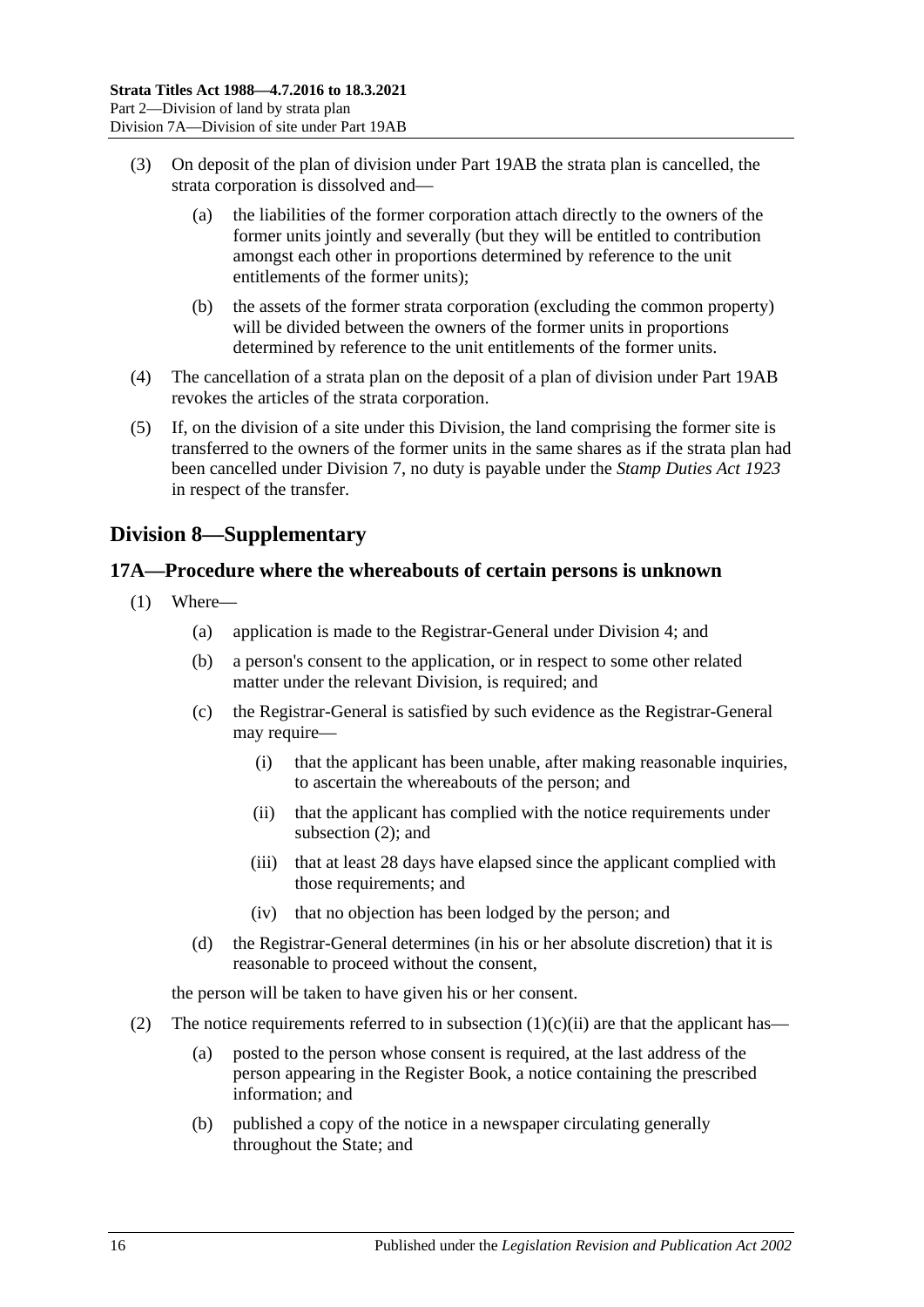(c) in a case involving an encroachment, left a copy of the notice in a conspicuous place on or near the land over which the encroachment has occurred.

## <span id="page-16-5"></span><span id="page-16-0"></span>**17B—Creation of easements**

- (1) Where it appears that land within a site is intended to be the dominant or servient tenement of an easement created on the deposit or amendment of a strata plan, the applicant for the deposit or amendment of the plan must lodge with the Registrar-General an instrument, in a form approved by the Registrar-General—
	- (a) describing the land (if any) to which the easement will be appurtenant; and
	- (b) describing the land that will be subject to the easement; and
	- (c) setting out the terms of the easement.
- (2) The instrument referred to in [subsection](#page-16-5) (1) must be executed by the registered proprietor of the land that will be subject to the easement and—
	- (a) where the easement will be appurtenant to land—the registered proprietor of that land; or
	- (b) where the easement will not be appurtenant to any land—the person who will be entitled to exercise rights conferred by the easement.
- (3) On the deposit or amendment of the strata plan (as the case may be), the easement vests in—
	- (a) where the easement will be appurtenant to land—the registered proprietor of that land; or
	- (b) where the easement will not be appurtenant to any land—the person who will be entitled to exercise rights conferred by the easement.

## <span id="page-16-2"></span><span id="page-16-1"></span>**Part 3—The strata corporation**

## **Division 1—Constitution of strata corporation**

## <span id="page-16-3"></span>**18—Name of strata corporation**

- (1) The name of a strata corporation is "Strata Corporation No. Incorporated" (the number being the number of the deposited strata plan).
- (2) The abbreviation "Inc." may be used in place of the word "Incorporated".
- (3) The strata corporation must have a common seal bearing its name.
- (4) All the unit holders of the units are members of the strata corporation.

## <span id="page-16-4"></span>**19—Articles of strata corporation**

- (1) Subject to this section, the articles of a strata corporation will be as set out in [Schedule](#page-49-6) 3.
- <span id="page-16-6"></span>(2) A strata corporation may by special resolution—
	- (a) adopt articles in substitution for those set out in [Schedule](#page-49-6) 3; or
	- (b) revoke or vary articles previously so adopted.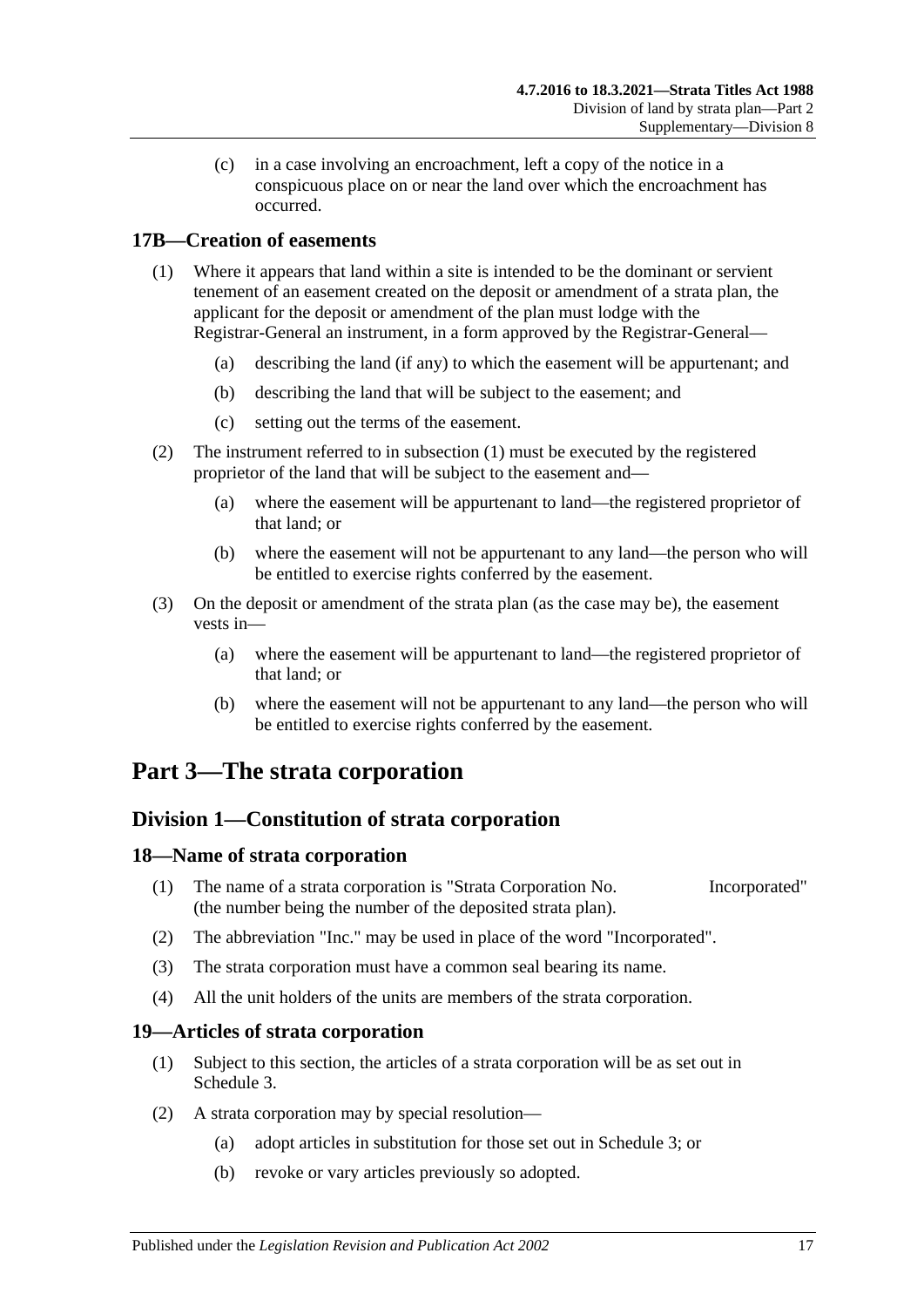- (3) A resolution under [subsection](#page-16-6) (2) has no effect until a copy of the resolution certified in the prescribed manner and accompanied (where appropriate) by the substituted articles, or the variation to the articles, is lodged with the Registrar-General.
- (3a) The articles of a strata corporation may impose a penalty, not exceeding the prescribed amount, for contravention of, or failure to comply with, any articles.
- <span id="page-17-0"></span>(3b) The following provisions apply in relation to a penalty imposed on a person for contravention of, or failure to comply with, articles:
	- (a) the penalty is (despite section 29 of the *[Acts Interpretation Act](http://www.legislation.sa.gov.au/index.aspx?action=legref&type=act&legtitle=Acts%20Interpretation%20Act%201915) 1915*) payable to the strata corporation in accordance with this subsection;
	- (b) subject to the making of an application under [paragraph](#page-17-0) (e), the penalty is payable by the person on the date specified for payment in a notice served by the corporation on the person;
	- (c) the notice must—
		- (i) be in writing in the form prescribed by regulation; and
		- (ii) specify the amount of the penalty payable and a date for payment (being not less than 60 days after the notice is served);
	- (d) the penalty payable under the notice is recoverable by the strata corporation as a debt and, in the case of a notice served on a unit holder, may be recovered by the strata corporation as if it were a contribution payable to the strata corporation under [section](#page-21-1) 27 (and interest will be payable on the penalty amount in the same way as if it were such a contribution);
	- (e) the person may, within 60 days after service of the notice, apply to the Magistrates Court for revocation of the notice and the Court must grant the application if either—
		- (i) the Court is not satisfied that the person committed the contravention or failure alleged in the notice; or
		- (ii) the Court is satisfied that the contravention or failure alleged in the notice is trifling;
	- (f) the strata corporation is a party to an application under [paragraph](#page-17-0) (e) and bears the onus of proving, on the balance of probabilities, that the person committed the contravention, or failure alleged in the notice;
	- (g) if an application is made in accordance with [paragraph](#page-17-0) (e), the penalty specified in the notice is not payable unless the application for revocation is withdrawn or otherwise discontinued by the applicant or is dismissed or refused by the Court (and, in such a case, the penalty will be payable on the date on which the application is so withdrawn, discontinued, dismissed or refused or on the date for payment specified in the notice, whichever occurs later).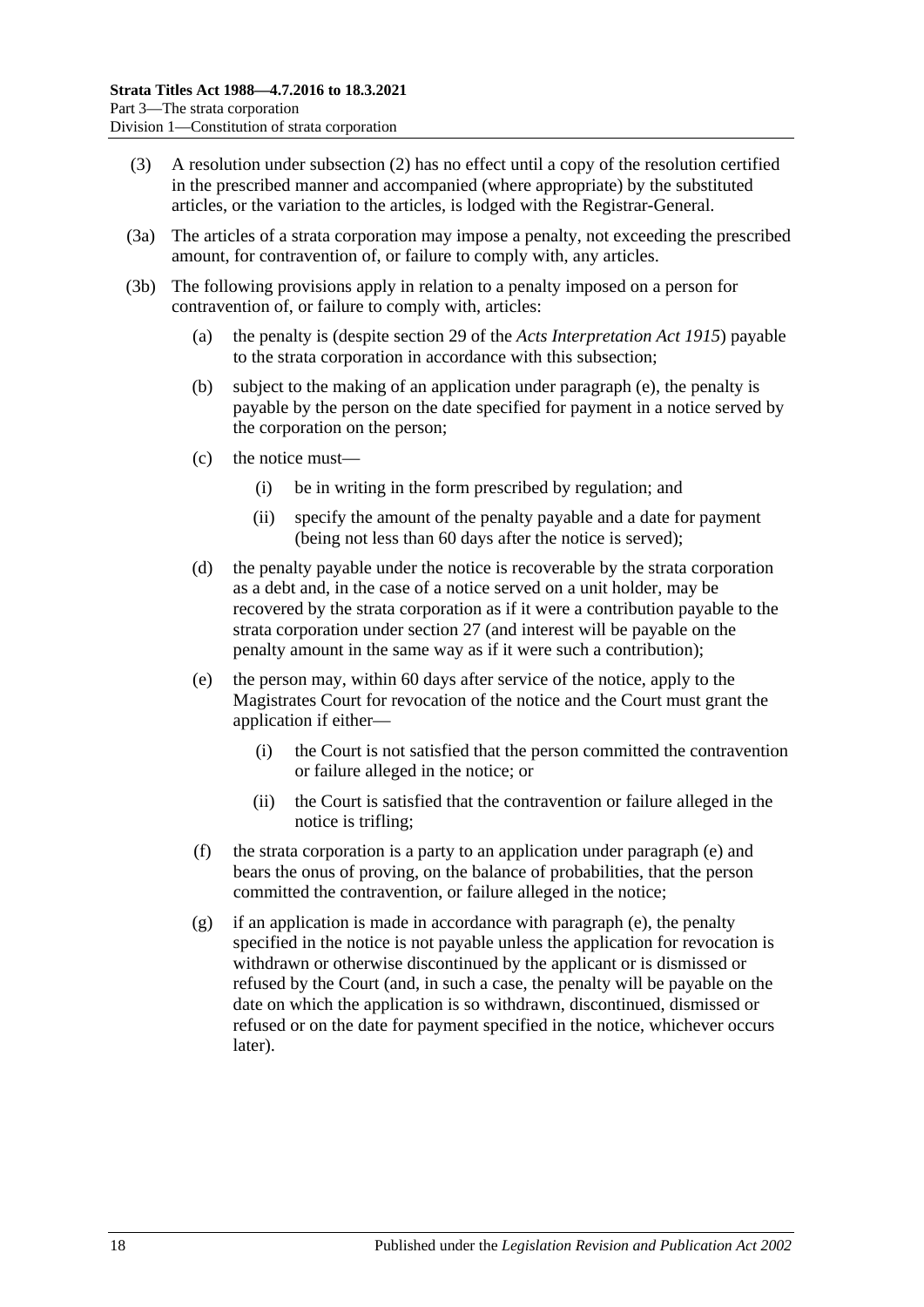- (3c) A person's contravention of, or failure to comply with, articles will, for the purposes of this section, be regarded as trifling if, and only if, the person establishes that the circumstances surrounding the commission of the contravention or failure were such that he or she ought to be excused from the imposition of a penalty on the ground that—
	- (a) there were compelling humanitarian or safety reasons for the conduct that allegedly constituted the contravention or failure; or
	- (b) the person could not, in all the circumstances, reasonably have averted committing the contravention or failure; or
	- (c) the conduct allegedly constituting the contravention or failure was merely a technical, trivial or petty instance of a contravention of or failure to comply with the relevant articles.
- (3d) The regulations may make further provision in relation to enforcement of the articles of a strata corporation.
- (4) The articles of a strata corporation cannot—
	- (a) prevent or restrict alienation of a unit by a unit holder; or
	- (b) prevent or restrict a unit holder from leasing or granting rights of occupation in respect of a unit; or
	- (c) prevent an occupier of a unit who has a disability from keeping a relevant animal at the unit, or restrict the use of a relevant animal by the occupier if the relevant animal is trained to assist the occupier in respect of the disability; or
	- (d) prevent a visitor to a unit who has a disability from using a relevant animal trained to assist the visitor in respect of the disability.
- (5) In this section—

*prescribed amount*, in relation to a penalty imposed under articles of a strata corporation, means—

- (a) if the strata scheme only includes units that are used, or are intended to be used, solely or predominantly for business or commercial purposes—\$2 000; or
- (b) in any other case—\$500.

## <span id="page-18-1"></span><span id="page-18-0"></span>**19A—Certain articles may be struck out by Court**

- (1) Any articles that—
	- (a) reduce the value of a unit; or
	- (b) unfairly discriminate against a unit holder,

may be struck out by order of the Magistrates Court or the District Court on an application made under [Part 3A.](#page-41-0)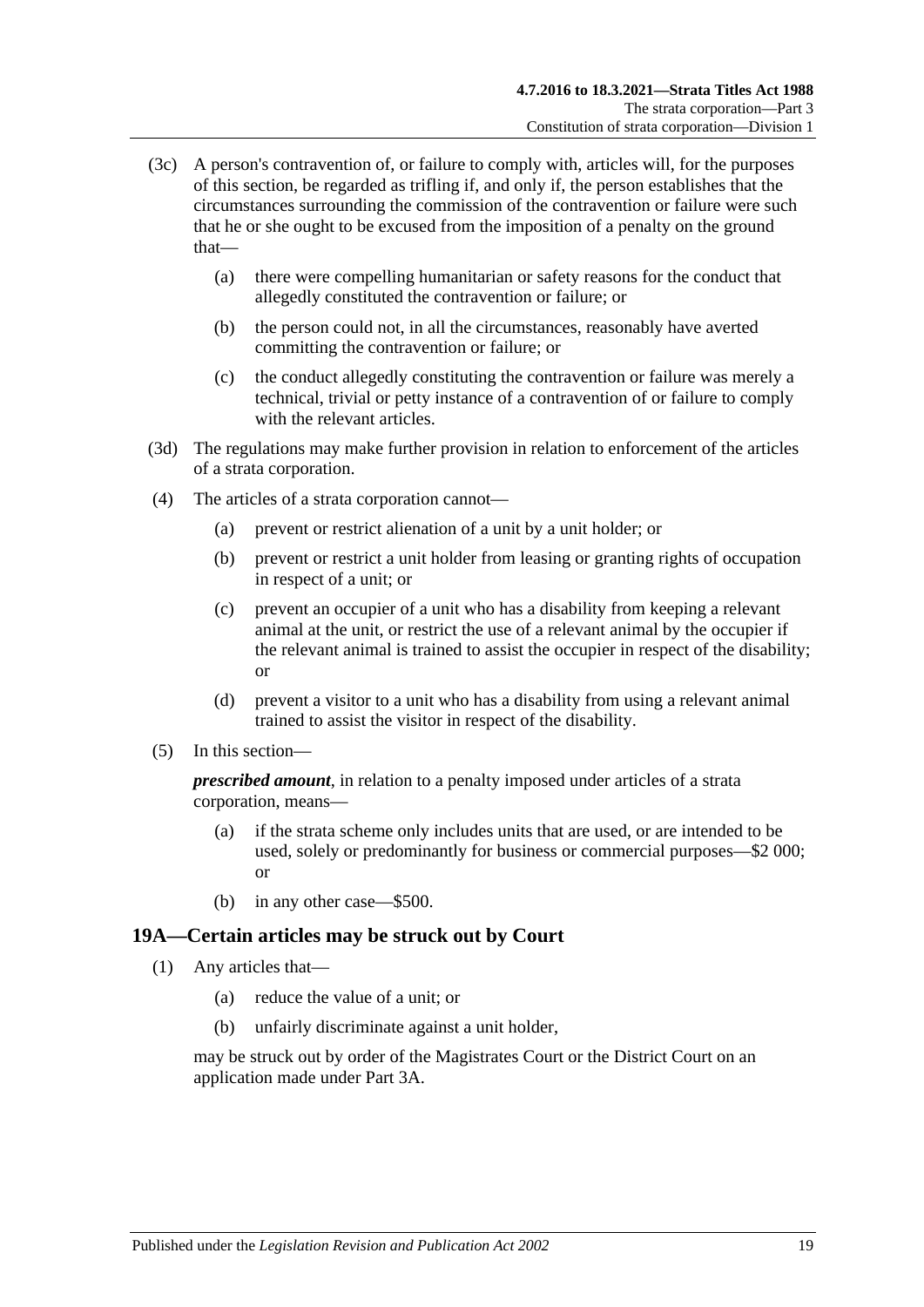- (2) An application referred to in [subsection](#page-18-1) (1) can only be made by a person who was a unit holder when the articles came into force and must be made within 3 months after the person (or either or any of the unit holders where the unit is held by 2 or more persons) first knew, or could reasonably be expected to have known, that the articles had been made.
- (3) For the purposes of this section, a reference to a *unit holder* includes a person who has contracted to purchase the unit.

#### <span id="page-19-0"></span>**20—Binding character of the articles**

- (1) The articles of a strata corporation are binding on—
	- (a) the corporation; and
	- (b) the unit holders; and
	- (c) insofar as they affect the use of units or the common property—occupiers of units who are not unit holders.
- (2) A unit holder or mortgagee in possession of a unit must take reasonable steps to ensure that an occupier of the unit who is not a unit holder complies with the articles of the strata corporation.

#### <span id="page-19-1"></span>**21—Unit holders are guarantors of strata corporation's liabilities**

- (1) If a strata corporation defaults in payment of a pecuniary liability, the liability is enforceable against the unit holders jointly and severally.
- (2) The unit holders have amongst themselves a right of contribution determined by reference to the respective unit entitlements of the various units.

## <span id="page-19-4"></span><span id="page-19-2"></span>**22—Restriction of payment by strata corporation to its members**

- (1) Except as authorised by or under this Act, or by order of the Court, a strata corporation must not make any payment to any of its members.
- (2) [Subsection](#page-19-4) (1) does not prevent—
	- (a) reasonable payments to a member for services provided to the strata corporation by that member;
	- (b) the reimbursement of costs or expenses incurred by a member on behalf of the strata corporation.

#### <span id="page-19-3"></span>**23—Officers of strata corporation**

- (1) A strata corporation must have the following officers:
	- (a) a presiding officer (to preside at meetings of the corporation); and
	- (b) a secretary; and
	- (c) a treasurer.
- (1a) Unless all of the units comprised in the strata scheme consist of non-residential premises, the officers of a strata corporation must be unit holders.
- (2) Any two or more of the above offices may be held simultaneously by the same person.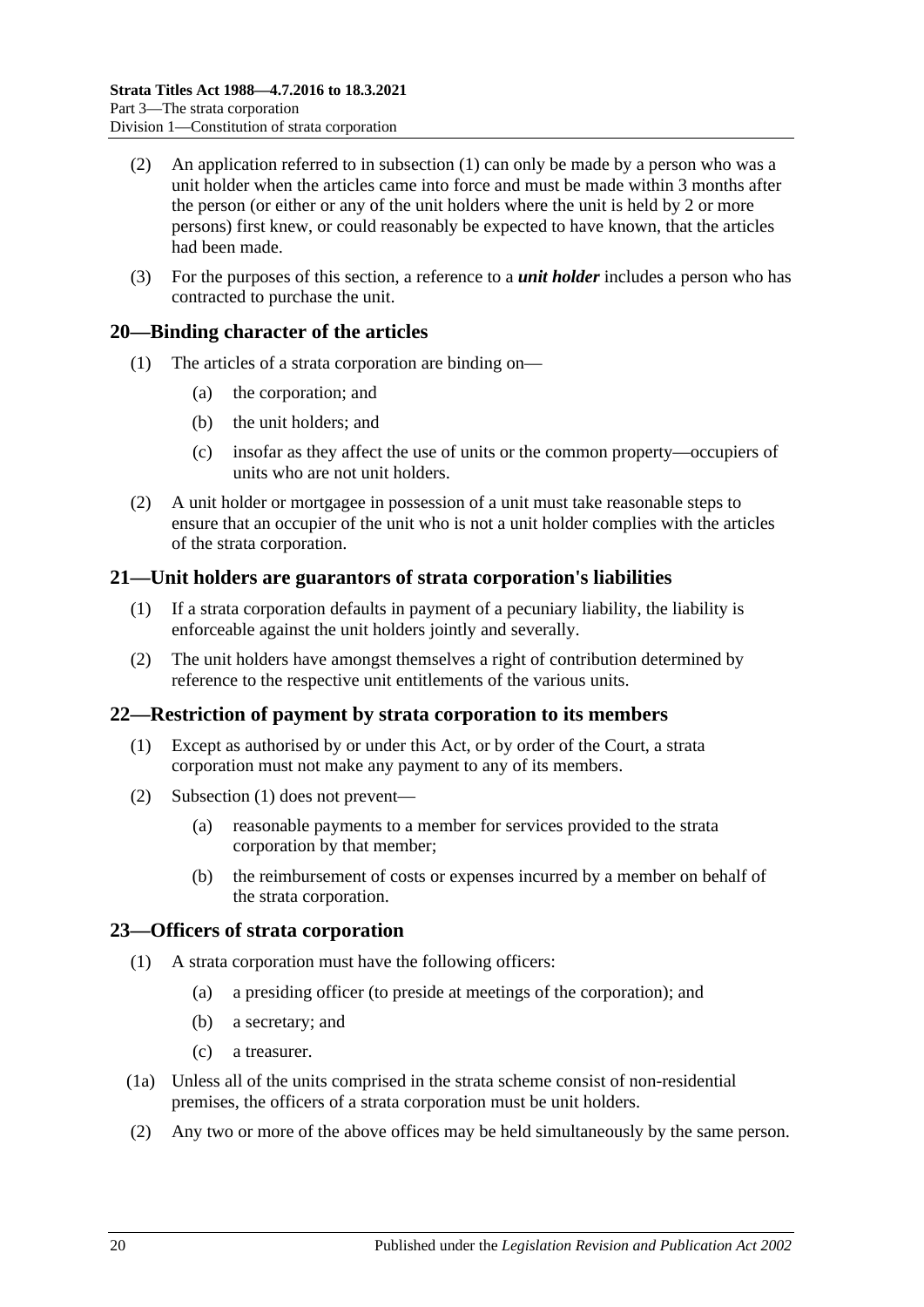- (3) Until the first appointments are made to the above offices, they will be held by the original proprietor (or, if the original proprietor is a body corporate, by its nominee or in the absence of a nominee, by its secretary).
- (4) Appointments to the above offices must be made by the strata corporation at a general meeting of the corporation.
- (5) A strata corporation must not allow any of the above offices to remain vacant for more than six months.
- (6) A strata corporation may appoint or engage a person to assist any person appointed under this section as an officer of the corporation.

## <span id="page-20-0"></span>**24—Contractual formalities**

A strata corporation contracts as follows:

- (a) a contract may be entered into under the common seal of the corporation; or
- (b) a contract may be entered into by an officer or agent authorised by the corporation to enter into the contract on its behalf.

## <span id="page-20-1"></span>**Division 2—General functions, powers and duties**

## <span id="page-20-2"></span>**25—Functions**

The functions of the strata corporation are as follows:

- (a) to administer and maintain the common property for the benefit of the unit holders and, to such extent as may be appropriate, other members of the strata community; and
- (b) to administer all other property of the corporation; and
- (c) to enforce the articles of the corporation.

## <span id="page-20-3"></span>**26—General powers**

- (1) For the purpose of carrying out its functions, a strata corporation may—
	- (a) acquire, deal with and dispose of real and personal property (including an interest in a unit) and rights in relation to real and personal property;
	- (b) borrow money and obtain other forms of financial accommodation;
	- (c) open and maintain accounts at ADIs;
	- (d) invest money not immediately required for its purposes—
		- (i) in investments in which trustees are authorised by statute to invest trust funds; or
		- (ii) in any prescribed investment;
	- (e) enter into any kind of contract or arrangement;
	- (f) do anything reasonably incidental to its functions under this Act.
- (2) A strata corporation cannot acquire property unless—
	- (a) the property is reasonably required for the purposes of the corporation or for the use or benefit of the strata community;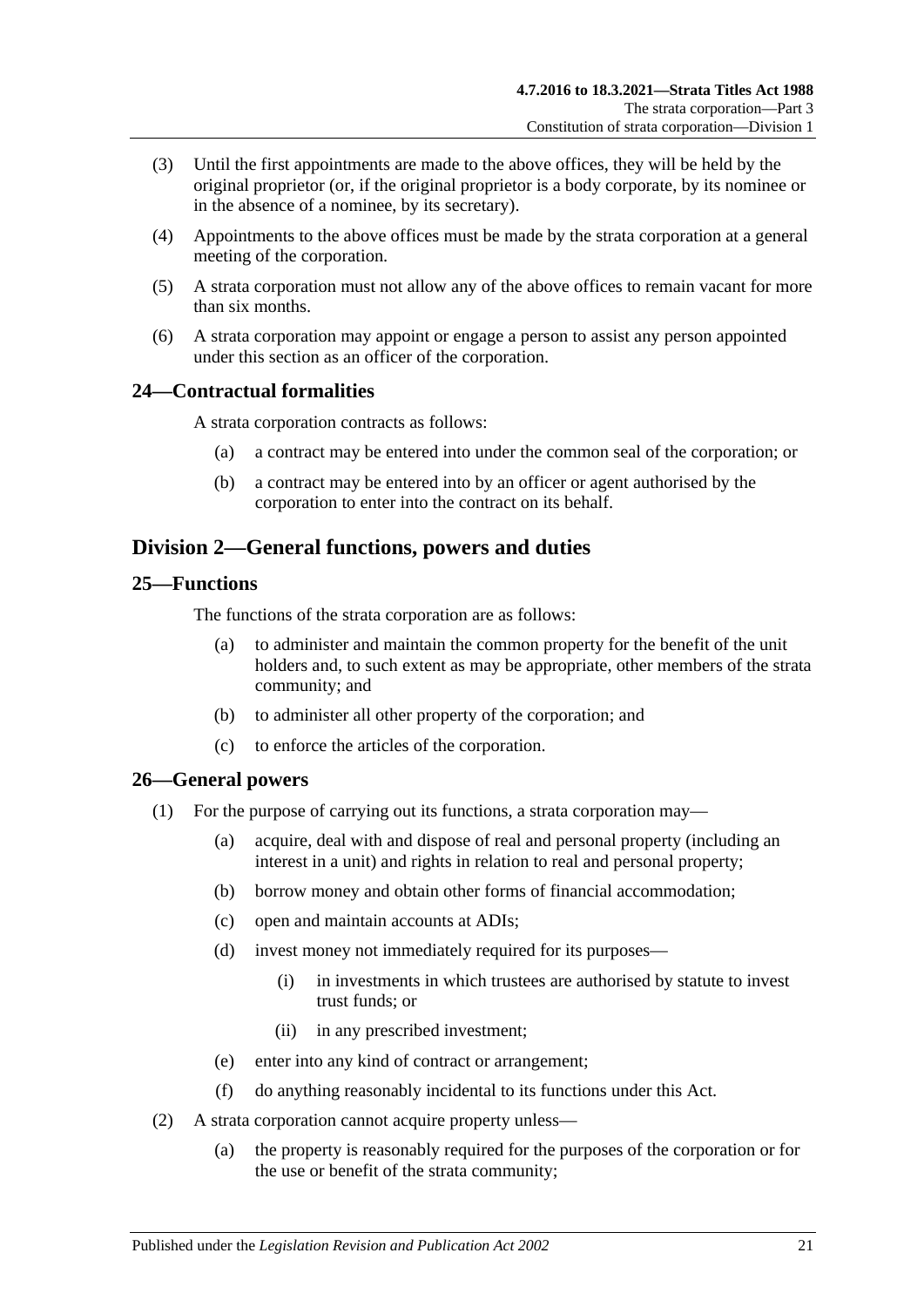- (b) in the case of real property, the property is a unit within the site or is adjacent to the site.
- (3) A strata corporation cannot acquire, deal with or dispose of real property unless authorised by unanimous resolution of the corporation.
- (4) The strata corporation may, if authorised to do so by unanimous resolution of the corporation, grant to a unit holder an exclusive right to occupy part of the common property for a specified period.
- (5) A strata corporation may only dispose of real property that has been held as common property if the property no longer forms part of the site.
- (6) If a strata corporation sells real property, any money received in respect of the sale must, after paying the costs of the sale and any associated expenses, be paid into the funds of the corporation and used to meet any outstanding administrative expenses or other liabilities of the corporation and any remaining balance may then, by unanimous resolution of the corporation, be divided between the unit holders in proportion to the unit entitlements of their respective units.

#### <span id="page-21-0"></span>**26A—Delegation of functions or powers**

A strata corporation can only delegate its functions or powers to the extent permitted by [Division 2A.](#page-22-0)

#### <span id="page-21-1"></span>**27—Power to raise money**

- (1) A strata corporation may raise such funds (including reserve funds for future expenditure of a capital nature) as it thinks necessary.
- (2) For the purpose of raising funds the strata corporation may, by ordinary resolution, levy contributions against all unit holders.
- (3) The contributions—
	- (a) will be proportional to the unit entitlements of the various units; or
	- (b) will be determined on such other basis as the strata corporation decides by unanimous resolution.
- (4) A strata corporation may, by ordinary resolution—
	- (a) permit contributions to be paid in instalments specified in the resolution; and
	- (b) fix (in accordance with the regulations) interest payable in respect of a contribution, or an instalment of a contribution, that is in arrears.
- (5) The strata corporation may recover an unpaid contribution (and interest on any such contribution), as a debt, from the unit holder of the unit in respect of which the contribution is payable (whether or not that person was the unit holder when the liability arose).
- <span id="page-21-2"></span>(6) If the strata corporation carries out work that wholly or substantially benefits a particular unit or group of units, the corporation may, subject to any agreement to the contrary, recover the cost of that work as a debt from the unit holder or unit holders of the unit or units.
- (7) Where the cost referred to in [subsection](#page-21-2) (6) is recoverable from two or more unit holders, the extent of their liability will be proportioned according to the unit entitlements of their respective units.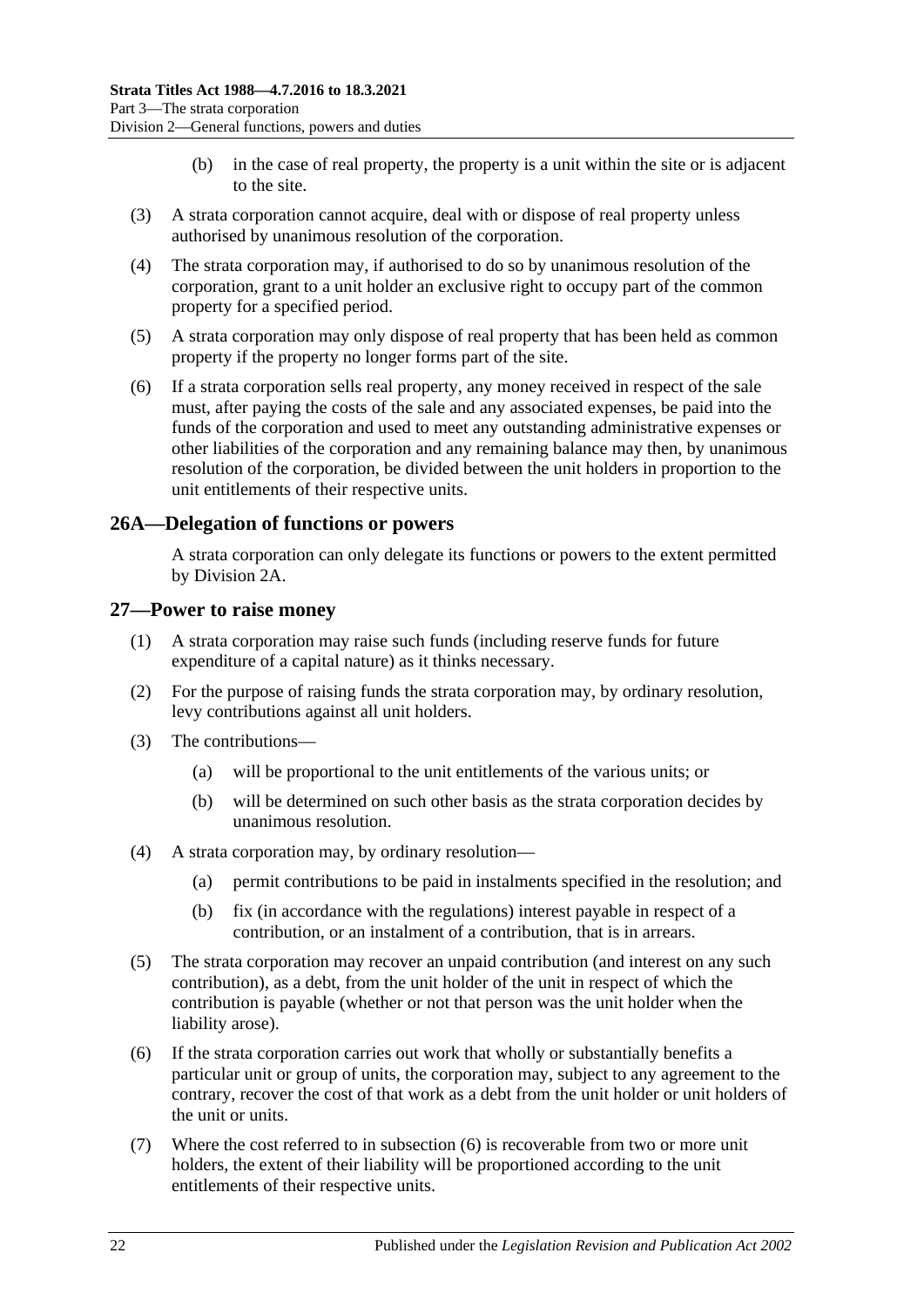(8) An amount paid by a person under this section is not recoverable by the person from the strata corporation when he or she ceases to be a unit holder.

## <span id="page-22-0"></span>**Division 2A—Delegations by strata corporation**

#### <span id="page-22-2"></span><span id="page-22-1"></span>**27A—Delegation of corporation's functions and powers**

- (1) A strata corporation may delegate any of its functions and powers (except this power of delegation) to a member or employee of the corporation.
- <span id="page-22-3"></span>(2) A strata corporation may delegate the following functions and powers to any person:
	- (a) the receipt and holding of money and other personal property on behalf of the corporation;
	- (b) payment of money on behalf of the corporation;
	- (c) the preparation of statements of expenditure and proposed expenditure and statements of accounts;
	- (d) the collection of money due to the corporation;
	- (e) entering into contracts of insurance with insurers on behalf of the corporation;
	- (f) maintaining and keeping records on behalf of the corporation;
	- (g) issuing and signing notices on behalf of the corporation;
	- (h) preparing minutes of meetings of the corporation;
	- (i) providing information as required by the Act on behalf of the corporation;
	- (j) investing money on behalf of the corporation;
	- (k) arranging for the maintenance and repair of the common property on behalf of the corporation.
- (3) A delegation by a strata corporation is to be made by ordinary resolution of the strata corporation.
- (4) However, a strata corporation cannot delegate a function or power under [subsection](#page-22-2) (1) or [\(2\)](#page-22-3) if the function or power is of a kind that can only be performed or exercised by the corporation by passing a special or unanimous resolution.
- (5) A delegation by a strata corporation—
	- (a) may be absolute or conditional; and
	- (b) does not derogate from the power of the corporation to act in any matter; and
	- $\left( c \right)$  is
		- (i) in a case where there is a contract relating to the delegation between the corporation and a body corporate manager—revoked on termination or expiry of the contract; or
		- (ii) in any other case—revocable by the corporation at any time by notice given in writing (notwithstanding any agreement to the contrary by the corporation).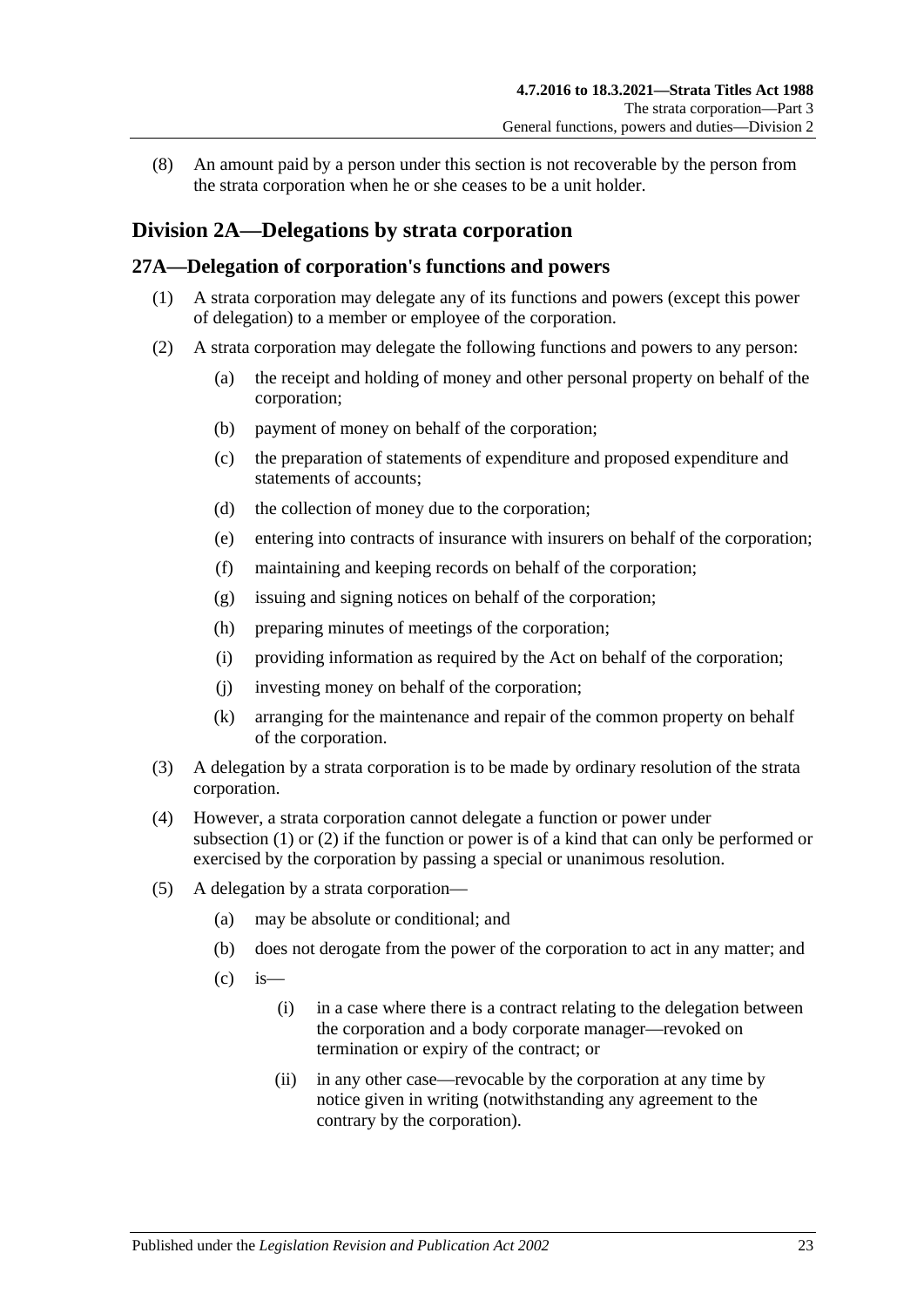## <span id="page-23-0"></span>**27B—Body corporate managers**

- (1) This section applies to a delegation of functions or powers by a strata corporation if—
	- (a) the delegation is made to a person (the *body corporate manager*) who carries on a business, or is an employee in a business, that consists of, or includes, acting as a delegate of strata corporations or of community corporations under the *[Community Titles Act](http://www.legislation.sa.gov.au/index.aspx?action=legref&type=act&legtitle=Community%20Titles%20Act%201996) 1996*; and
	- (b) the delegation is made after the commencement of this section or a contract, between the body corporate manager and the corporation, relating to the delegation is made, renewed or extended after the commencement of this section; and
	- (c) it is proposed that the body corporate manager be remunerated in respect of work performed in exercising the delegated functions or powers.
- <span id="page-23-4"></span><span id="page-23-2"></span>(2) A body corporate manager is only entitled to receive remuneration in respect of work performed in exercising functions or powers under a delegation to which this section applies if—
	- (a) the body corporate manager and the strata corporation enter into a contract in compliance with [subsections](#page-23-1) (3) and [\(8\);](#page-24-1) and
	- (b) the body corporate manager, prior to entering into the contract referred to in [paragraph](#page-23-2) (a), provided the strata corporation with documents of a kind prescribed by regulation verifying the body corporate manager's entitlement to act as a body corporate manager and any other prescribed matter; and
	- (c) the body corporate manager, whilst performing such work, maintains professional indemnity insurance complying with the requirements prescribed by the regulations,

<span id="page-23-6"></span>(and if a body corporate manager has received, from a strata corporation, remuneration to which he or she is not entitled under this subsection, the strata corporation may recover the amount of the remuneration as a debt).

- <span id="page-23-1"></span>(3) The contract must—
	- (a) be in writing; and
	- (b) specify the term of the contract; and
	- (c) set out the functions or powers to be delegated; and
	- (d) specify the rights of the strata corporation under [subsection](#page-23-3) (4); and
	- (e) set out the remuneration payable to the body corporate manager in respect of the work performed in exercising the delegated functions or powers, or set out the basis on which such remuneration is to be calculated; and
	- (f) contain any other particulars required by the regulations; and
	- (g) have annexed to it a copy of each document provided by the body corporate manager in accordance with [subsection](#page-23-4)  $(2)(b)$ .
- <span id="page-23-5"></span><span id="page-23-3"></span>(4) Where—
	- (a) there is a contract (other than a contract that is for a period of 12 months or less) in force between a strata corporation and a body corporate manager; and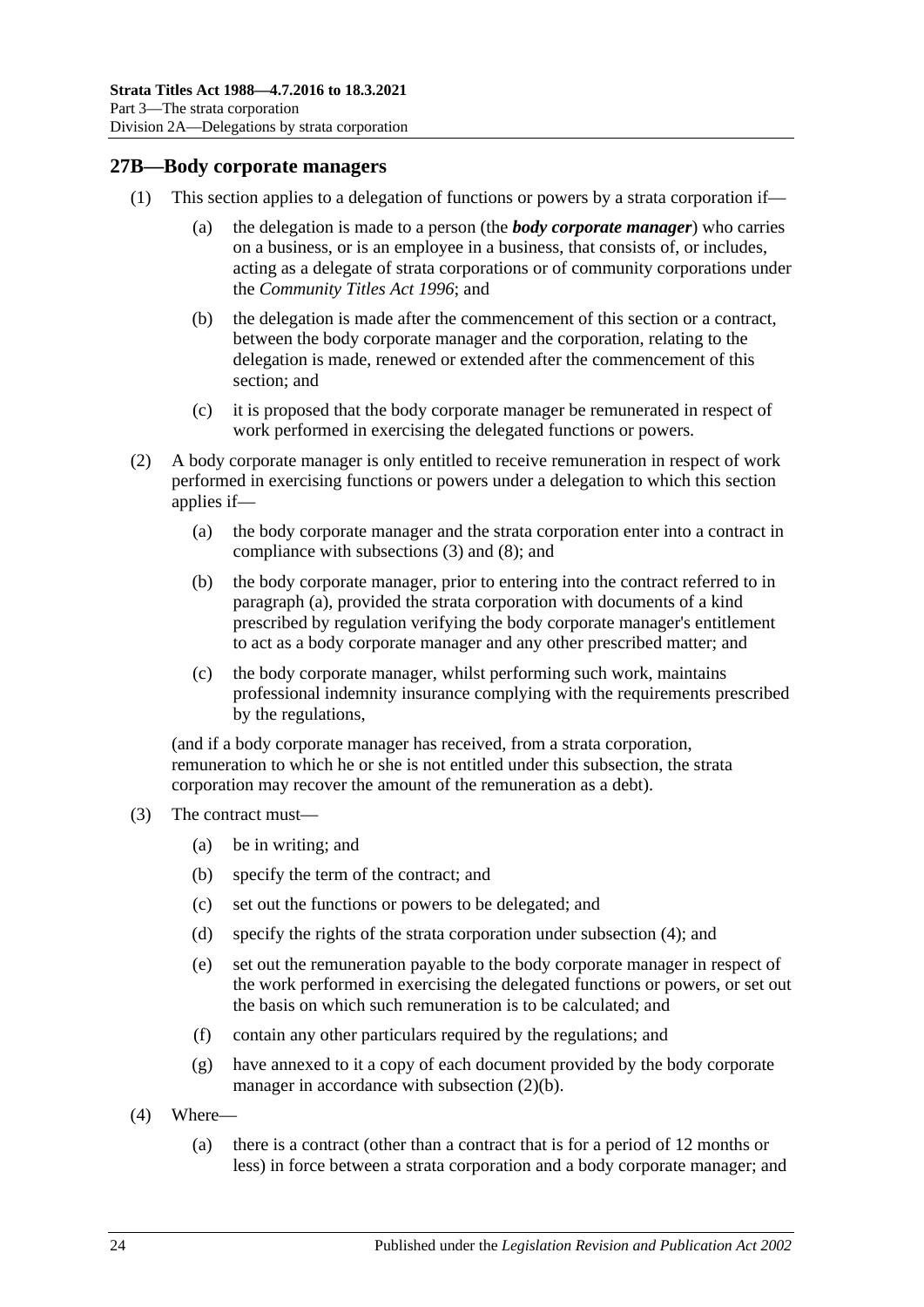(b) the strata corporation has had relevant contractual arrangements with the body corporate manager for a continuous period of at least 12 months,

the strata corporation may terminate the contract by written notice given to the body corporate manager at least 28 days (or a lesser period specified in the contract) before the termination of the contract is to come into effect.

- (5) For the purposes of [subsection](#page-23-5)  $(4)(a)$ , the period of a contract is the term of the contract disregarding any renewal period that may occur at the end of that term unless the renewal occurs at the option of the body corporate manager (in which case the period of the contract will be taken to include the period of the renewal).
- (6) The right of a strata corporation to terminate a contract under [subsection](#page-23-3) (4) is in addition to, and does not derogate from, any other right of the strata corporation to terminate the contract.
- (7) A decision to terminate a contract in accordance with [subsection](#page-23-3) (4) is to be made by ordinary resolution of the strata corporation.
- <span id="page-24-1"></span>(8) The body corporate manager must ensure that a copy of the contract, and any other prescribed information or document of a kind prescribed by regulation is available for inspection by unit holders at least 5 clear days before the date of the meeting at which the corporation is to consider whether or not to enter into the contract.
- (9) The body corporate manager must, at the request of any member of the corporation, make a copy of the body corporate manager's policy of professional indemnity insurance available for inspection and copying by the member within 3 business days of the request.

Penalty: Division 9 fine.

- <span id="page-24-2"></span>(10) The Minister may, by notice in the Gazette, exempt body corporate managers from compliance with [subsection](#page-23-6) (2)(c) for such period as the Minister thinks fit.
- (11) An exemption granted by the Minister under [subsection](#page-24-2) (10)—
	- (a) may be subject to conditions specified in the notice of exemption; and
	- (b) may be varied or revoked by the Minister at any time by subsequent notice in the Gazette.
- (12) In this section—

*relevant contractual arrangements* mean contractual arrangements relating to a delegation of functions or powers by a strata corporation to a body corporate manager.

## <span id="page-24-3"></span><span id="page-24-0"></span>**27C—General duties**

- (1) For the avoidance of doubt—
	- (a) the body corporate manager stands in a fiduciary relationship with the strata corporation; and
	- (b) the duties owed by the body corporate manager under this Act are in addition to, and do not derogate from, the duties arising out of that fiduciary relationship.
- (2) Without derogating from [subsection](#page-24-3) (1), a body corporate manager—
	- (a) must act honestly and in good faith in the performance of the manager's functions; and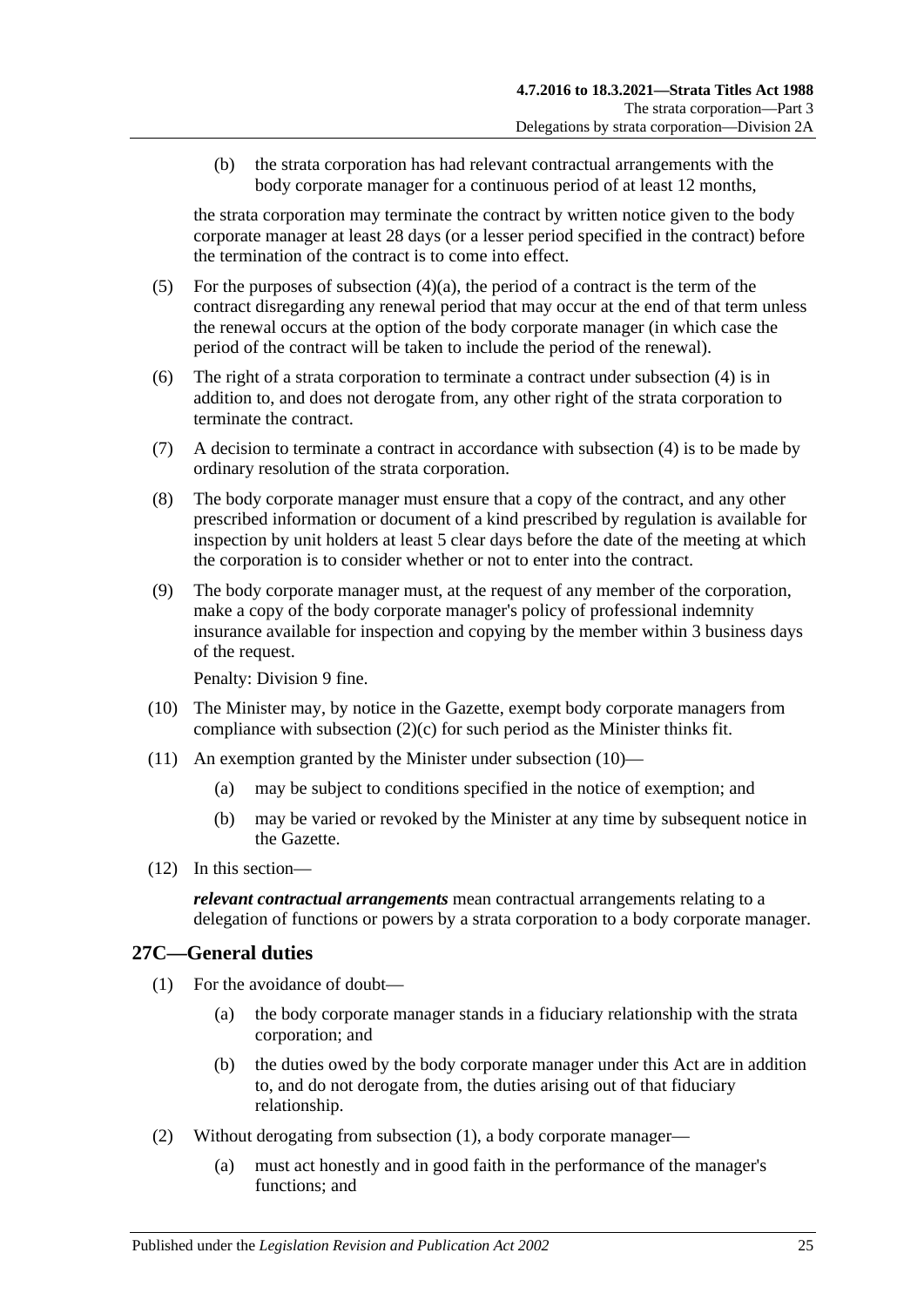- (b) must exercise due care and diligence in the performance of the manager's functions; and
- (c) must not make improper use of the manager's position to gain, directly or indirectly, an advantage personally or for any other person.

## <span id="page-25-1"></span><span id="page-25-0"></span>**27D—Offences**

(1) A delegate of a strata corporation who has a direct or indirect pecuniary interest in a matter in relation to which he or she proposes to perform delegated functions or powers must disclose the nature of the interest, in writing, to the corporation before performing the functions or powers.

Penalty: Division 4 fine.

#### **Example—**

For example, if the delegate would receive a commission from a person for placing business of the strata corporation with that person, it would be an offence to fail to disclose that fact before placing business with the person. Similarly, if the delegate were to profit by placing business of the strata corporation with a related body corporate, it would be an offence to fail to disclose that fact before placing business with the related body corporate.

- (2) If an employee or agent of a delegate has a direct or indirect pecuniary interest in a matter, the delegate is, for the purposes of [subsection](#page-25-1) (1), taken to have a direct or indirect pecuniary interest in the matter.
- (3) A delegate who is a unit holder is not obliged by [subsection](#page-25-1) (1) to disclose an interest that he or she has in common with all of the unit holders.
- (4) It is a defence to a charge of an offence against [subsection \(1\)](#page-25-1) for the defendant to prove that he or she did not know and could not reasonably have been expected to know of his or her interest in the matter.
- (5) A delegate of a strata corporation must, on application by a unit holder, provide the applicant, on a quarterly basis, with a statement setting out details of dealings by the delegate with the corporation's money (and must continue to so provide the statements until the applicant ceases to be a unit holder or revokes the application). Maximum penalty: \$500.
- (6) If all delegations by a strata corporation to a delegate are revoked, the delegate must return to, or make available for collection by, the corporation—
	- (a) all records of the corporation held by the delegate; and
	- (b) all trust money held pursuant to the delegations,

in accordance with any requirements prescribed by the regulations.

Penalty: Division 7 fine.

- (7) A delegate of a strata corporation who holds records of the corporation must, at the request of any unit holder—
	- (a) make those records available for the unit holder to inspect within 10 business days of the request; and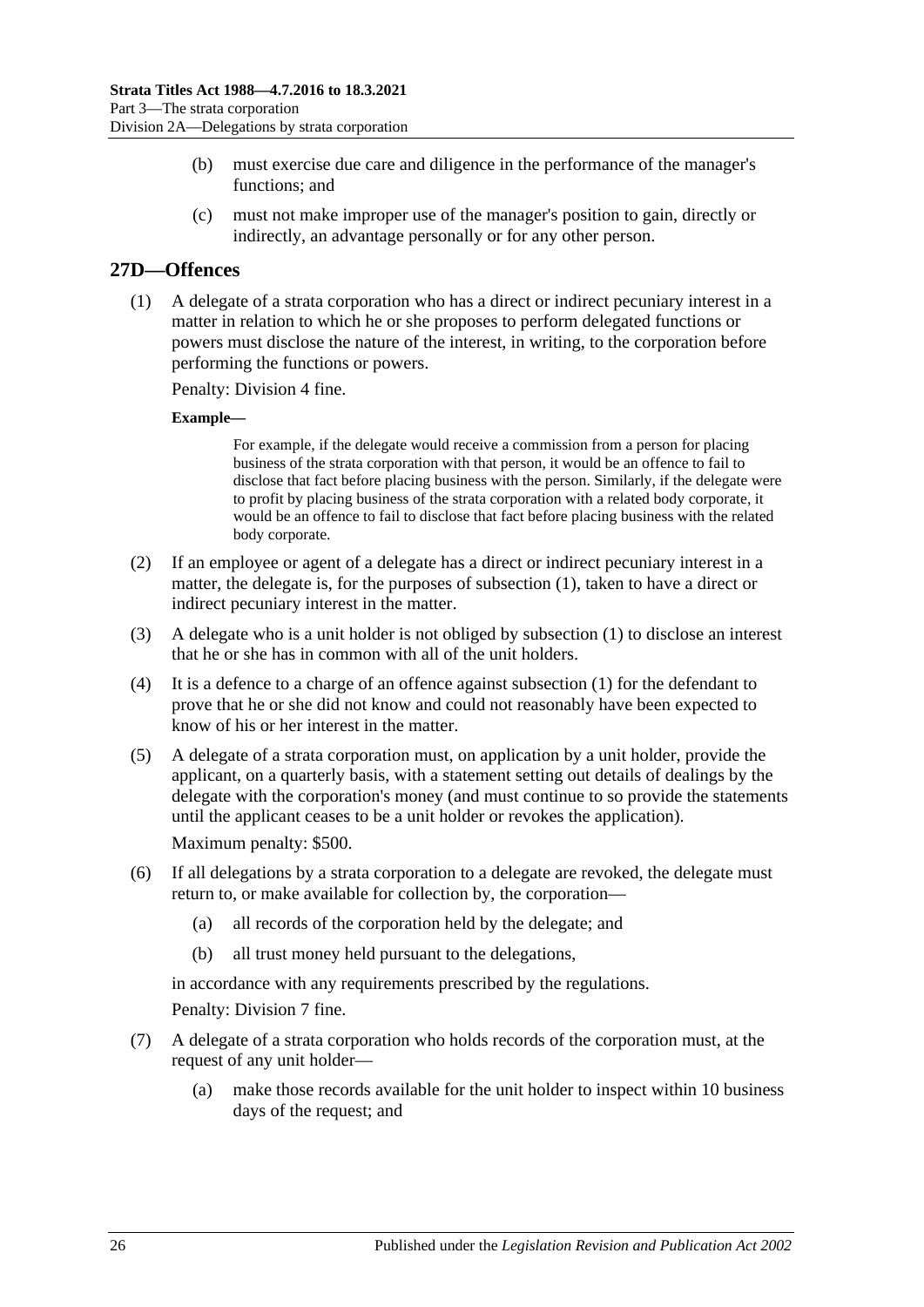(b) provide the unit holder with a copy of any of the records on payment of a fee (not exceeding a fee calculated in accordance with the regulations).

Penalty: Division 9 fine.

## <span id="page-26-0"></span>**Division 3—Special powers of strata corporation to maintain the integrity of the strata scheme**

## <span id="page-26-1"></span>**28—Power to enforce duties of maintenance and repair**

- (1) A strata corporation may, by notice in writing to a unit holder, require the unit holder—
	- (a) to carry out specified work in pursuance of a duty of maintenance or repair imposed on the unit holder by the articles;
	- (b) to carry out specified work to remedy a breach of this Act or the articles on the part of the unit holder, a former unit holder, or an occupier or former occupier of the unit;
	- (c) to carry out specified work required to be carried out on the unit by a public authority or council.
- <span id="page-26-2"></span>(2) If the unit holder does not comply with a requirement imposed under this section within the time allowed in the notice, a person or persons authorised by the strata corporation may (using such force as may be reasonably necessary in the circumstances) enter the unit and carry out the specified work.
- (3) A power of entry must not be exercised under [subsection](#page-26-2) (2) unless the unit holder and the occupier of the unit have been given at least 2 days notice in writing of the proposed entry.
- <span id="page-26-3"></span>(3a) Despite any other provision of this section, an officer of a strata corporation or a person or persons authorised by a strata corporation may, if satisfied that urgent action is necessary to avert a risk of death or injury or significant damage to property, enter a unit (using such force as may be reasonably necessary in the circumstances) and carry out such work as is reasonably necessary to deal with the risk.
- (3b) A person proposing to enter a unit in accordance with [subsection](#page-26-3) (3a) must give such notice (if any) to the unit holder and the occupier of the unit as he or she considers reasonable in the circumstances.
- <span id="page-26-4"></span>(4) Any cost reasonably incurred by the strata corporation in having work carried out under this section may be recovered as a debt from the unit holder.
- (5) Where—
	- (a) the strata corporation recovers costs from a unit holder under [subsection](#page-26-4) (4); and
	- (b) the circumstances out of which the work was required are attributable to the act or default of another person,

the unit holder may in turn recover those costs from that other person as a debt.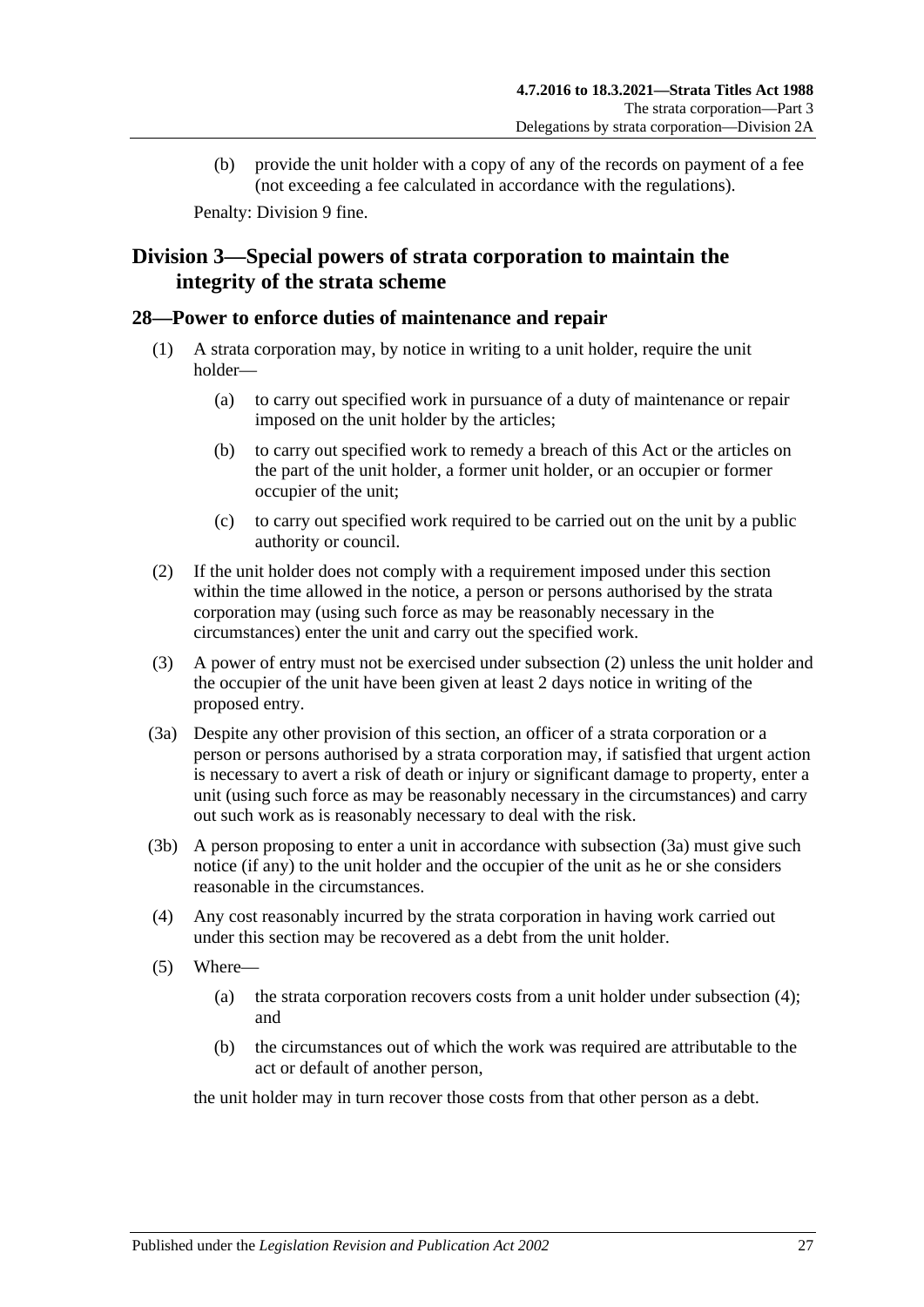## <span id="page-27-5"></span><span id="page-27-0"></span>**29—Alterations and additions**

- (1) Subject to [subsection](#page-27-4) (1a), a person must not carry out prescribed work in relation to a unit unless the person is authorised to do so—
	- (a) where all of the units comprised in the strata scheme consist of non-residential premises—under the articles of the strata corporation; or
	- (b) in any case—by special resolution of the strata corporation.
- <span id="page-27-4"></span>(1a) [Subsection](#page-27-5) (1) does not apply to prescribed work carried out in compliance with a direction under section 23 of the *[Housing Improvement Act](http://www.legislation.sa.gov.au/index.aspx?action=legref&type=act&legtitle=Housing%20Improvement%20Act%201940) 1940*.
- (2) Where a person acts in contravention of this section, the strata corporation may, by notice in writing to the unit holder, require him or her to carry out, within a reasonable period fixed in the notice, specified work—
	- (a) to remedy any structural deficiency caused by the work; or
	- (b) to restore the unit to its previous state.
- (6) In this section—

*prescribed work* in relation to a unit means—

- (a) the erection, alteration, demolition or removal of a building or structure;
- (b) the alteration of the external appearance of a building or structure.

## <span id="page-27-1"></span>**Division 4—Duty to insure**

## <span id="page-27-2"></span>**29A—Application of Division**

This Division does not apply to a strata corporation if all units comprised in the strata scheme are held by the same registered proprietor and no unit comprised in the strata scheme is subject to a contract for sale.

## <span id="page-27-3"></span>**30—Duty to insure**

- (1) A strata corporation must keep all buildings and building improvements on the site insured to their replacement value.
- (2) The replacement value of buildings and building improvements is the cost of their complete replacement including the cost of any necessary preliminary demolition work, any necessary surveying, architectural or engineering work and any other associated or incidental costs.
- (3) The insurance must be against—
	- (a) risks of damage caused by events (other than subsidence) declared to be prescribed events in relation to home building insurance under Part 5 of the *Insurance Contracts Act 1984* of the Commonwealth; and
	- (b) risks against which insurance is required by the regulations.
- (4) Any money to which a strata corporation is entitled under a contract of insurance in relation to damage to buildings or building improvements must, subject to any contrary order of the Court, be applied by it in reinstating or repairing those buildings or building improvements.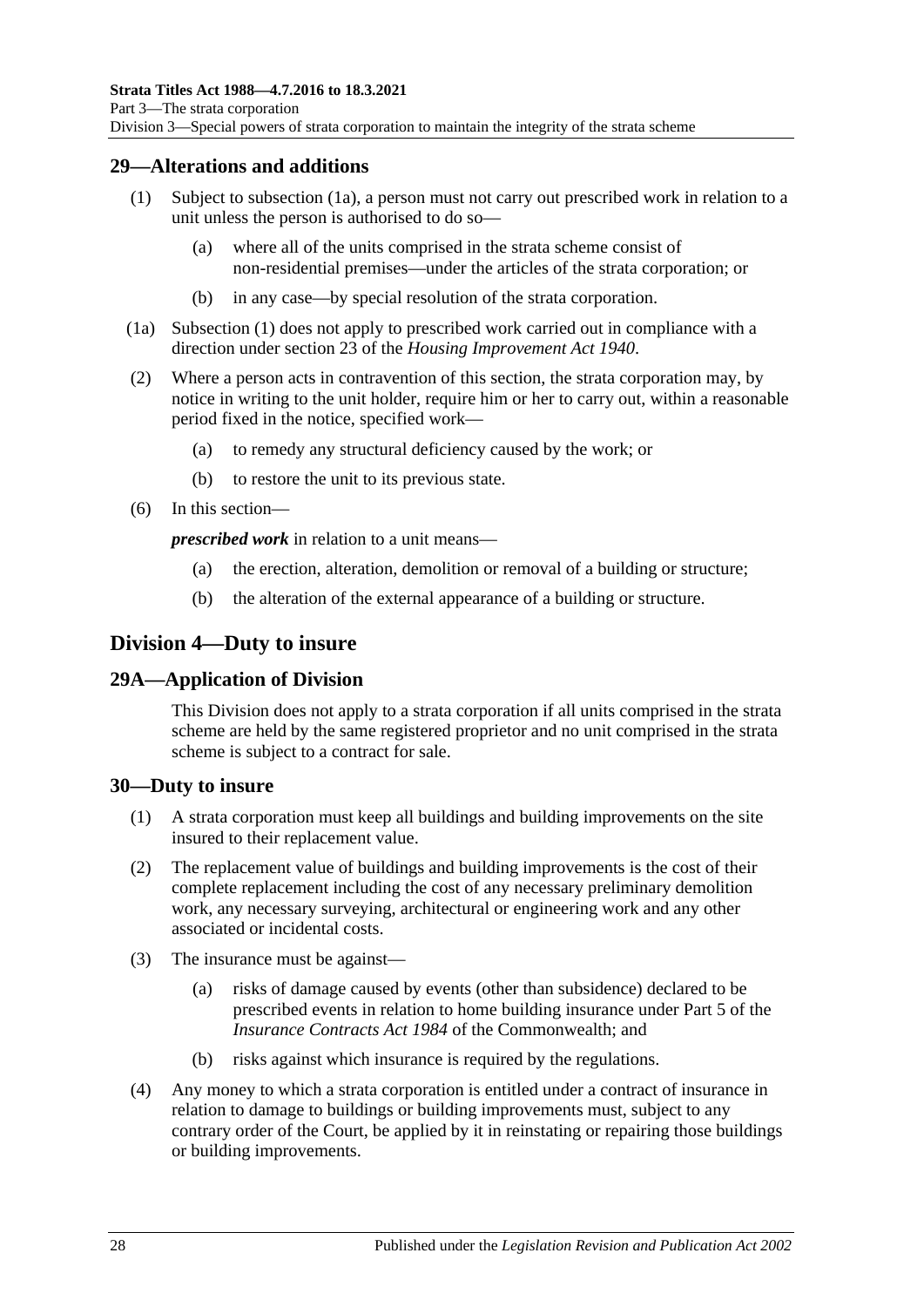### <span id="page-28-0"></span>**31—Other insurance by strata corporation**

- (1) A strata corporation must keep itself insured against liability in tort.
- (2) The insurance cover must be for at least \$5 000 000 or such greater amount as the regulations may prescribe.
- <span id="page-28-4"></span>(2a) A strata corporation (other than a corporation of a kind prescribed by regulation) must maintain fidelity guarantee insurance complying with the requirements prescribed by the regulations.

Penalty: Division 4 fine.

- (2b) The Minister may, by notice in the Gazette, exempt strata corporations from compliance with [subsection](#page-28-4) (2a) for such period as the Minister thinks fit.
- (2c) An exemption granted by the Minister—
	- (a) may be subject to conditions specified in the notice of exemption; and
	- (b) may be varied or revoked by the Minister at any time by subsequent notice in the Gazette.
- (3) A strata corporation must keep itself insured against any other liability—
	- (a) determined by special resolution of the corporation; or
	- (b) prescribed by the regulations.

#### <span id="page-28-5"></span><span id="page-28-1"></span>**32—Right of unit holders etc to satisfy themselves as to insurance**

- (1) A strata corporation must, within 5 business days after the making of a request by a unit holder, a mortgagee of a unit or a prospective purchaser or mortgagee of a unit, produce for inspection all current policies of insurance taken out by the corporation.
- (2) A request under [subsection](#page-28-5) (1) may be addressed to the secretary.

## <span id="page-28-2"></span>**Division 5—General meetings**

#### <span id="page-28-3"></span>**33—Holding of general meetings**

- (1) A strata corporation may hold a meeting of its members (a *general meeting*) at any time.
- (2) Such a meeting may be convened by—
	- (a) the secretary; or
	- (b) if the corporation has a management committee—any two members of the committee; or
	- (c) the unit holders of one-fifth or more of the total number of units; or
	- (d) in the case of the first such meeting—the original registered proprietor; or
	- (e) order of the Magistrates Court (made on the application of a person of a class specified in [section](#page-41-1) 41AA).
- <span id="page-28-6"></span>(3) A meeting is convened by giving written notice of the day, time and place of the meeting to all unit holders at least 14 days before the date of the meeting.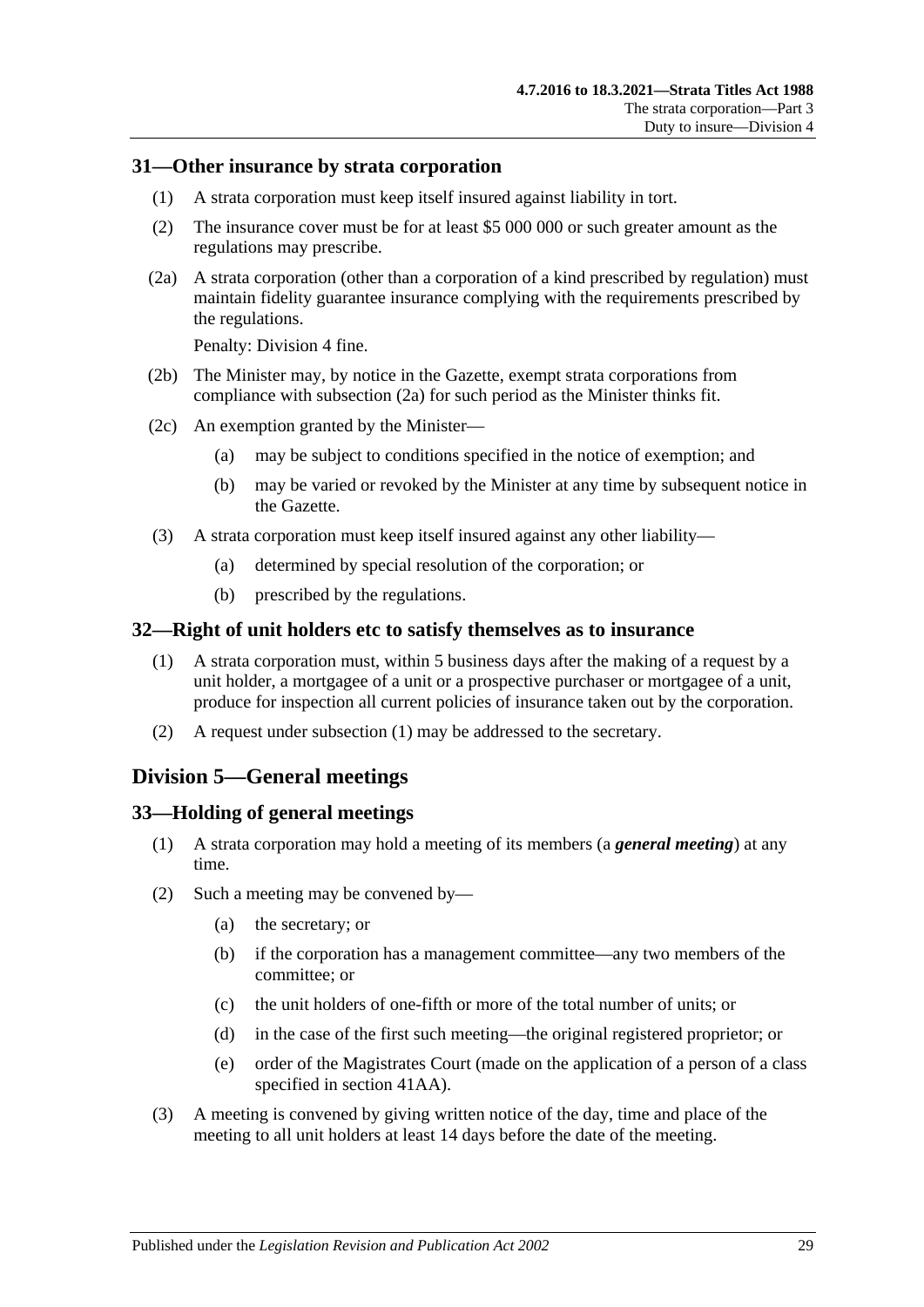- (3aa) A unit holder may not nominate another person to be given notices referred to in [subsection](#page-28-6) (3) on his or her behalf (although nothing prevents the strata corporation from agreeing to provide notices to such a person in addition to the unit holder).
- (3a) A person or group of persons proposing to convene a meeting of the members of a strata corporation should take reasonable steps to ensure that the proposed day, time and place are reasonably convenient to a majority of members of the corporation.
- (4) The corporation must hold at least one such meeting (the *annual general meeting*) in every calendar year and no more than 15 months after the last such meeting.
- (4a) The notice convening a general meeting must set out the agenda for the meeting.
- (4b) The agenda must include—
	- (a) the text of any unanimous or special resolutions to be moved at the meeting; and
	- (b) a motion confirming the minutes of the previous general meeting; and
	- (c) in the case of an annual general meeting—
		- (i) presentation of the accounts for the previous accounting period; and
		- (ii) contributions to be paid by members for the current accounting period; and
		- (iii) presentation of statements required under [section](#page-30-0) 33A; and
		- (iv) presentation of copies of all insurance policies required under this Act; and
		- (v) such other matters as are required by regulation.
- (5) Subject to [subsection](#page-29-0) (6), no business may be transacted at a general meeting of the corporation unless a quorum, consisting of persons entitled to exercise the voting power in respect of not less than one-half of the units, is present at the time when the meeting proceeds to business.
- <span id="page-29-0"></span>(6) If a quorum is not formed within half an hour of the time appointed for a general meeting of the corporation—
	- (a) the unit holders present must appoint another day for the meeting, being a day at least seven days but not more than 14 days away; and
	- (b) the meeting then stands adjourned to that day at the same place and time; and
	- (c) if the quorum is not formed at the adjourned meeting within half an hour of the relevant time, the persons who are present and entitled to vote constitute a quorum.
- (7) Where a meeting of the corporation is adjourned under [subsection](#page-29-0) (6), the secretary of the corporation must cause reasonable notice of the day, place and time of the adjourned meeting to be given, in writing, to the unit holders.
- (8) Subject to [subsection](#page-30-2) (9), in the absence of the presiding officer, a person present may be appointed to preside at the meeting by the persons present and entitled to vote at the meeting.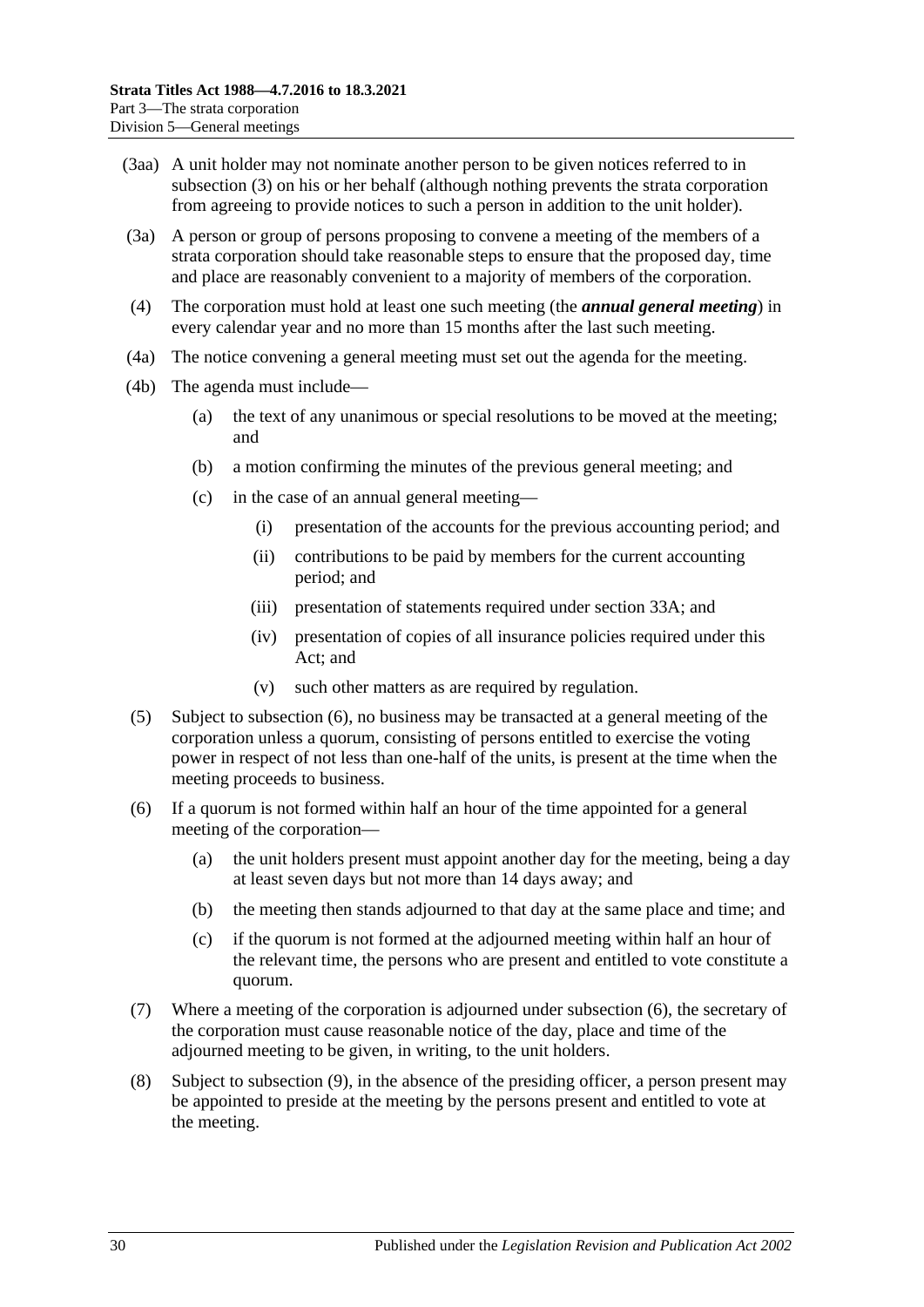- <span id="page-30-2"></span>(9) A person who is a body corporate manager in relation to a corporation, or is an employee of such a body corporate manager, may preside at a meeting of the corporation if a majority of the persons present and entitled to vote at the meeting agree to that person presiding (and the body corporate manager or employer is taken not to be entitled to vote for that purpose except in circumstances prescribed by the regulations).
- (10) The regulations may make further provision in relation to the procedures to be followed at a meeting at which a body corporate manager, or an employee of a body corporate manager, is to preside.
- (11) A unit holder may, in accordance with any requirements prescribed by regulation, attend, and vote, at a meeting by telephone, video-link, Internet connection or any similar means of remote communication (provided that no obligation lies on a strata corporation to provide such facilities to unit holders who wish to attend or vote in such a manner).
- (12) In this section—

*accounting period*, for a strata corporation, means the accounting period for the corporation under [section](#page-39-3) 40(2).

## <span id="page-30-0"></span>**33A—Statement of expenditure etc**

- <span id="page-30-5"></span><span id="page-30-3"></span>(1) A statement setting out the following information must be presented by a strata corporation to each annual general meeting of the corporation:
	- (a) proposed expenditure (other than recurrent expenditure) for the period prescribed by the regulations for the purposes of this paragraph (which must not exceed 5 years);
	- (b) the estimated expenditure of a recurrent nature and the estimated expenditure of a non-recurrent nature to be made by the corporation in the current financial year;
	- (c) the estimated expenditure in future years for which funds should be raised now and held in reserve;
	- (d) the amount to be raised by way of contributions from unit holders to cover the expenditure referred to in [paragraphs](#page-30-3) (b) and [\(c\).](#page-30-4)
- <span id="page-30-6"></span><span id="page-30-4"></span>(2) New information must be prepared for the purposes of [subsection](#page-30-5)  $(1)(a)$  at the times prescribed by regulation.
- (3) A statement presented to a meeting in accordance with this section forms part of the minutes of the meeting.
- (4) The regulations may exclude a strata corporation of a specified class from the operation of [subsections](#page-30-5)  $(1)(a)$  and  $(2)$ .
- (5) In this section—

*recurrent*, in relation to expenditure, means expenditure for a particular purpose that is normally made every year or more frequently.

## <span id="page-30-1"></span>**34—Voting at general meetings**

(1) Subject to this section, at a general meeting of a strata corporation, one vote may be exercised in respect of each unit on any matter arising for decision.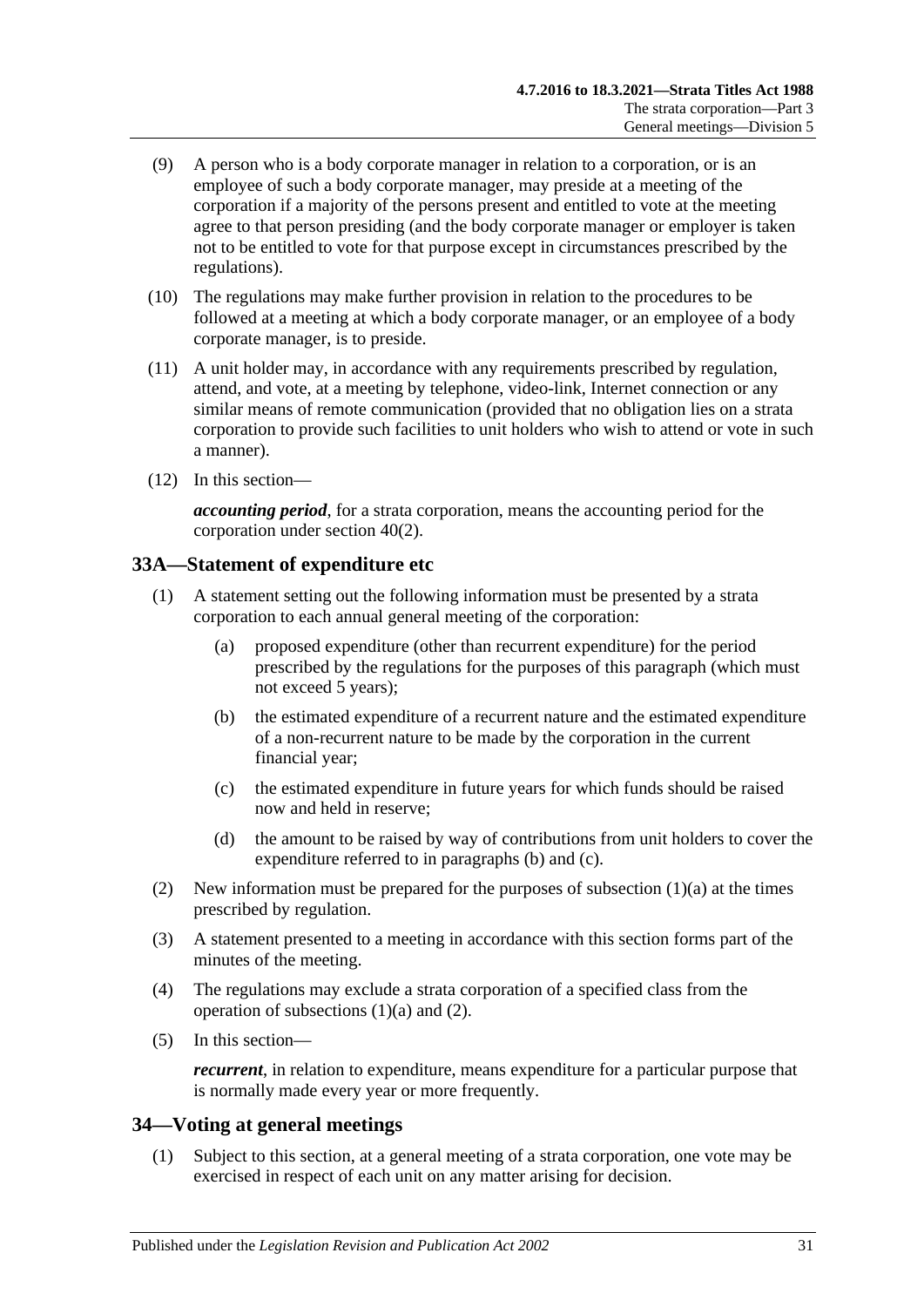#### $(2)$  If—

- (a) all of the units comprised in the strata scheme consist of non-residential premises; and
- (b) the strata corporation has, by unanimous resolution, decided to adopt the voting system provided by this subsection,

then a number of votes is exercisable in respect of each unit equivalent to the unit entitlement of the unit.

- (2a) A unit holder may nominate another person (a *proxy*) to attend and vote at meetings on his or her behalf.
- <span id="page-31-0"></span>(3) A vote may be exercised as follows:
	- (a) it may be exercised (subject to [paragraph](#page-31-0) (b)) by the unit holder or a proxy of the unit holder;
	- (b) if there are two or more unit holders in respect of the same unit, the following provisions apply:
		- (i) if only one attends the meeting—the vote is exercisable by that unit holder;
		- (ii) if two or more attend the meeting—the vote is exercisable by one of them on behalf of all in accordance with an agreement between them or, if there is no such agreement, by the unit holder whose name appears first on the certificate of title for the unit.
- <span id="page-31-4"></span><span id="page-31-3"></span><span id="page-31-2"></span><span id="page-31-1"></span>(3a) The nomination of a person as a proxy of a unit holder—
	- (a) must—
		- (i) be made by written notice to the secretary of the strata corporation; and
		- (ii) specify whether the nominated person—
			- (A) is nominated to attend and vote at all meetings, and in relation to all matters, on behalf of the unit holder; or
			- (B) is nominated to attend and vote only at specified meetings, or in relation to specified matters, on behalf of the unit holder; and
	- (b) may specify conditions in relation to the nomination; and
	- (c) if a specified condition requires the nominated person to vote in a particular way in relation to a matter in which the unit holder has a direct or indirect pecuniary interest (other than an interest that the unit holder has in common with all the holders of the strata units)—must specify the nature of the unit holder's pecuniary interest; and
	- (d) may be revoked by the unit holder at any time by subsequent written notice to the secretary (and any contract or agreement to the contrary is unenforceable); and
	- (e) is effective for a period of 12 months or such lesser period as may be specified in the written notice of nomination unless the nomination is revoked earlier under [paragraph](#page-31-1) (d); and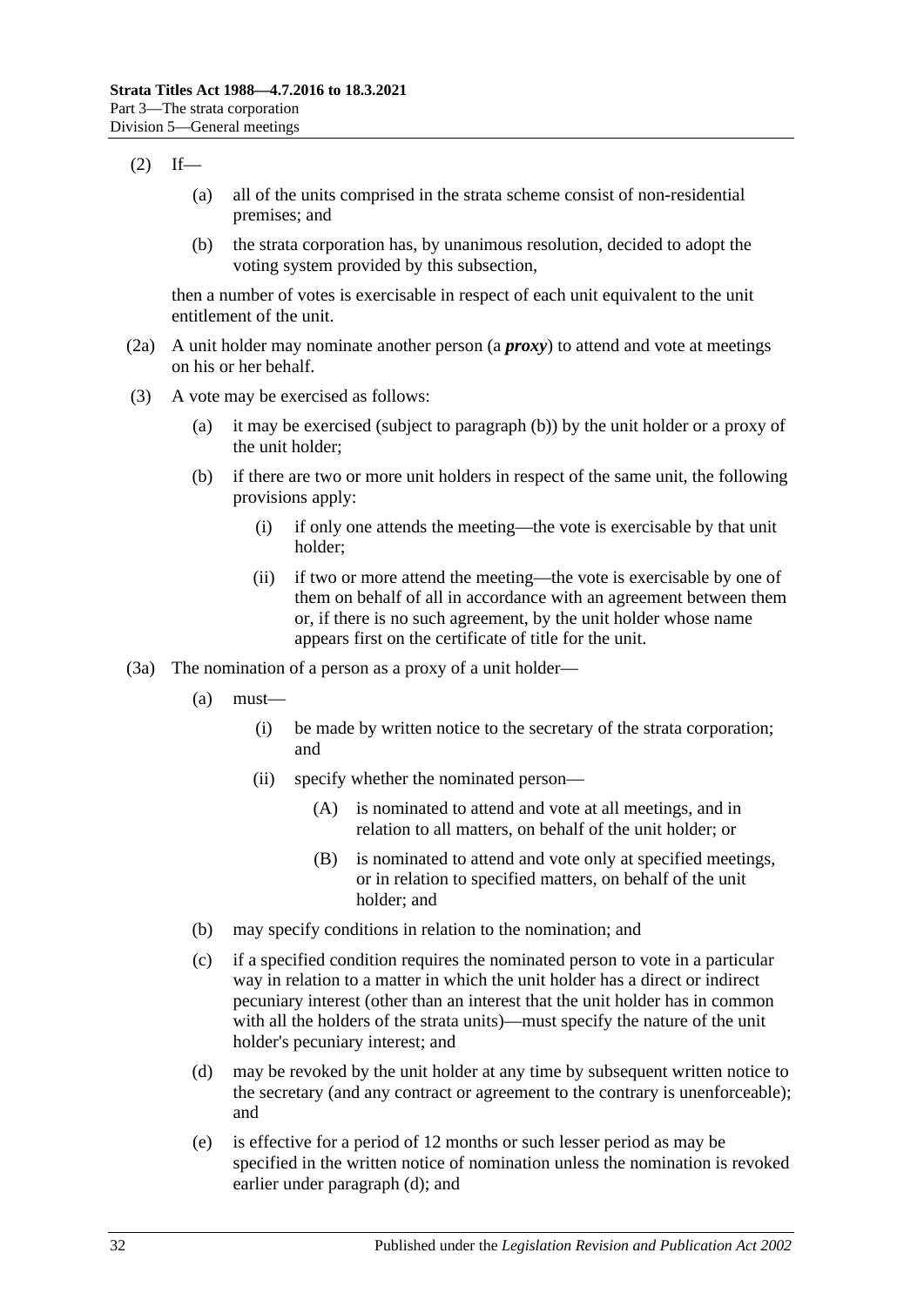- (f) does not derogate from the power of the unit holder to attend and vote at meetings on his or her own behalf.
- (3b) Failure to comply with a requirement of [subsection](#page-31-2) (3a)(a) will invalidate the nomination.
- (3c) Without limiting [subsection](#page-31-3) (3a), if a person who is a body corporate manager or an employee of a body corporate manager is nominated as a proxy of a unit holder of the corporation, the nomination ceases to have effect on the person ceasing to be a body corporate manager in relation to the corporation or an employee of such a body corporate manager (as the case may require).
- <span id="page-32-1"></span>(3d) If a unit holder appoints, by general power of attorney under section 5 of the *[Powers](http://www.legislation.sa.gov.au/index.aspx?action=legref&type=act&legtitle=Powers%20of%20Attorney%20and%20Agency%20Act%201984)  [of Attorney and Agency Act](http://www.legislation.sa.gov.au/index.aspx?action=legref&type=act&legtitle=Powers%20of%20Attorney%20and%20Agency%20Act%201984) 1984*, a person as his or her attorney specifically for the purpose of attending and voting at meetings, or specified meetings, of the strata corporation, the appointment is, despite any provision of that Act or the terms of the general power of attorney, effective for a period of 12 months or such lesser period as may be specified in the power of attorney unless the power of attorney is revoked earlier.
- <span id="page-32-2"></span>(3e) If a general power of attorney referred to in [subsection](#page-32-1) (3d) appoints a body corporate manager, a copy of the instrument of appointment must be provided to the secretary of the corporation before the meeting, or the first of the meetings, to which it relates.
- (3f) The secretary of the corporation must ensure that a copy of each written notice of nomination, and each instrument provided under [subsection](#page-32-2) (3e), applying in relation to a meeting is available for inspection at the meeting before any matter is voted on. Penalty: Division 9 fine.
- (4) A unit holder may exercise an absentee vote on a proposed resolution by giving the secretary written notice of the proposed vote at least six hours before the time of the meeting.
- (5) A written ballot may be demanded by a unit holder (or a proxy of a unit holder) attending a meeting.
- (6) Such a ballot will be taken amongst the unit holders (or proxies of unit holders) attending the meeting in such manner as the person presiding at the meeting thinks fit.
- (7) Except where a unanimous resolution is required, a vote is not exercisable in relation to a unit unless all amounts due and payable to the strata corporation in respect of the unit have been paid.
- (8) Except where otherwise provided by this Act or by the articles of a strata corporation, the decisions of the corporation in a general meeting will be made by ordinary resolutions.

## <span id="page-32-3"></span><span id="page-32-0"></span>**34A—Duty to disclose interest**

- (1) If a person (whether a co-owner of a unit or not) has been nominated to attend and vote at a meeting of a strata corporation on behalf of another person, the nominated person must—
	- (a) if the nominated person has a direct or indirect pecuniary interest in any matter to be voted on at a meeting—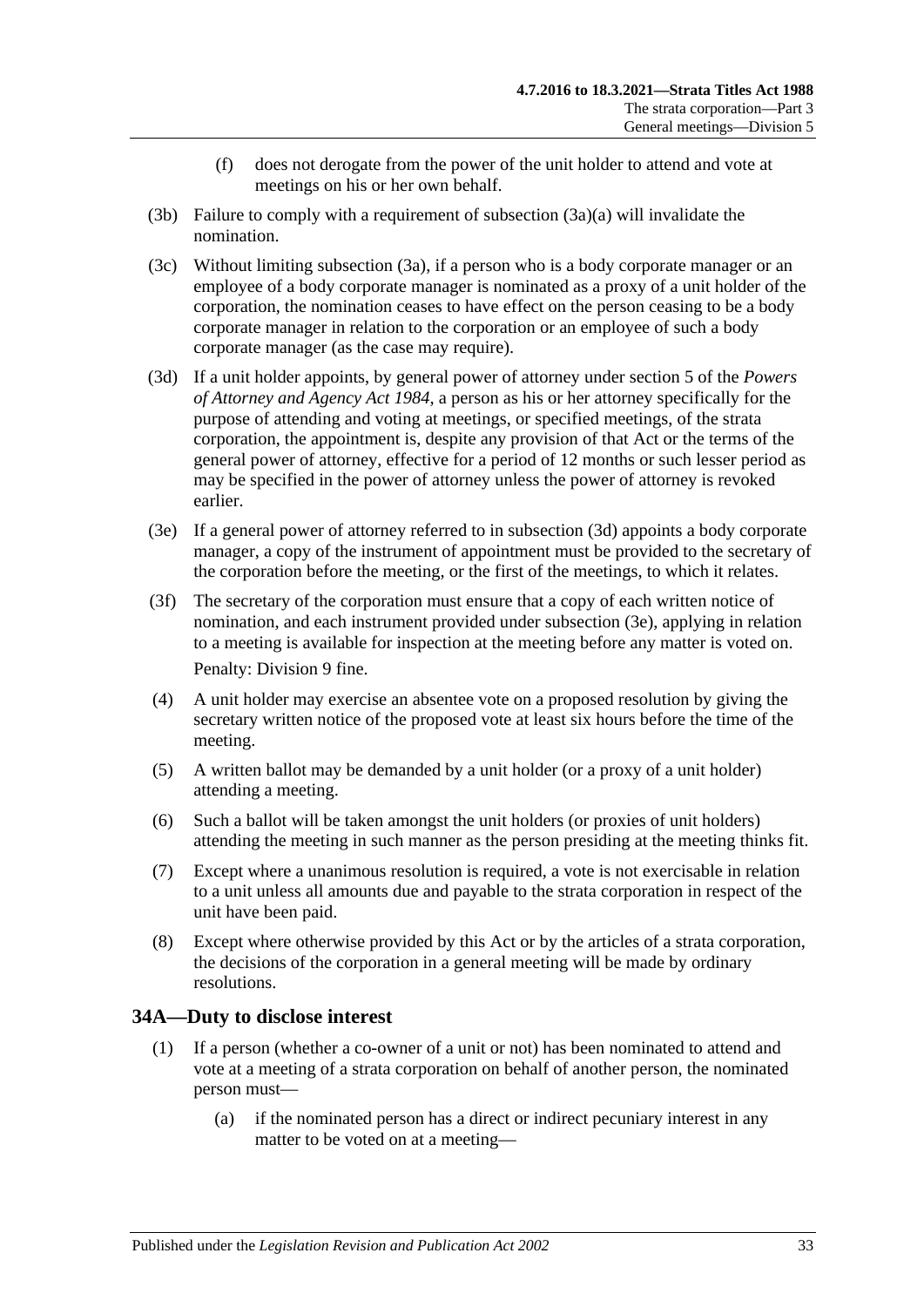- (i) if it is practicable to do so, disclose the nature of the interest to his or her principal before the vote is taken; or
- (ii) in any other case, disclose the nature of the interest to his or her principal as soon as practicable after the vote is taken; and
- (b) if the nominating person declared a pecuniary interest in accordance with section  $34(3a)(c)$  in relation to the matter, the nominated person must disclose the nature of the interest to the members present at the meeting before the vote on the matter is taken.

Penalty: Division 4 fine.

- (2) A co-owner of a unit is not obliged by [subsection](#page-32-3) (1) to disclose an interest that he or she has in common with his or her other co-owners.
- <span id="page-33-2"></span>(3) A person who—
	- (a) attends and is entitled to vote at, a meeting of a strata corporation; or
	- (b) presides at such a meeting,

and who has a direct or indirect pecuniary interest in any matter to be voted on at the meeting must disclose the nature of the interest to the members present at the meeting before the vote is taken.

Penalty: Division 4 fine.

- (4) A unit holder is not obliged by [subsection](#page-33-2) (3) to disclose an interest that he or she has in common with all of the unit holders.
- (5) It is a defence to a charge of an offence against this section to prove that the defendant was not, at the time of the alleged offence, aware of his or her interest in the matter.

## <span id="page-33-0"></span>**Division 6—Management committee**

#### <span id="page-33-1"></span>**35—Management committee**

- (1) Subject to [subsection](#page-33-3) (1a), a strata corporation may, by ordinary resolution, appoint a management committee of unit holders.
- <span id="page-33-3"></span>(1a) Where all of the units comprised in the strata scheme consist of non-residential premises, the management committee may consist of, or include, persons who are not unit holders.
- (2) A management committee will, subject to any limitation imposed by the strata corporation, have full power to transact any business of the corporation.
- (3) A management committee does not have power to do anything for which a special or unanimous resolution of the strata corporation is required by this Act or by the articles of the corporation.
- <span id="page-33-4"></span>(4) The prescribed number of members of a management committee constitute a quorum of the committee and no business may be transacted at a meeting of the committee unless a quorum is present.
- (4a) The prescribed number for the purposes of [subsection](#page-33-4) (4) is a number ascertained by dividing the total number of members of the committee by two, ignoring any fraction resulting from the division, and adding one.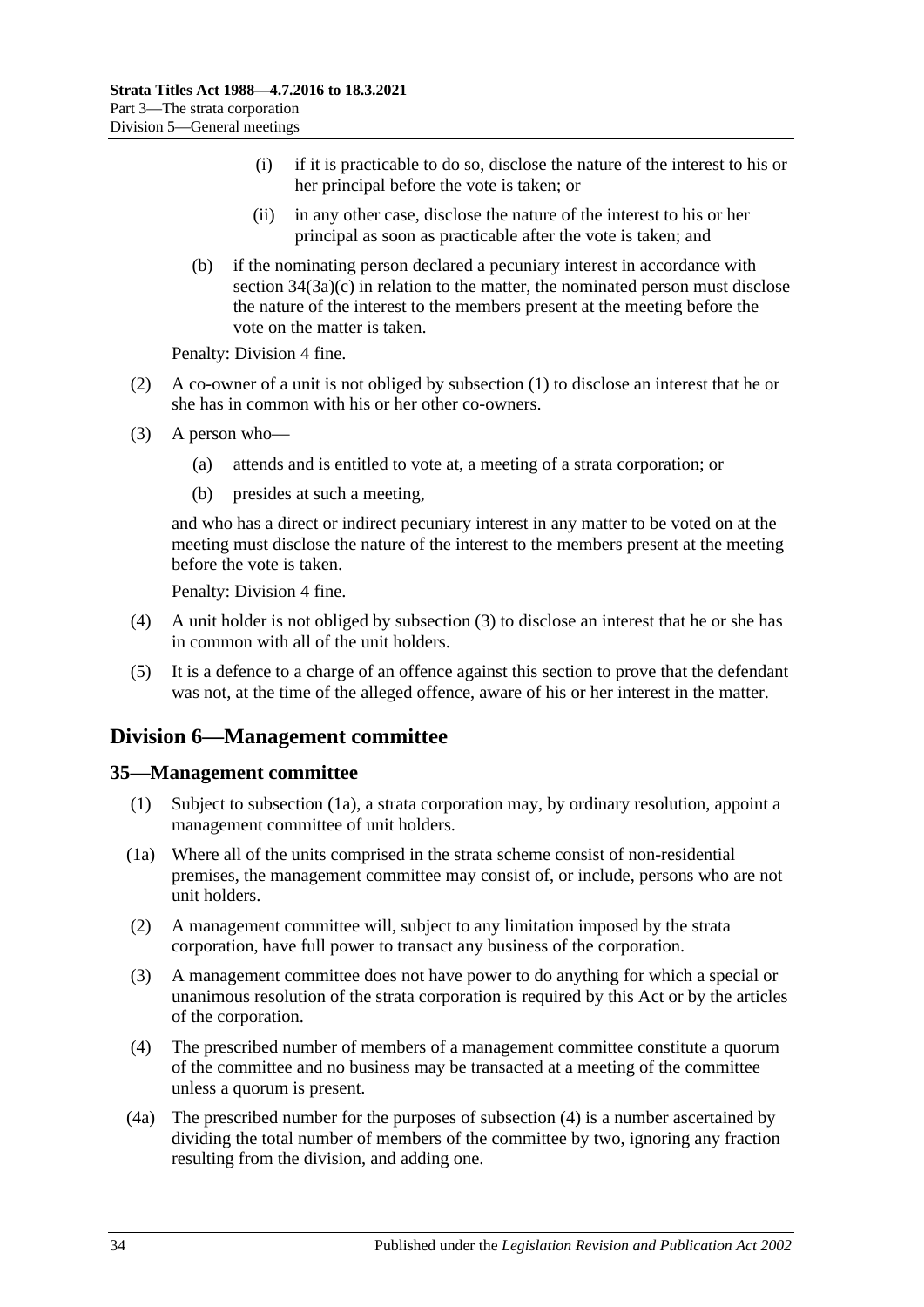- (4b) A decision supported by a majority of the members at a meeting of a management committee of which at least three days notice has been given to all members will be taken to be a decision of the committee.
- (5) A member of a management committee holds office on terms fixed by the strata corporation and may be removed by ordinary resolution of the strata corporation at any time.
- (6) A management committee may co-opt a suitable person to fill a casual vacancy in the membership of the committee.
- (7) A member of a management committee can appoint another person (who must, unless all of the units comprised in the strata scheme consist of non-residential units, be a unit holder) to act as his or her proxy at any meeting of the committee that the member is unable to attend.
- (8) A management committee must—
	- (a) keep minutes of its proceedings; and
	- (b) cause proper accounting records to be kept in respect of money received and expended by it.
- (9) Subject to the articles and any direction of the strata corporation, a committee may otherwise regulate its meetings and proceedings as it thinks fit.
- (10) A strata corporation may appoint or engage a person to assist its management committee in the performance of the committee's functions.

## <span id="page-34-0"></span>**36—Validity of acts**

Where a management committee acts honestly, the subsequent discovery of some defect affecting the appointment of a member, or the right of a person to act as a member, does not invalidate an act of the committee.

## <span id="page-34-1"></span>**Division 6A—Agents' trust accounts**

#### <span id="page-34-2"></span>**36A—Application of Division**

This Division applies where a strata corporation has authorised a person (the *agent)* (not being an ADI or other financial institution) to receive money from another person (not being the corporation) and to hold the money on behalf of the corporation or to deal with it in accordance with this Division.

#### <span id="page-34-3"></span>**36B—Interpretation**

In this Division, unless the contrary intention appears—

*agent* means a person, not being an ADI or other financial institution, who has been authorised by a strata corporation to receive money on its behalf and to hold it or to deal with it in accordance with this Division;

*auditor* means a registered company auditor within the meaning of the *Corporations Law*;

*financial institution* means an institution of a kind declared by regulation to be a financial institution;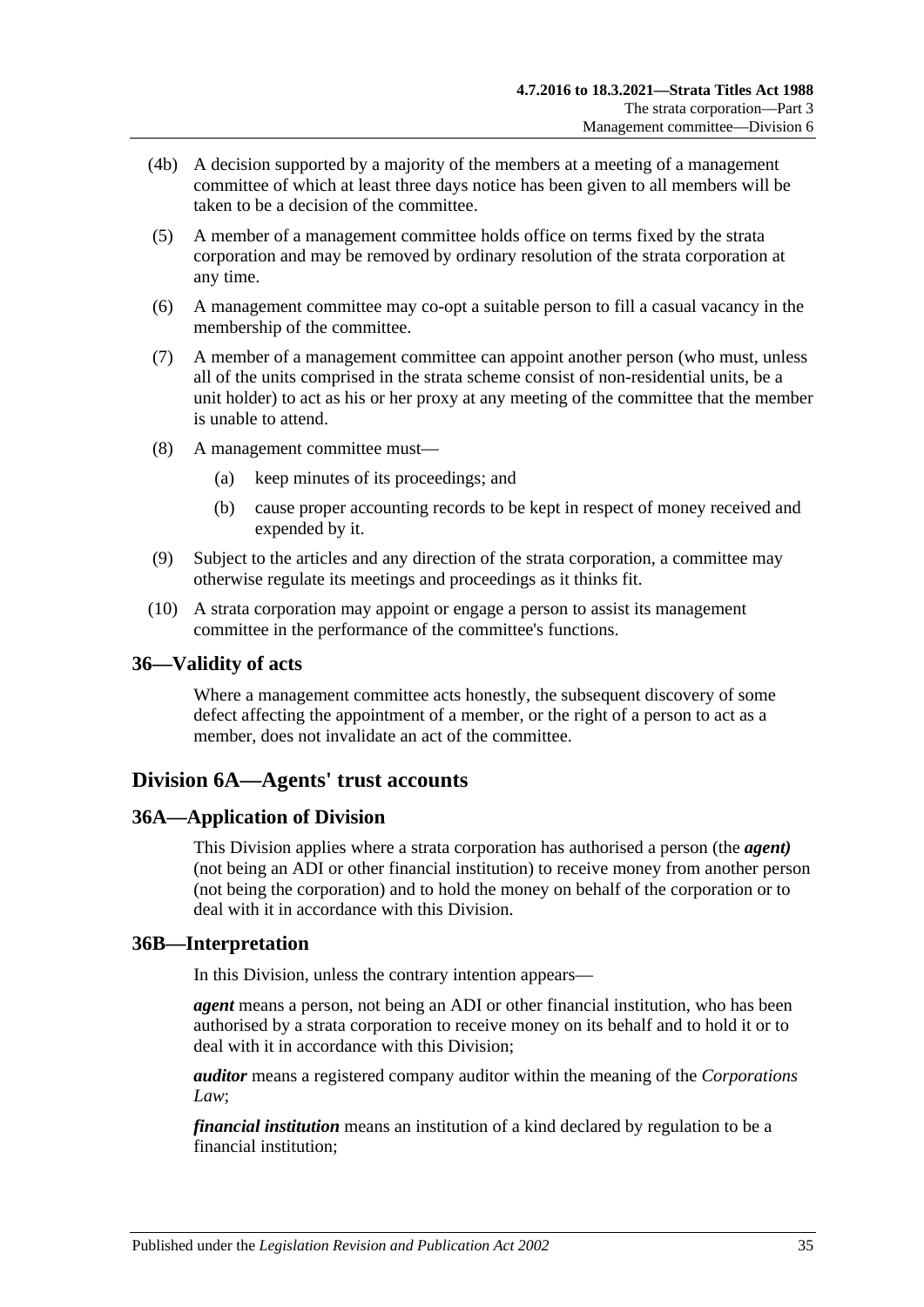*trust account* means an account in which trust money is required to be deposited by an agent;

*trust money* means money received by an agent on behalf of a strata corporation.

#### <span id="page-35-0"></span>**36C—Trust money to be deposited in trust account**

(1) An agent must, as soon as practicable after receiving trust money, deposit the money in an account authorised by this Division in the name of the agent.

Penalty: Division 5 fine.

- (2) An agent must not pay any money except trust money into the agent's trust account. Penalty: Division 5 fine.
- (3) An agent must not withdraw, or permit another person to withdraw, money from a trust account except in accordance with this Part.

Penalty: Division 5 fine.

(4) An agent must, when applying to open a trust account, inform the ADI or other financial institution that the account is to be a trust account for the purposes of this Division.

Penalty: Division 5 fine.

#### <span id="page-35-1"></span>**36D—Withdrawal of money from trust account**

An agent may withdraw money from a trust account—

- (a) in exercise of powers delegated to the agent by the strata corporation; or
- (b) in satisfaction of a claim for fees, costs or disbursements (that are authorised by the regulations) that the agent has against the corporation; or
- (c) to satisfy an order of a court against the corporation; or
- (d) for making any other payment authorised by law.

#### <span id="page-35-2"></span>**36E—Authorised trust accounts**

An account at an ADI or at any other financial institution prescribed for the purposes of this section by regulation that provides for the payment of interest on money held in the account in accordance with the regulations is authorised for the purposes of this Division.

#### <span id="page-35-3"></span>**36F—Application of interest**

If money received by an agent on behalf of two or more strata corporations is held in the same trust account, interest credited to the trust account must be credited by the agent proportionately to the strata corporations on whose behalf that money is held.

#### <span id="page-35-4"></span>**36G—Keeping of records**

- (1) An agent must keep detailed records of all trust money received by the agent and of any disbursement of, or other dealing with, that money and must compile detailed accounts of those receipts and disbursements or other dealings that—
	- (a) accurately disclose the state of the trust account maintained by the agent; and
	- (b) enable the receipt and disposition of trust money to be conveniently and properly audited; and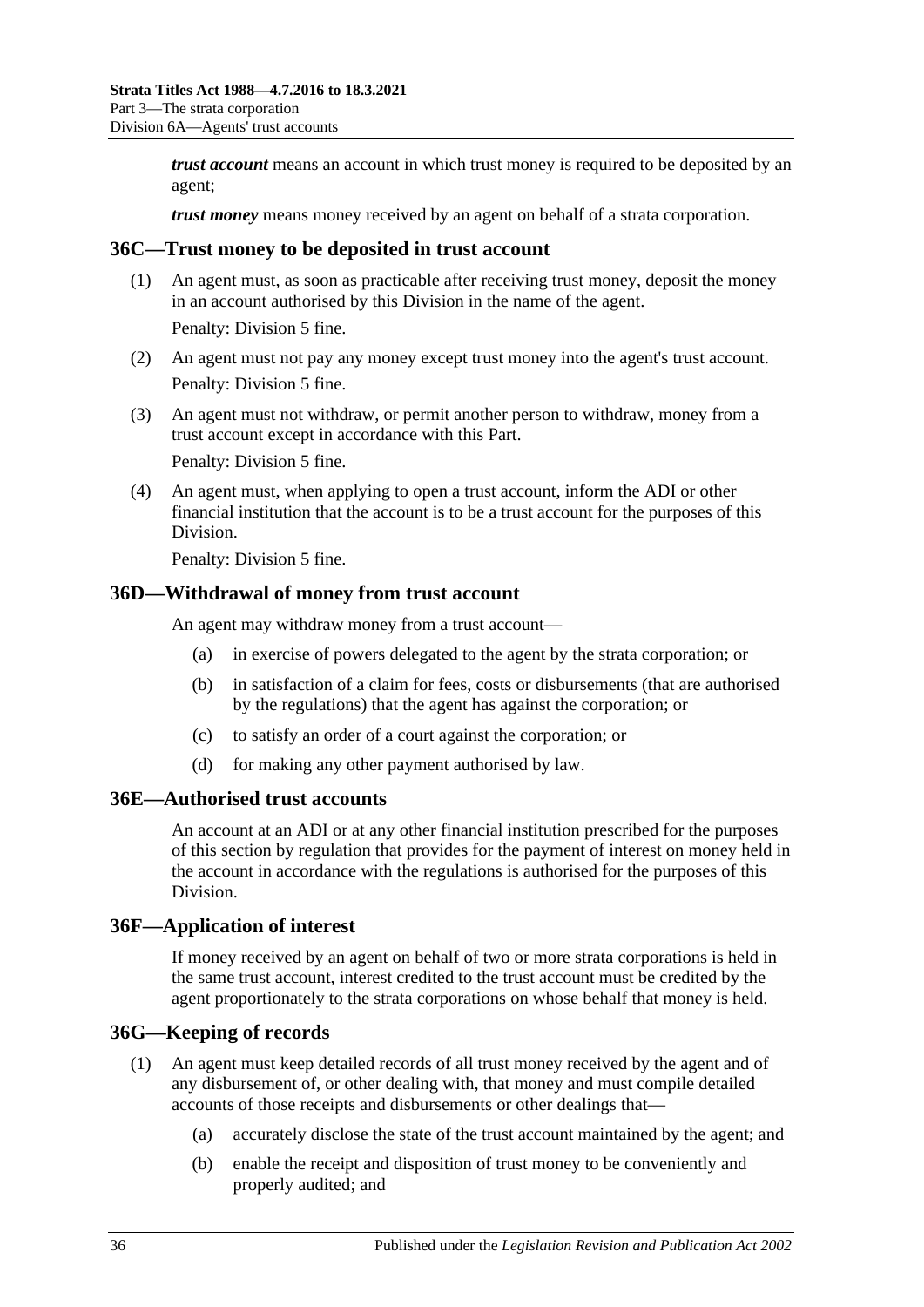(c) comply with all other requirements specified by regulation.

Penalty: Division 5 fine.

- (2) In particular, the agent must, in respect of the receipt of trust money—
	- (a) make available to the person making payment a receipt that sets out the information specified by regulation in the form specified by regulation; and
	- (b) make and retain a copy of the receipt as part of the agent's records.

Penalty: Division 5 fine.

<span id="page-36-2"></span>(3) An agent must, at the request of a strata corporation provide the corporation, within 5 business days after the making of the request, with a statement setting out details of dealings by the agent with the corporation's money.

Penalty: Division 9 fine.

(4) An agent must keep the accounts and records referred to in this section (including copies of receipts under [subsection](#page-36-2)  $(2)(b)$  in a legible written form, or so as to be readily convertible into such a form, for at least five years.

Penalty: Division 5 fine.

## <span id="page-36-0"></span>**36H—Audit of trust accounts**

- (1) An agent who maintains a trust account must—
	- (a) have the accounts and records kept under this Division audited by an auditor in respect of each audit period specified by regulation; and
	- (b) forward to the secretary of the strata corporation a statement relating to the audit that sets out the information specified by regulation.
- (2) An agent who—
	- (a) fails to have accounts and records audited as required; or
	- (b) fails to forward the audit statement to the secretary of the strata corporation within the time allowed by or under the regulations,

is guilty of an offence.

Penalty: Division 5 fine.

## <span id="page-36-1"></span>**36I—Obtaining information for purposes of audit or examination**

- (1) An auditor employed by an agent to make an audit of the trust accounts of the agent, may require the agent or any other person in a position to do so—
	- (a) to produce all the accounts (including accounts that are not trust accounts) relating to the business of the agent and all documents and records relating to those accounts, including written records that reproduce in a readily understandable form information kept by computer, microfilm or other process; and
	- (b) to provide any relevant information relating to the operation of the accounts.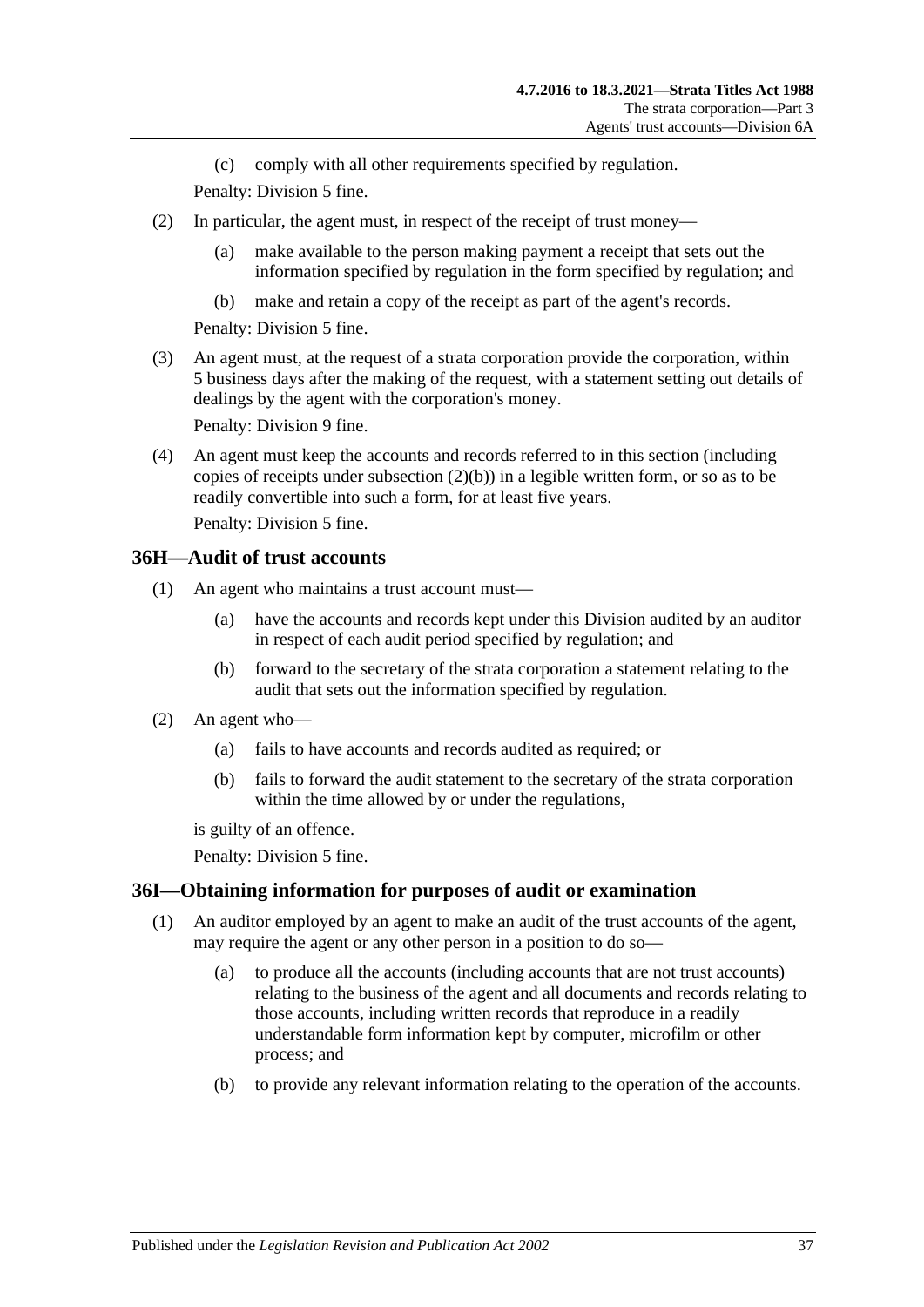(2) The manager or other principal officer of an ADI or other financial institution with which an agent has deposited money, whether in his or her own account or in a general or separate trust account, must, on being required to do so by an auditor employed or appointed to make an audit under this Division, disclose every such account (including all deposit slips, cancelled cheques and other documents relating to the operation of the account) to the auditor.

Penalty: Division 5 fine.

- (3) A person who is required by this section to produce documents to an auditor must permit the auditor to make a copy of the whole, or any part, of those documents. Penalty: Division 5 fine.
- (4) In this section—

*account* includes a record required to be kept under this Division in relation to the receipt of and disbursement of or other dealing with trust money;

*agent* includes a former agent.

#### <span id="page-37-0"></span>**36J—ADIs etc to report deficiencies in trust accounts**

An ADI or other financial institution with which a trust account has been established must, as soon as practicable, and in any event within 14 days, after becoming aware of a deficiency in that account, report the deficiency to the Minister.

Penalty: Division 5 fine.

#### <span id="page-37-1"></span>**36K—Confidentiality**

An auditor must not divulge information that has come to his or her knowledge in the course of performing functions under this Division except—

- (a) to the agent; or
- (b) to the Minister; or
- (c) as otherwise required by law.

Penalty: Division 5 fine.

#### <span id="page-37-2"></span>**36L—ADIs etc not affected by notice of trust**

- (1) Subject to [subsection](#page-37-5) (2), an ADI or other financial institution is not affected by notice of a specific trust to which money deposited in a trust account is subject, and is not bound to satisfy itself of the due application of that money.
- <span id="page-37-5"></span>(2) This section does not relieve an ADI or other financial institution of liability for negligence.

## <span id="page-37-3"></span>**Division 7—Appointment of administrator**

## <span id="page-37-4"></span>**37—Administrator of strata corporation's affairs**

(a1) In this section—

*relevant court* means the Court or the Magistrates Court.

- (1) A relevant court may, on application by—
	- (a) a strata corporation;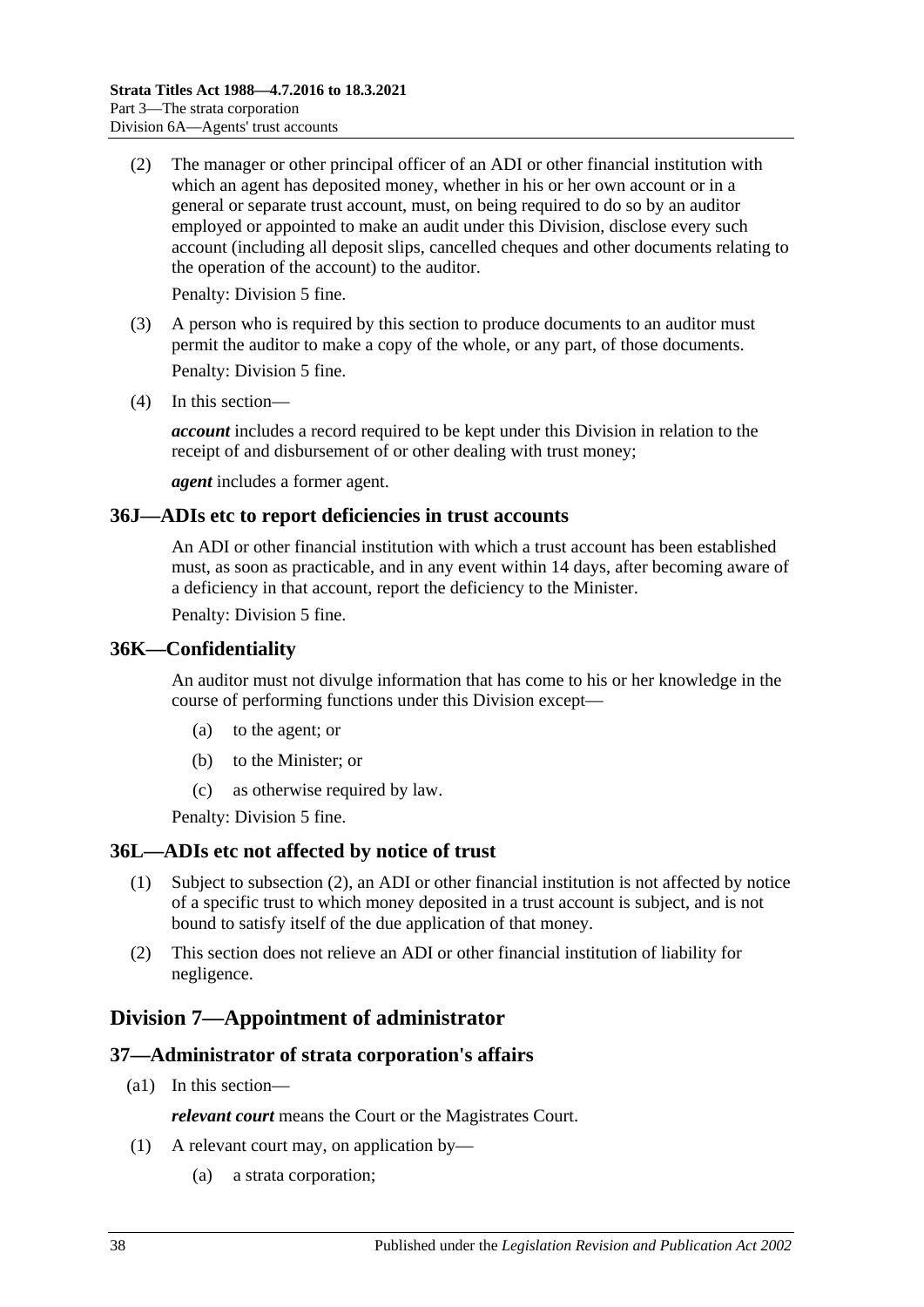- (b) a creditor of a strata corporation;
- (c) a person with a registered interest in a unit,

appoint an administrator of the strata corporation, or remove or replace an administrator previously appointed.

- (2) An administrator has, while the appointment remains in force, full and exclusive power to administer the affairs of the strata corporation (including power to do anything for which a special or unanimous resolution of the strata corporation is required).
- (3) The administrator must comply with any directions that the relevant court may give from time to time.
- (4) The remuneration of an administrator will be fixed by the relevant court and payable from the strata corporation's funds.
- <span id="page-38-2"></span>(5) The administrator may, by written instrument, delegate any of his or her powers.
- (6) A delegation under [subsection](#page-38-2) (5)—
	- (a) may be made on such conditions as the administrator thinks fit; and
	- (b) is revocable at will; and
	- (c) does not derogate from the power of the administrator to act in any matter personally.
- (7) Where a person—
	- (a) is appointed as an administrator; or
	- (b) is removed or replaced as an administrator,

that person must, within 14 days, give the Registrar-General written notice of his or her appointment, removal or replacement.

## <span id="page-38-0"></span>**Division 8—Supplementary**

#### <span id="page-38-1"></span>**38—Duties of the original proprietor in relation to strata corporation**

- (1) The original registered proprietor must ensure that a general meeting of the strata corporation is convened within three months after the relevant date. Penalty: Division 7 fine.
- (2) The relevant date is the first date on which there are two or more members of the corporation holding different units.
- (3) The original registered proprietor must, at the first general meeting of the strata corporation, place it in possession of—
	- (b) a copy of all plans, drawings, specifications and reports in his or her possession relating to the design and construction of buildings and building improvements on the site;
	- (c) a copy of any other notice, order or document in his or her possession relating to the strata scheme of which the strata corporation will need to know in order to carry out its statutory functions.

Penalty: Division 7 fine.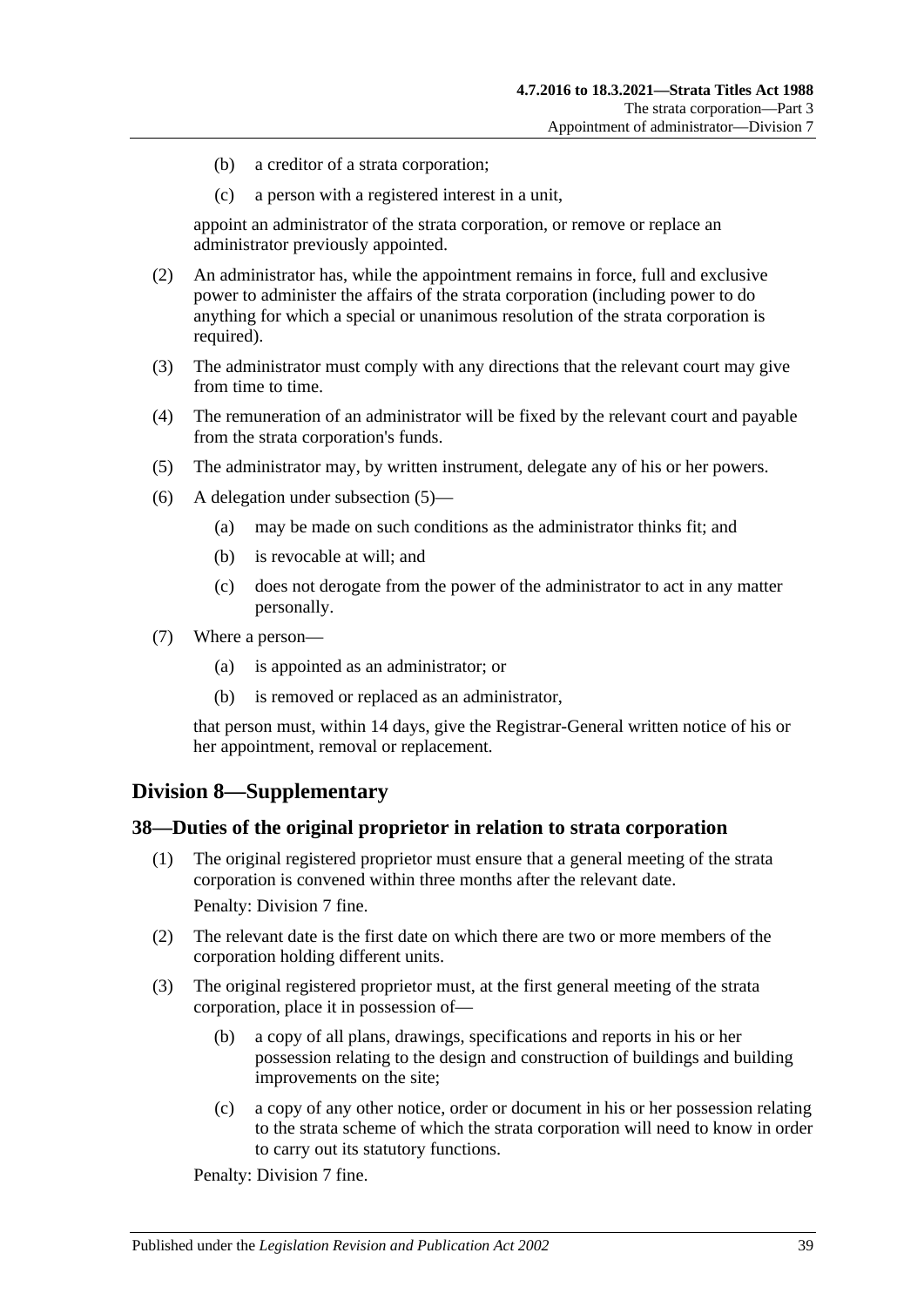### <span id="page-39-4"></span><span id="page-39-0"></span>**39—Power to require handing over of property**

- (1) A strata corporation may by notice in writing to a person who has possession of any record, key, or other property of the corporation, require that person to deliver it to an officer of the corporation named in the notice on or before a specified time.
- (2) A person who fails to comply with a requirement under [subsection](#page-39-4) (1) is guilty of an offence.

Penalty: Division 7 fine.

#### <span id="page-39-1"></span>**39A—Register of unit holders**

- (1) A strata corporation must maintain a register of the names of the unit holders which shows—
	- (a) the unit holder's last contact address, telephone number and email address known to the corporation; and
	- (b) the unit holder's unit entitlement.
- (2) A corporation must keep a record of the information used to compile the register for the period required by the regulations.

#### <span id="page-39-2"></span>**40—Record keeping**

- <span id="page-39-7"></span><span id="page-39-6"></span><span id="page-39-5"></span>(1) A strata corporation must—
	- (a) keep—
		- (i) a minute book containing minutes of its meetings; and
		- (ii) proper accounting records in respect of its receipts and expenditure;
	- (b) ensure that a proper statement of accounts is prepared in respect of each accounting period;
	- (c) keep a record of any notice or order served on the corporation;
	- (d) retain for such period as may be prescribed—
		- (i) the minute book and accounting records kept under [paragraph](#page-39-5) (a);
		- (ii) a copy of any statement of account prepared under [paragraph](#page-39-6) (b);
		- (iii) any notice or order referred to in [paragraph](#page-39-7) (c);
		- (iv) a copy of any correspondence received or sent by the corporation;
		- (v) notices of meetings of the corporation and its management committee;
		- (vi) such other documentary material as may be prescribed.
- <span id="page-39-3"></span>(2) An accounting period for a strata corporation is—
	- (a) a period—
		- (i) commencing on the commencement of this Act, the date of incorporation of the corporation or the end of a previous accounting period (whichever is the later); and
		- (ii) ending on the following 30 June; or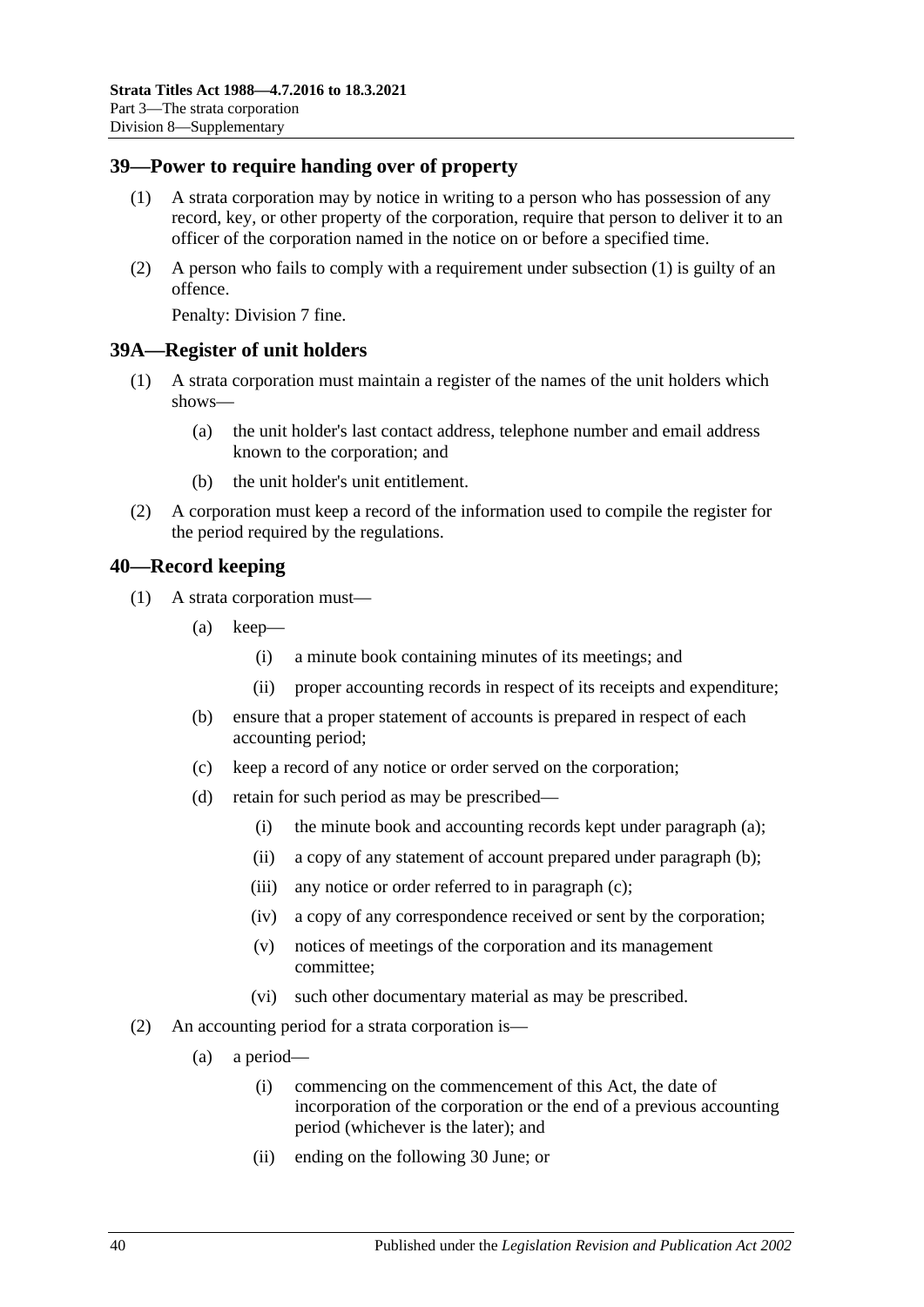(b) a period of not less than 9 months and not more than 18 months fixed by the corporation as an accounting period (but the corporation's accounting periods must be consecutive, following immediately one upon the other).

## <span id="page-40-0"></span>**41—Information to be furnished**

- <span id="page-40-2"></span>(1) A strata corporation must, on application by or on behalf of the owner or a mortgagee of a unit, or by or on behalf of a prospective purchaser or mortgagee of a unit, within 5 business days after the making of the application—
	- (a) furnish—
		- (i) particulars of any contribution payable in relation to the unit (including details of any arrears of contribution related to the unit);
		- (ii) particulars of the assets and liabilities of the corporation;
		- (iii) particulars of any expenditure that the corporation has incurred, or has resolved to incur, and to which the unit holder of the unit must contribute, or is likely to be required to contribute;
		- (iv) particulars in relation to any prescribed matter;
	- (b) provide copies of—
		- (i) the minutes of general meetings of the corporation and meetings of its management committee for such period, not exceeding two years, specified in the application;
		- (ii) the statement of accounts of the corporation last prepared by the corporation;
		- (iii) the articles for the time being in force;
		- (iv) current policies of insurance taken out by the corporation;
	- (c) make available for inspection—
		- (i) a copy of the accounting records of the corporation;
		- (ii) the minute books of the corporation;
		- (iii) any other prescribed documentary material;
	- (d) if the strata corporation is a party to a contract with a body corporate manager—make available for inspection a copy of the contract;
	- (e) make available for inspection the register maintained under [section](#page-39-1) 39A.

Penalty: Division 9 fine.

<span id="page-40-1"></span>(1a) A strata corporation must, on application by a unit holder, provide the applicant, on a quarterly basis, with ADI statements for all accounts maintained by the corporation (and must continue to so provide the statements until the applicant ceases to be a unit holder or revokes the application).

Penalty: Division 9 fine.

- (1b) [Subsection](#page-40-1) (1a) does not apply to a strata corporation if a body corporate manager maintains the accounts on behalf of the corporation.
- (2) An application under this section must be accompanied by the prescribed fee.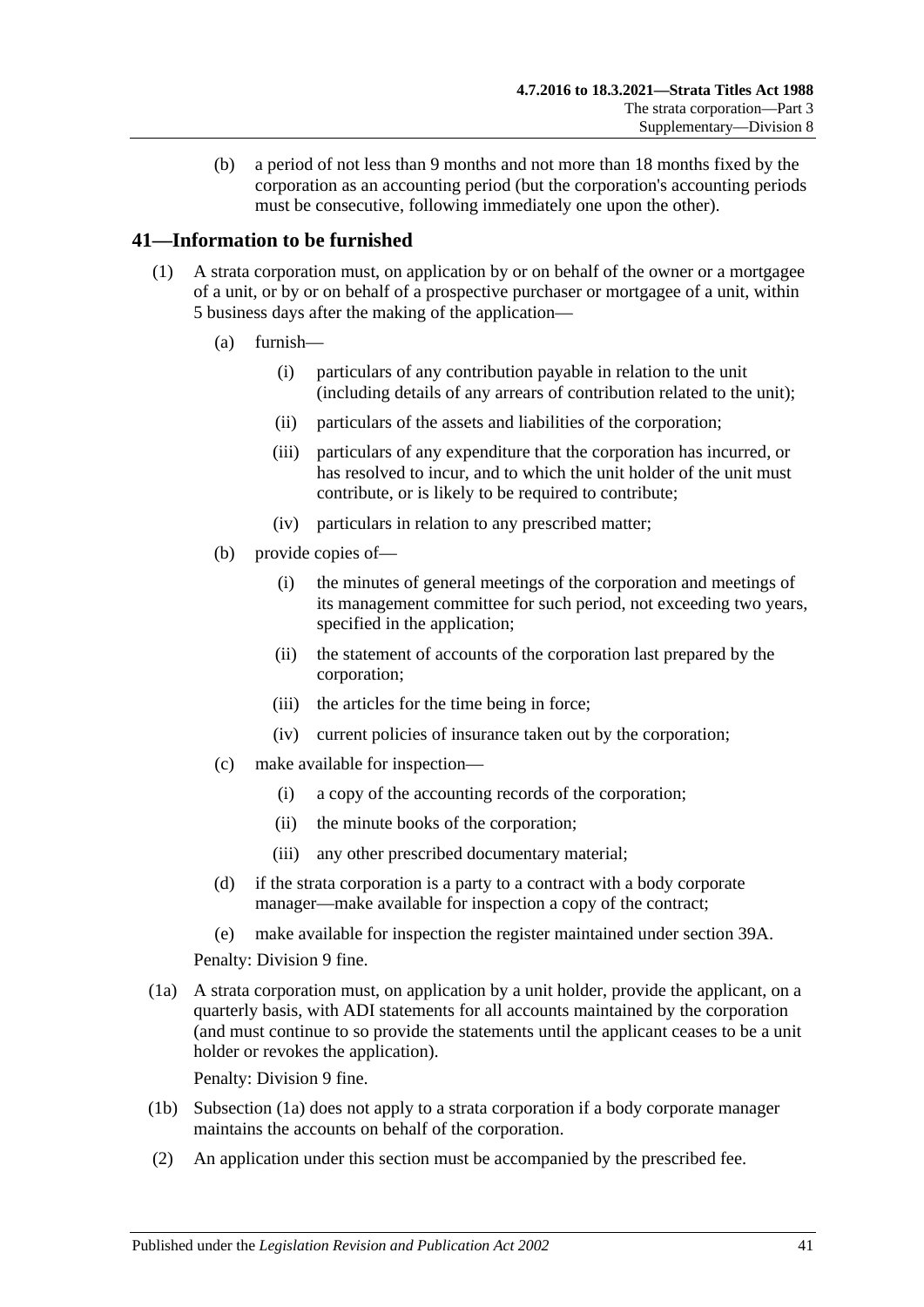(2a) A strata corporation must not charge more than the prescribed fee in respect of a service provided in pursuance of an application under this section.

Penalty: Division 9 fine.

- (3) The application is duly made if given or sent to—
	- (a) the secretary of the strata corporation;
	- (b) if the strata corporation has a management committee—any member of the management committee.
- (4) A statement of a strata corporation provided for the purposes of [subsection](#page-40-2)  $(1)(a)$  is, in favour of the person to whom it is provided and as against the corporation, conclusive evidence (as at the date of the statement) of the matters contained in the statement.

## <span id="page-41-0"></span>**Part 3A—Resolution of disputes**

## <span id="page-41-1"></span>**41AA—Persons who may apply for relief**

The following persons may apply for relief under this Part:

- (a) a strata corporation;
- (b) the owner or occupier of a unit;
- (c) a person who has contracted to purchase a unit;
- (d) any other person bound by the articles of a strata corporation except for persons invited to or visiting the site.

## <span id="page-41-2"></span>**41A—Resolution of disputes etc**

- (1) An application may be made under this section—
	- (a) if the applicant claims that a breach of this Act or of the articles of the corporation has occurred; or
	- (b) if the applicant claims to have been prejudiced, as occupier of a strata unit, by the wrongful act or default of the strata corporation or a delegate or the management committee of the strata corporation, or of some other member of the strata corporation; or
	- (c) if a member of a strata corporation claims that a decision of the strata corporation or a delegate or the management committee of the strata corporation is unreasonable, oppressive or unjust; or
	- (d) if a dispute arises—
		- (i) between a strata corporation and a member of the corporation; or
		- (ii) between two or more members of a strata corporation,

in relation to any aspect of the occupation or use of a strata unit.

- (2) Subject to this section, an application must be made to the Magistrates Court.
- <span id="page-41-3"></span>(3) A person may, with the permission of the District Court, bring an application under this section in the District Court.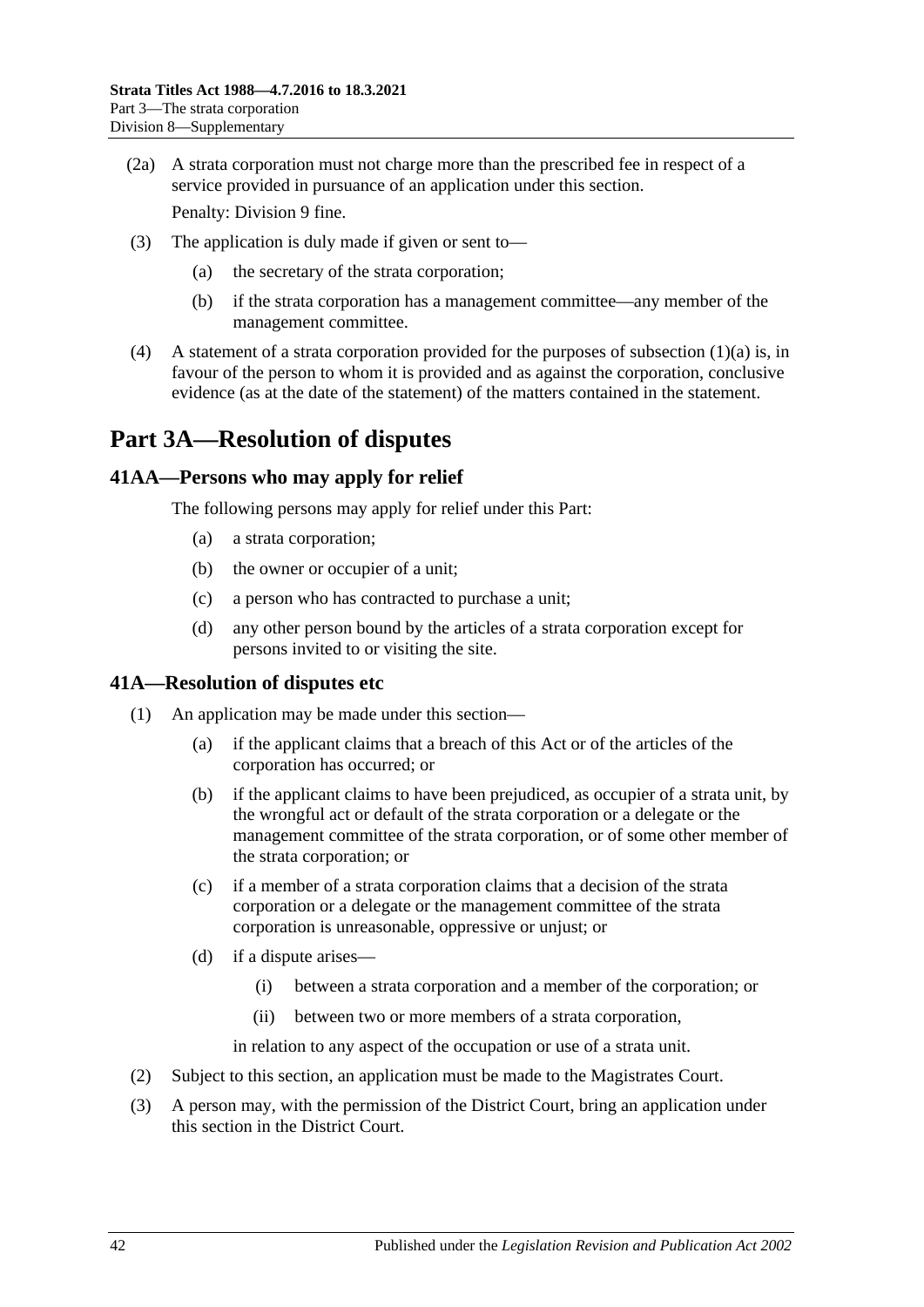- <span id="page-42-0"></span>(4) The District Court may, on the application of a party to proceedings under this section that have been commenced in the Magistrates Court, order that the proceedings be transferred to the District Court (and such an order will have effect according to its terms).
- (5) Proceedings should not be commenced in, or transferred to, the District Court under [subsections](#page-41-3) (3) or [\(4\)](#page-42-0) unless the District Court considers that it is appropriate for the court to deal with the matter by reason of the complexity or significance of the matter.
- (6) A court may, on its own initiative or on an application by a party to the proceedings—
	- (a) transfer an application under this section to the Supreme Court on the ground that the application raises a matter of general importance; or
	- (b) state a question of law for the opinion of the Supreme Court.
- (7) A court, in hearing and determining an application under this section, should act according to equity, good conscience and the substantial merits of the case, without regard to technicalities and legal forms, and is not bound by the rules of evidence but may inform itself on any matter in such manner as it thinks fit.
- (8) A member of a strata corporation duly appointed by the corporation for the purpose may represent the corporation in any proceedings under this section.
- (9) A court may, in respect of an application under this section—
	- (a) attempt to achieve settlement of the proceedings by agreement between the parties;
	- (b) require a party to provide reports or other information for the purposes of the proceedings;
	- (ba) order a party to have any accounts audited or to reimburse any person for the costs of having any accounts audited;
	- (c) order that a party take such action as in the opinion of the court necessary to remedy any default, or to resolve any dispute, and is specified in the order;
	- (d) order that a party refrain from any further action of a kind specified in the order;
	- (da) make a declaration as to the validity of—
		- (i) any articles or purported articles of the corporation; or
		- (ii) any decision or purported decision of the corporation;
	- (e) by order—
		- (i) alter the articles of the corporation;
		- (ii) vary or reverse any decision of the corporation, or of the management committee of the corporation;
	- (ea) vary, avoid or terminate a contract entered into (whether before or after the commencement of this paragraph) between a strata corporation and either of the following:
		- (i) the body corporate manager;
		- (ii) an associate of the body corporate manager;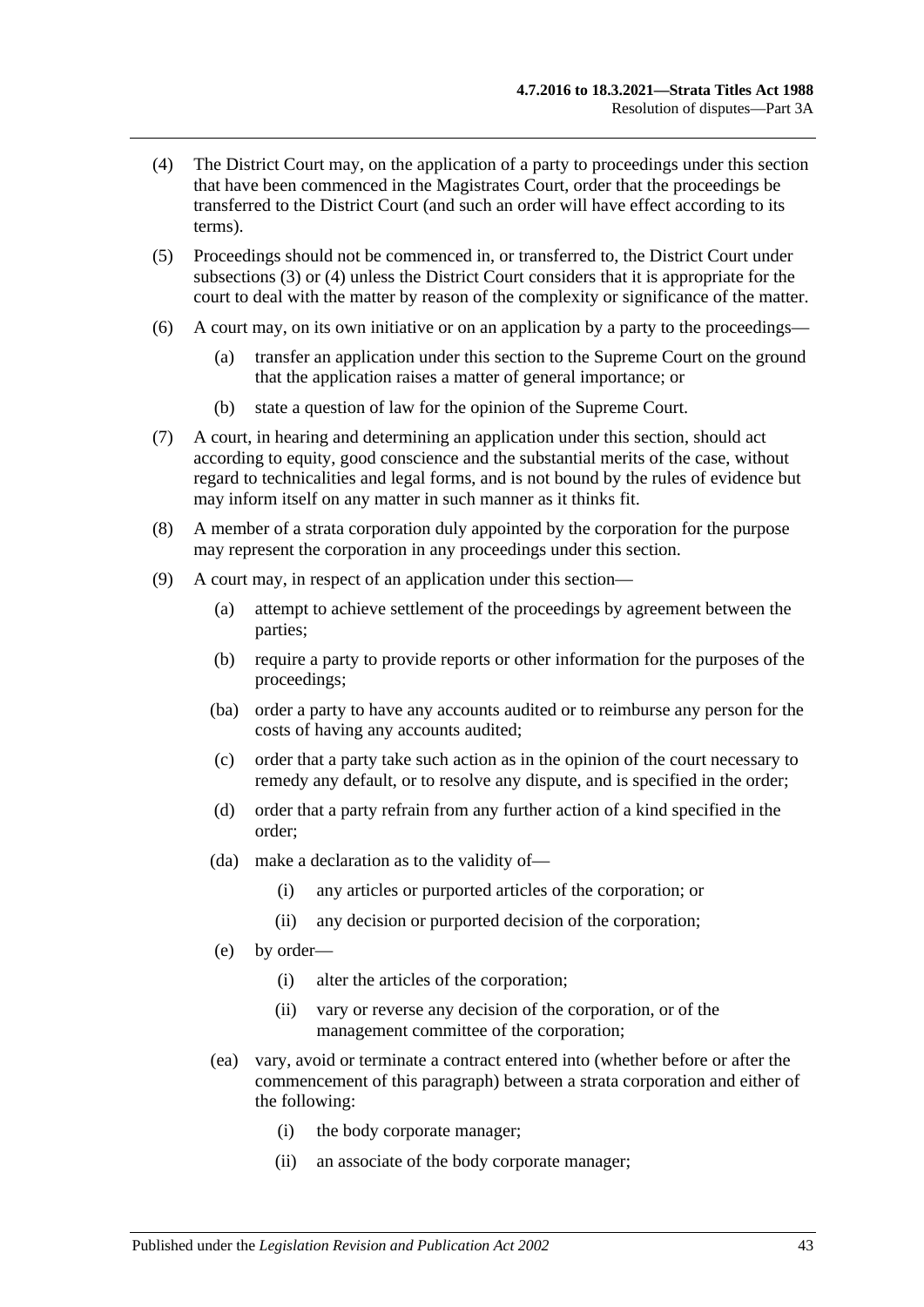- (f) give judgment on any monetary claim;
- (g) make orders as to costs;
- (h) make any incidental or ancillary orders.
- (10) A court should not make an order to alter the articles of a corporation unless—
	- (a) the corporation is a party to the proceedings or the court is satisfied that the corporation has been given a reasonable opportunity to become a party to the proceedings; and
	- (b) if it appears to the court that the alteration could adversely affect a member of the corporation who is not a party to the proceedings, the court is satisfied that the member has been notified of the possibility that such an order could be made and given a reasonable opportunity to make submissions to the court in relation to the matter; and
	- (c) in any event, the court is satisfied that the order is essential to achieving a fair and equitable resolution of the matters in dispute.
- (10a) A court should not make an order to vary, avoid or terminate a contract entered into between a community corporation and a body corporate manager or an associate of the body corporate manager unless the court is satisfied that the contract involves a breach of fiduciary duties or other duties under this Act.
- (11) Where an application is made under this section and the court is satisfied that an interim order is justified by the urgency of the case, the court may make an interim order to safeguard the position of any person pending its final resolution.
- (12) An interim order—
	- (a) has effect for such period as the court may determine and specifies in the order, and may be renewed by the court from time to time; and
	- (b) may be made or renewed whether or not notice of the application has been given to a respondent; and
	- (c) unless sooner revoked, ceases to have effect on the determination or resolution of an application under this section.
- (13) A person who fails to comply with an order under this section is guilty of an offence. Penalty: Division 7 fine.
- (14) The power to make an order under this section includes the power to vary or revoke an order.
- (15) A court may decline to proceed with an application under this section if it considers that it would be more appropriate for proceedings to be taken in another court or tribunal constituted by law.
- (16) This section does not limit or derogate from any civil remedy at law or in equity.
- (17) Rules of Court may be made dealing with any matter necessary or expedient for the effective and efficient operation of this section.
- (18) The rules for a particular court will be made in the same manner as ordinary rules are made for that court.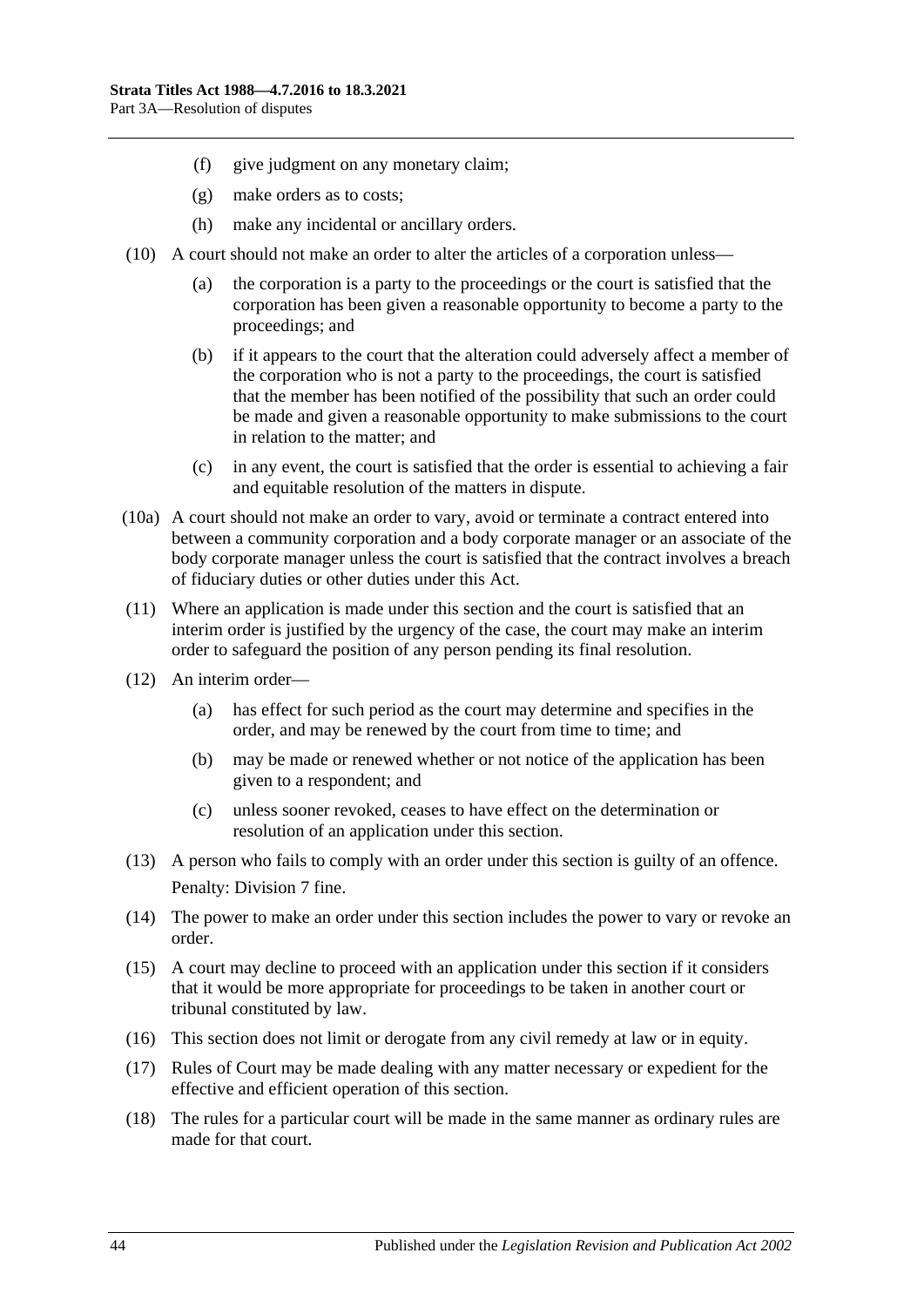## <span id="page-44-0"></span>**Part 4—Miscellaneous**

## <span id="page-44-1"></span>**42—Unit holder's power of entry**

$$
(1) If
$$

 $(a)$ 

- (i) the proper supply of hot or cold water, gas, electricity, heating oil or air-conditioned air to a unit (unit A) fails; or
- (ii) the sewerage, garbage or drainage system as it affects a unit (unit A) fails to operate properly; and
- (b) some other unit (unit B) must be entered in order to investigate the cause of the failure, or to carry out necessary repairs,

the unit holder of unit A, or a person authorised by that unit holder, may, after giving such notice to the unit holder of unit B as may be practicable in the circumstances, enter unit B for that purpose.

(2) Reasonable force may be exerted in the exercise of powers conferred by this section but any damage to unit B must be immediately made good at the expense of the unit holder of unit A.

## <span id="page-44-2"></span>**43—Insurance by unit holder**

- (1) Nothing in this Act limits the right of a unit holder to effect insurance in respect of the unit.
- <span id="page-44-3"></span>(2) A contract of insurance may be entered into by the unit holder in respect of damage to the unit for an amount equal to the amount secured at the date of the contract by mortgages over the unit.
- (3) Where a contract of insurance of the kind referred to in [subsection](#page-44-3) (2) is in force—
	- (a) payment must be made by the insurer under the contract to the mortgagees whose interests are noted in the contract in order of their respective priorities, subject to the terms and conditions of the contract;
	- (b) subject to the terms and conditions of the contract, the insurer is liable to pay under the contract—
		- (i) the amount stated in the contract; or
		- (ii) the amount of the damage; or
		- (iii) the amount sufficient, at the date of the payment, to discharge the mortgages noted in the contract,

whichever is the least amount.

(4) Where the amount so paid by the insurer equals the amount necessary to discharge a mortgage over the unit, the insurer is entitled to an assignment of that mortgage and where the amount is less than the amount necessary to discharge a mortgage over the unit, the insurer is entitled to obtain from the mortgagee a transfer of a proportion of the mortgagee's interest in the mortgage equal to the proportion that the amount of the payment bears to the amount owing under the mortgage immediately before the payment.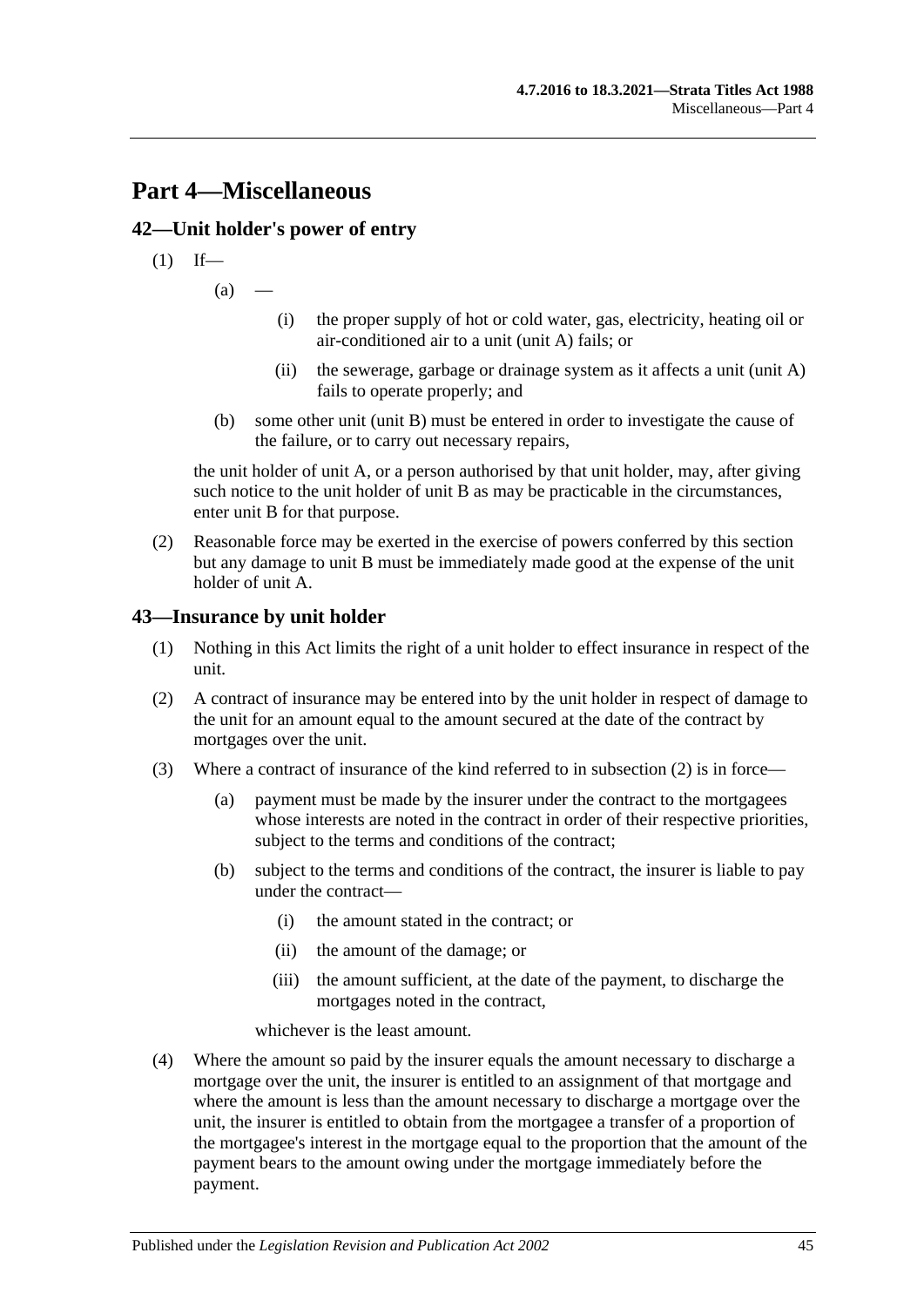- (5) Money received under any such contract of insurance is not liable to be brought into contribution with any other money received under another contract of insurance, except where the other contract of insurance—
	- (a) is in respect of damage to the same unit; and
	- (b) relates to the same mortgage debt.

#### <span id="page-45-0"></span>**44—Dealing with part of unit**

- (1) Subject to this section, a unit holder may not enter into any dealing with a part of the unit unless—
	- (a) the dealing is to be effected by amendment to the strata plan; or
	- (b) the dealing consists of the granting, surrendering or extinction of an easement.
- <span id="page-45-2"></span>(2) Subject to any other law, a unit holder may grant a lease or licence over a part of a unit—
	- (a) if all of the units comprised in the strata scheme consist of non-residential premises; or
	- (b) where [paragraph](#page-45-2) (a) does not apply—
		- (i) if the lease or licence is granted to another unit holder; or
		- (ii) if the lease or licence is authorised by unanimous resolution of the strata corporation (but no authorisation is required in relation to a lease or licence over the whole of a unit).
- (3) Where a unit holder acts in contravention of this section—
	- (a) the dealing is void and no instrument purporting to give effect to the dealing may be lodged for registration; and
	- (b) the unit holder is guilty of an offence.

Penalty: Division 8 fine.

#### <span id="page-45-1"></span>**44A—Body corporate may act as officer etc**

- (1) Where a unit holder is a body corporate, the body corporate is eligible to hold the office of presiding officer, secretary or treasurer of the strata corporation, or to be a member of the management committee.
- <span id="page-45-4"></span>(2) If a body corporate is appointed as the presiding officer, secretary or treasurer of a strata corporation, or as a member of a management committee, the body corporate may, by instrument in writing, appoint a person to perform on its behalf any function that is conferred on the body corporate by virtue of the appointment.
- <span id="page-45-5"></span>(2a) Subject to [subsection](#page-45-3) (2b), the person appointed under [subsection](#page-45-4) (2) must be a director, manager, secretary or other officer of the body corporate.
- <span id="page-45-3"></span>(2b) [Subsection](#page-45-5) (2a) does not apply—
	- (a) if all of the units comprised in the relevant strata scheme consist of non-residential premises; or
	- (b) if the body corporate is the South Australian Housing Trust; or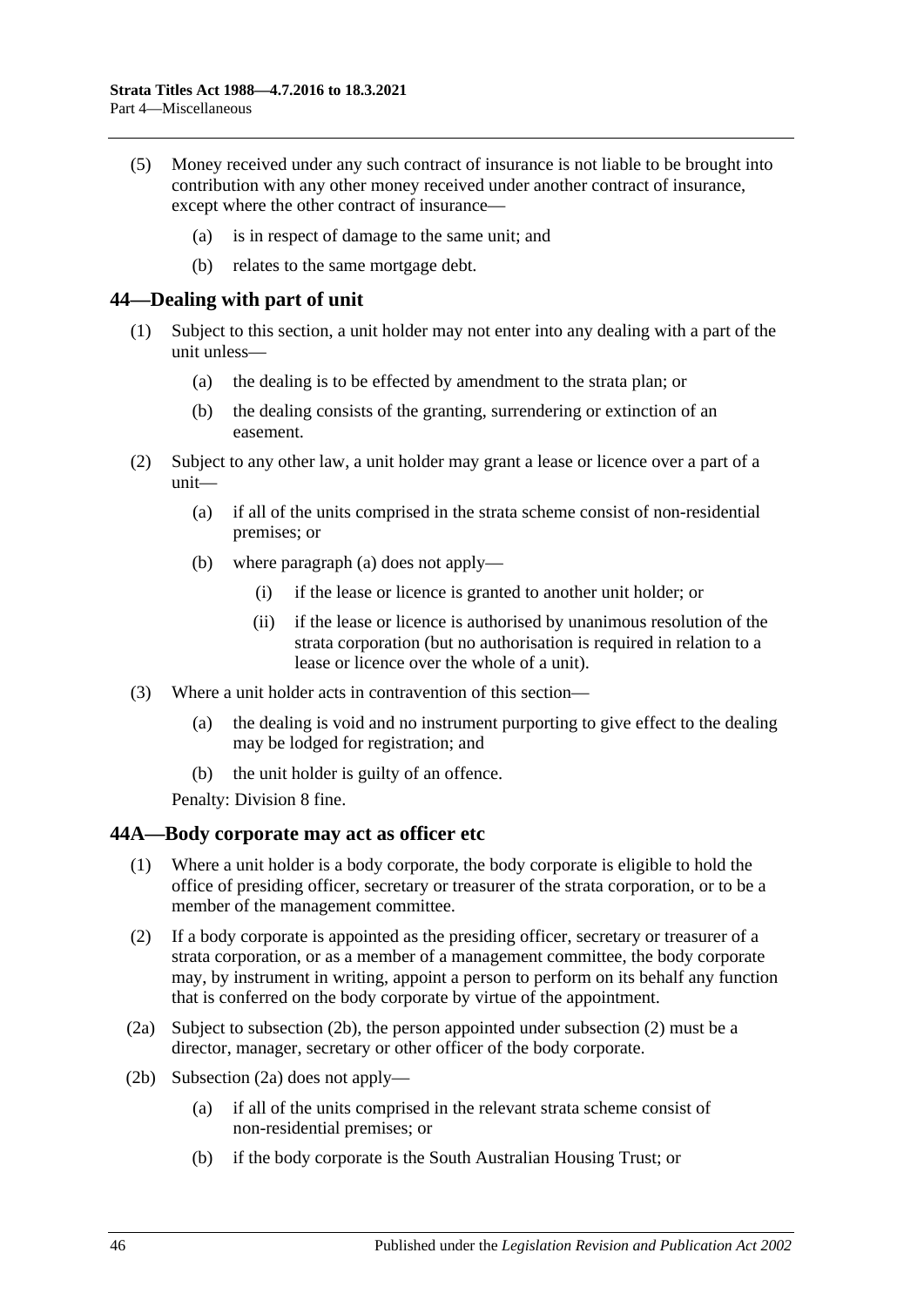- (c) in any other case prescribed by regulation.
- (3) A function performed on behalf of a body corporate by a person appointed under [subsection](#page-45-4) (2) will be taken to have been performed by the body corporate.
- (4) A body corporate may revoke at will an appointment under [subsection](#page-45-4) (2).

#### <span id="page-46-0"></span>**45—Persons under disability etc**

- (1) Where a unit holder is under a disability, the rights and powers of that unit holder under this Act may be exercised on his or her behalf by a guardian.
- (2) If a unit holder is under a disability or cannot be found, the Court may on application by the strata corporation or any other person with a proper interest in the matter, dispense with any consent, approval or vote that would otherwise be required from that person under this Act.

#### <span id="page-46-1"></span>**46—Relief where unanimous resolution required**

(a1) In this section—

*relevant court* means the Court or the Magistrates Court.

- <span id="page-46-4"></span>(1) Where a unanimous resolution is necessary under this Act before an act may be done and that resolution is not obtained but the resolution is supported to the extent necessary for a special resolution, a person included in the majority in favour of the resolution may apply to a relevant court to have the resolution declared sufficient to authorise the particular act proposed and, if the court so orders, the resolution will be taken to have been passed as a unanimous resolution.
- (2) Notice of an application under [subsection](#page-46-4) (1) must be served on—
	- (a) every person who was entitled to exercise the power of voting conferred under this Act and did not, either in person or by proxy, vote in favour of the resolution; and
	- (b) any other person whom the court declares to have a sufficient interest in the proceedings to require that the person should be served with notice of the application,

and the court may direct that any person served with, or to be served with, notice of proceedings under this subsection be joined as a party to the proceedings.

(3) The court should not order a party who opposes an application under this section to pay the costs of a successful applicant unless the court considers the actions of that party in relation to the application were unreasonable.

## <span id="page-46-2"></span>**47—General defence**

It is a defence to a charge of an offence against this Act if the defendant proves that the alleged offence was not committed intentionally and did not result from any failure on the part of the defendant to take reasonable care to avoid the commission of the offence.

#### <span id="page-46-3"></span>**48—Applications etc**

(1) An application or plan submitted to the Registrar-General under this Act must be in a form approved by the Registrar-General and certified in any manner required by the Registrar-General.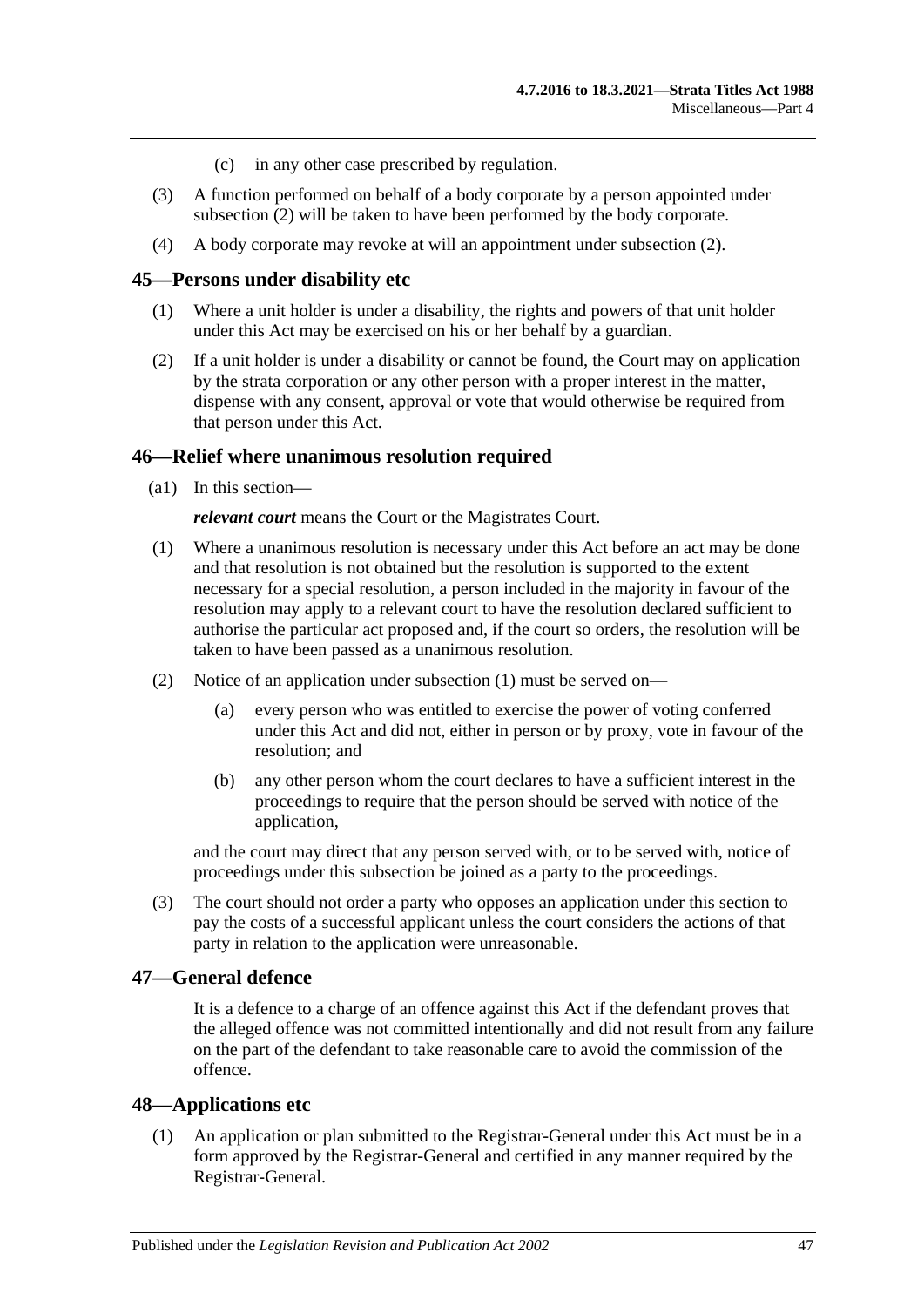- (2) Any such application must be accompanied by the prescribed fee.
- (3) Any other document that is to be lodged with the Registrar-General under this Act must be accompanied by the prescribed fee.
- (4) The Registrar-General may, in appropriate cases, remit or reduce a fee.

#### <span id="page-47-0"></span>**48A—Applications to Magistrates Court**

If an application is made to the Magistrates Court under any provision of this Act, the *[Magistrates Court Act](http://www.legislation.sa.gov.au/index.aspx?action=legref&type=act&legtitle=Magistrates%20Court%20Act%201991) 1991* applies, with such modifications as may be necessary for the purpose or as may be prescribed, in relation to the application as if the proceedings were a minor civil action within the meaning of that Act.

#### <span id="page-47-1"></span>**49—Service**

- (1) A document to be served under this Act or the articles of a strata corporation may be served—
	- (a) personally; or
	- (b) by post; or
	- (c) if the recipient consents to receiving the document by email—by transmitting the document by email to the email address provided by the person for that purpose.
- (2) A strata corporation must keep—
	- (a) a letter box, with the name of the corporation clearly shown on it, for postal delivery to the site; or
	- (b) where there is no postal delivery to the site, a post office box.
- (3) A document may be served on the strata corporation, its secretary or treasurer, or a member of its management committee—
	- (a) by placing it in the strata corporation's letter box; or
	- (b) by post addressed to the strata corporation, the secretary or treasurer at the postal address of the corporation.

#### <span id="page-47-2"></span>**50—Proceedings for offences**

- (1) An offence against this Act is a summary offence.
- (2) A prosecution for an offence against this Act cannot be commenced except by—
	- (a) the Commissioner for Consumer Affairs; or
	- (b) an authorised officer under the *[Fair Trading Act](http://www.legislation.sa.gov.au/index.aspx?action=legref&type=act&legtitle=Fair%20Trading%20Act%201987) 1987*; or
	- (c) a person who has the consent of the Minister to commence the prosecution.
- (3) In any proceedings, an apparently genuine document purporting to be a certificate of the Minister certifying authorisation of, or consent to, a prosecution for an offence against this Act will be accepted, in the absence of proof to the contrary, as proof of the authorisation or consent.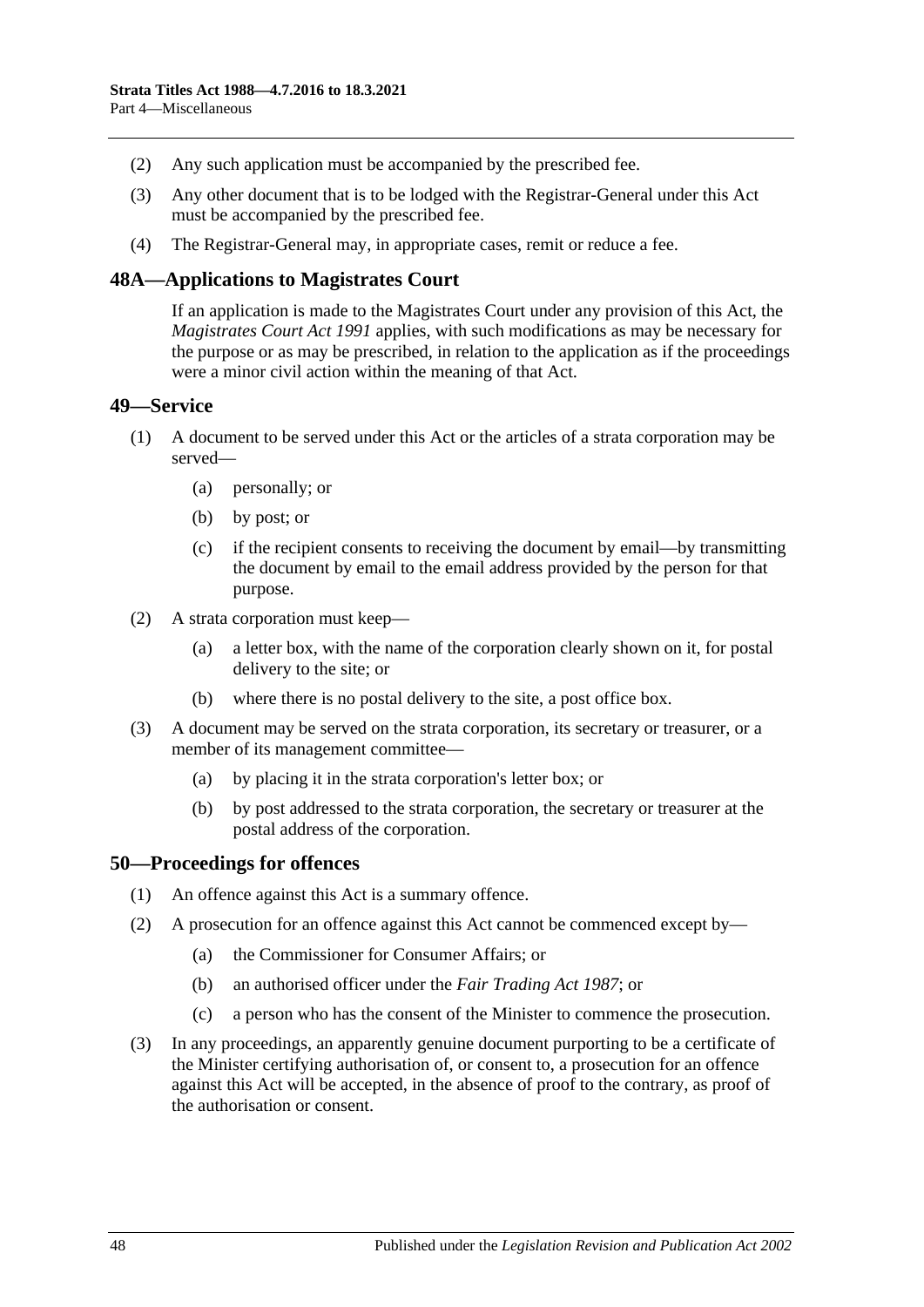- <span id="page-48-3"></span>(4) Where a person fails to comply with an obligation imposed by this Act and is, in consequence of that non-compliance, convicted of an offence against this Act, the court may order the convicted person to comply with the obligation within a time fixed by the court.
- (5) If the convicted person fails to comply with an order under [subsection](#page-48-3) (4), that person is guilty of a further offence.

Penalty: Division 7 fine.

## <span id="page-48-0"></span>**50A—Indemnity fund under** *Land Agents Act 1994*

Money standing to the credit of the indemnity fund maintained under section 29 of the *[Land Agents Act](http://www.legislation.sa.gov.au/index.aspx?action=legref&type=act&legtitle=Land%20Agents%20Act%201994) 1994* may be applied by the Commissioner for Consumer Affairs for any of the following purposes:

- (a) the costs of investigating compliance with this Act;
- (b) the costs of prosecutions for offences against this Act;
- (c) the payment of amounts, approved by the Minister and the Minister responsible for the administration of the *[Land Agents Act](http://www.legislation.sa.gov.au/index.aspx?action=legref&type=act&legtitle=Land%20Agents%20Act%201994) 1994*, towards the cost of prescribed advisory services or educational programs relating to this Act conducted for the benefit of members of the public.

## <span id="page-48-1"></span>**50B—Review of operation of Act**

The Minister must, as soon as is practicable after the second anniversary of the commencement of the *[Statutes Amendment \(Community and Strata Titles\) Act](http://www.legislation.sa.gov.au/index.aspx?action=legref&type=act&legtitle=Statutes%20Amendment%20(Community%20and%20Strata%20Titles)%20Act%202012) 2012* or any provision of that Act—

- (a) cause a report to be prepared on the operation of this Act insofar as it was amended by the *[Statutes Amendment \(Community and Strata Titles\) Act](http://www.legislation.sa.gov.au/index.aspx?action=legref&type=act&legtitle=Statutes%20Amendment%20(Community%20and%20Strata%20Titles)%20Act%202012) 2012*; and
- (b) cause a copy of the report to be laid before each House of Parliament.

#### <span id="page-48-2"></span>**51—Regulations**

- (1) The Governor may make such regulations as are contemplated by this Act, or as are necessary or expedient for the purposes of this Act.
- (2) Any such regulation—
	- (a) may be of general or restricted application;
	- (b) may confer discretionary powers;
	- (ba) may assign specified functions to an officer of a strata corporation of a specified class;
	- (c) may impose a fine (not exceeding a division 9 fine) for breach of, or non-compliance with, the regulation or any other regulation.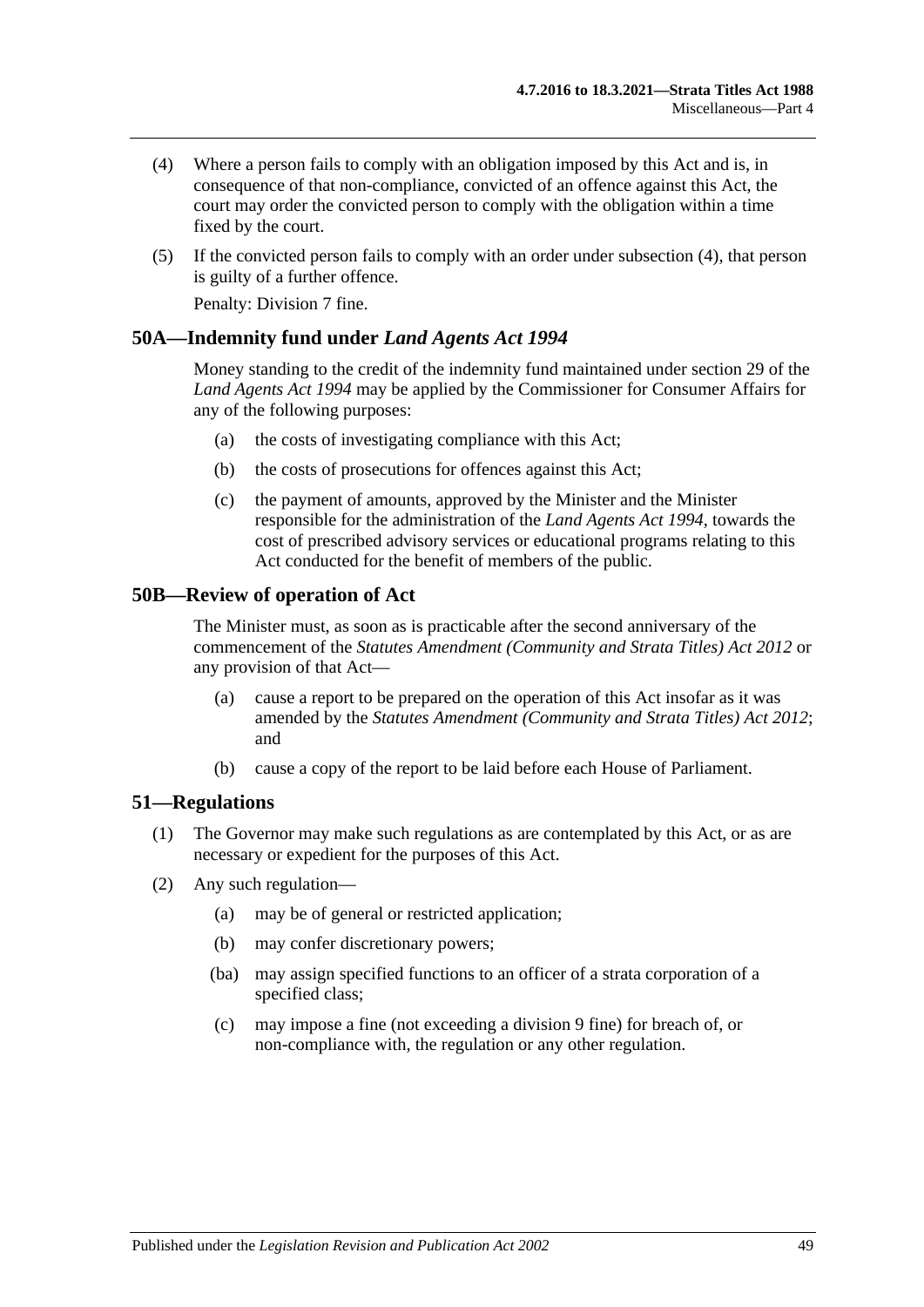## <span id="page-49-0"></span>**Schedule 2—Transitional provisions**

## <span id="page-49-1"></span>**1—Interpretation**

In this Schedule—

*the repealed strata title provisions* means Part 19B of the *[Real Property Act](http://www.legislation.sa.gov.au/index.aspx?action=legref&type=act&legtitle=Real%20Property%20Act%201886) 1886* repealed by Schedule 1.

## <span id="page-49-8"></span><span id="page-49-2"></span>**2—Existing plans**

- (1) Subject to [subclause](#page-49-7) (2), a plan deposited in the Lands Titles Registration Office by the Registrar-General in pursuance of the repealed strata title provisions will be taken to be a deposited plan under this Act.
- <span id="page-49-7"></span>(2) Subject to any amendment under this Act, the boundaries of a unit within a plan to which [subclause](#page-49-8) (1) applies are not affected by the enactment of this Act.

## <span id="page-49-3"></span>**3—Strata corporations**

- (1) A corporation existing under the repealed strata title provisions immediately before the commencement of this Act continues as a strata corporation under this Act.
- (2) A committee of a corporation appointed under the repealed strata title provisions and in existence immediately before the commencement of this Act will, subject to this Act, continue as the management committee of the corporation under this Act.
- (3) Where a strata corporation to which this clause applies had adopted articles in substitution for those prescribed by the repealed strata title provisions, those articles continue, subject to amendment or substitution under this Act, as the articles of the corporation.
- (4) In any other case, the articles prescribed by [Schedule 3](#page-49-6) will take the place of those prescribed by the repealed strata title provisions on the expiration of six months from the commencement of this Act (but if those earlier articles had been amended, there will be a corresponding amendment to the [Schedule 3](#page-49-6) articles as they apply to the strata corporation).

## <span id="page-49-9"></span><span id="page-49-4"></span>**4—Continuation and completion of proceedings under the repealed provisions**

- (1) Proceedings commenced under the repealed strata title provisions may be continued and completed as if this Act had not been enacted.
- (2) For the purposes of [subclause](#page-49-9) (1), proceedings for the deposit of a strata plan will be taken to have commenced when a formal application was first made to the Registrar-General, the Commission or the council in relation to the division of the land by strata plan.

## <span id="page-49-5"></span>**6—Application of Acts**

The *[Acts Interpretation Act](http://www.legislation.sa.gov.au/index.aspx?action=legref&type=act&legtitle=Acts%20Interpretation%20Act%201915) 1915* applies, except to the extent of any inconsistency with the provisions of this Schedule, to any repeal made by this Act.

## <span id="page-49-6"></span>**Schedule 3—Articles of strata corporation**

1 (1) A unit holder must—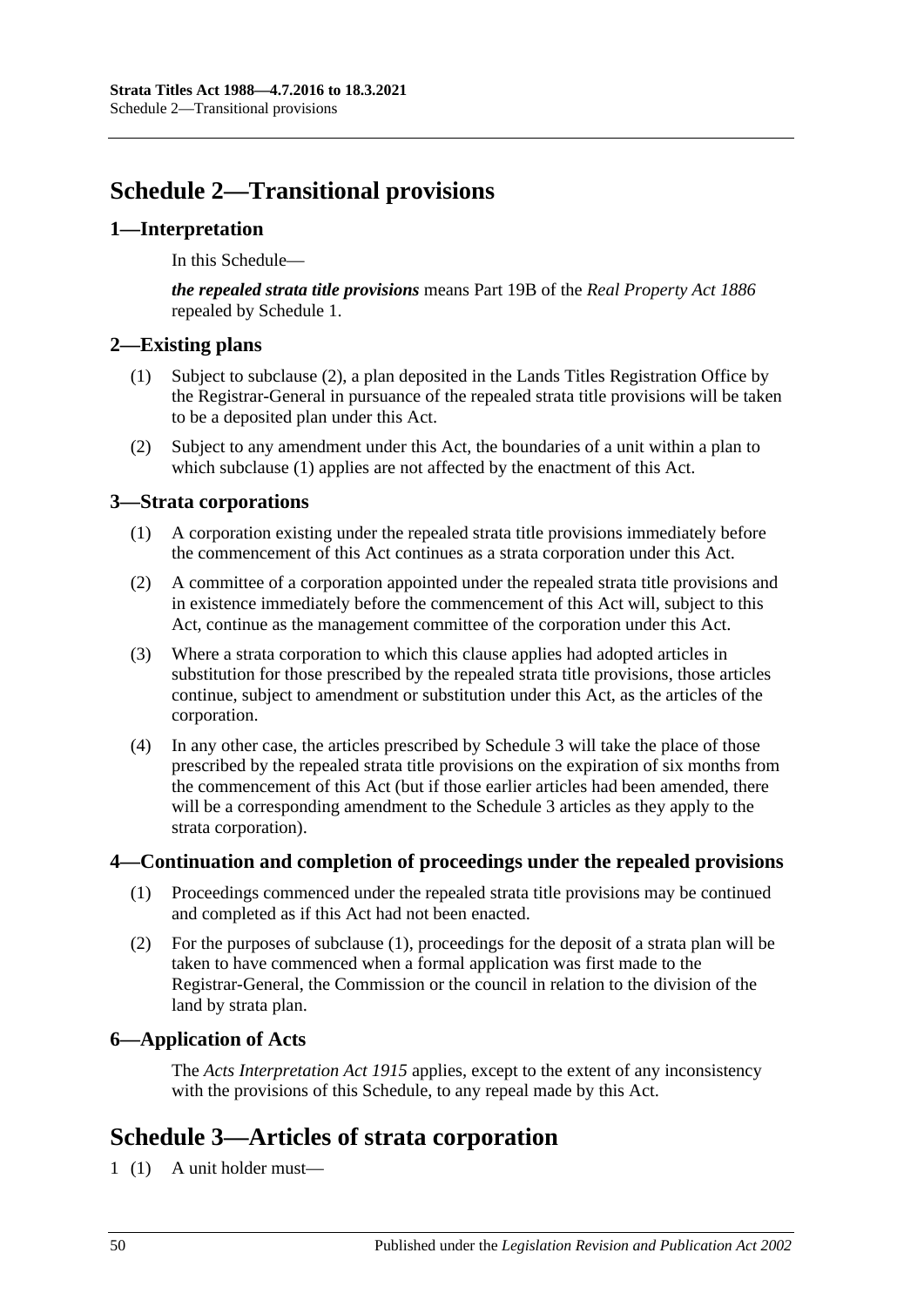- (a) maintain the unit in good repair;
- (b) carry out any work ordered by a council or other public authority in respect of the unit.
- (2) The occupier of a unit must keep it in a clean and tidy condition.
- 2 A person bound by these articles—
	- (a) must not obstruct the lawful use of the common property by any person; and
	- (b) must not use the common property in a manner that unreasonably interferes with the use and enjoyment of the common property by the other members of the strata community, their customers, clients or visitors; and
	- (c) must not make, or allow his or her customers, clients or visitors to make, undue noise in or about any unit or the common property; and
	- (d) must not interfere, or allow his or her customers, clients or visitors to interfere, with others in the enjoyment of their rights in relation to units or common property.
- 3 A person bound by these articles must not use the unit, or permit the unit to be used, for any unlawful purpose.
- 4 Subject to the *[Strata Titles Act](http://www.legislation.sa.gov.au/index.aspx?action=legref&type=act&legtitle=Strata%20Titles%20Act%201988) 1988*, a person bound by these articles must not, without the strata corporation's consent, keep any animal in, or in the vicinity of, a unit.
- 5 A person bound by these articles—
	- (a) must not park a motor vehicle in a parking space allocated for others or on a part of the common property on which parking is not authorised by the strata corporation; and
	- (b) must take reasonable steps to ensure that his or her customers, clients or visitors do not park in parking spaces allocated for others or on parts of the common property on which parking is not authorised by the strata corporation.
- 6 A person bound by these articles must not, without the consent of the strata corporation—
	- (a) damage or interfere with any lawn, garden, tree, shrub, plant or flower on the common property; or
	- (b) use any portion of the common property for his or her own purposes as a garden.
- 7 A person bound by these articles must not—
	- (a) bring objects or materials onto the site of a kind that are likely to cause justified offence to the other members of the strata community; or
	- (b) allow refuse to accumulate so as to cause justified offence to others.
- 8 A person bound by these articles must not, without the consent of the strata corporation, display any sign, advertisement, placard, banner or any other conspicuous material of a similar nature—
	- (a) on part of his or her unit so as to be visible from outside the building; or
	- (b) on any part of the common property.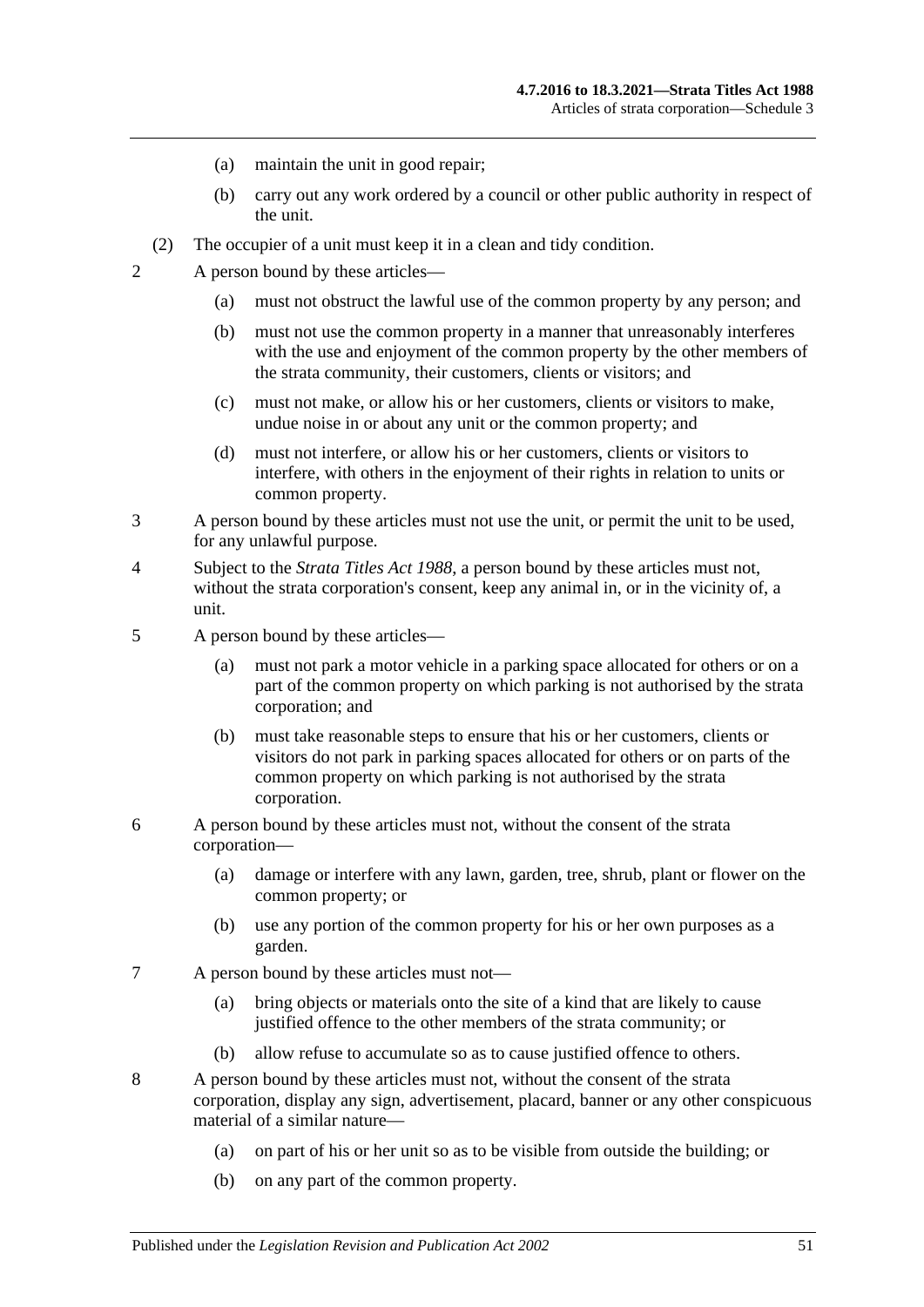- 9 The occupier of a unit may, without the consent of the strata corporation, paint, cover or in any other way decorate the inside of any building forming part of the unit and may, provided that unreasonable damage is not caused to any common property, fix locks, catches, screens, hooks and other similar items to that building.
- 10 The occupier of a unit used for residential purposes must not, without the consent of the strata corporation, use or store on the unit or on the common property any explosive or other dangerous substance.
- 11 A person bound by these articles—
	- (a) must maintain within the unit, or on a part of the common property set apart for the purpose by the strata corporation, a receptacle for garbage adequately covered; and
	- (b) must comply with all council by-laws relating to the disposal of garbage.
- 12 A unit holder must immediately notify the strata corporation of—
	- (a) any change in the ownership of the unit, or any change in the address of an owner;
	- (b) any change in the occupancy of the unit.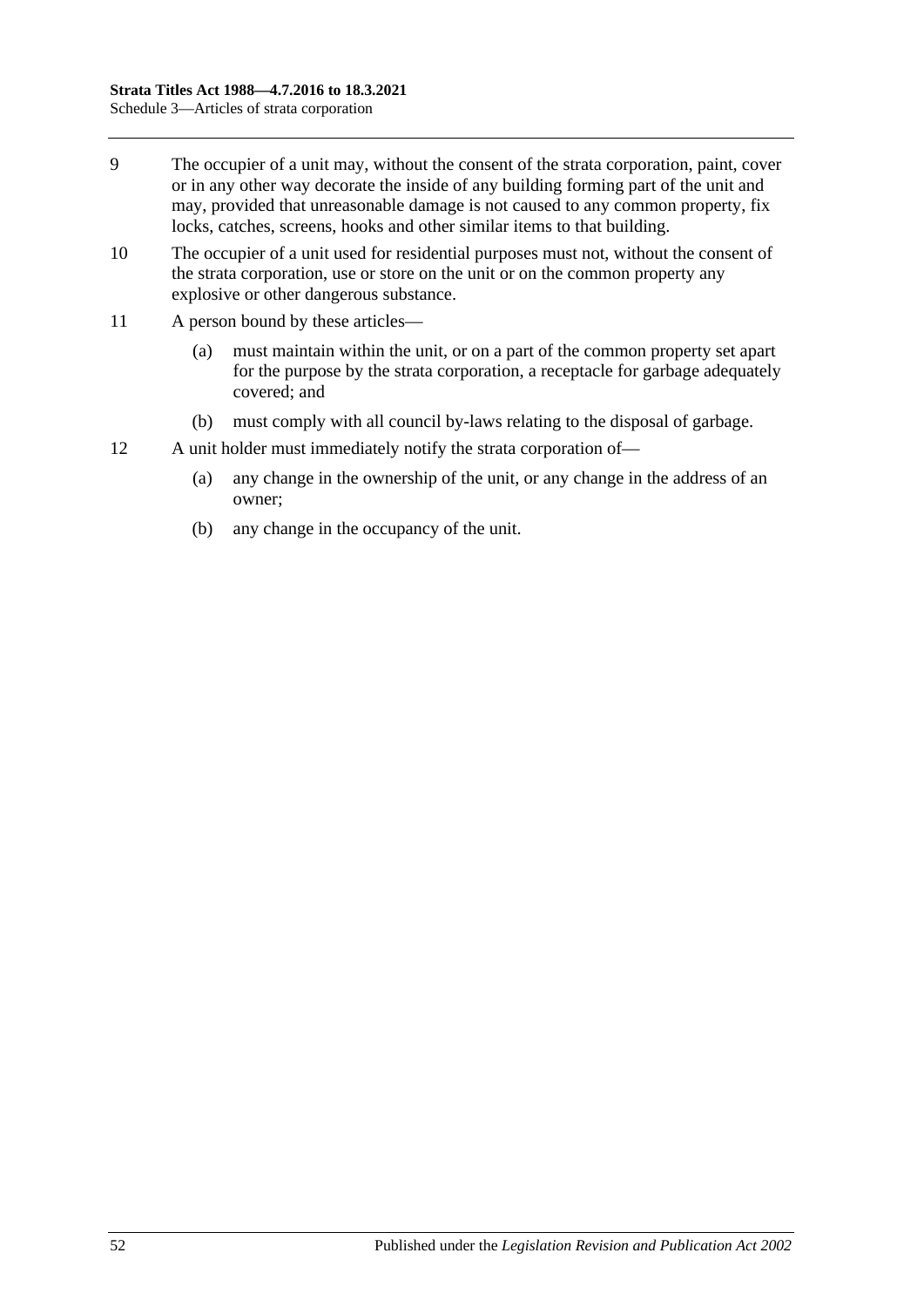## <span id="page-52-0"></span>**Legislative history**

## **Notes**

- Amendments of this version that are uncommenced are not incorporated into the text.
- Please note—References in the legislation to other legislation or instruments or to titles of bodies or offices are not automatically updated as part of the program for the revision and publication of legislation and therefore may be obsolete.
- Earlier versions of this Act (historical versions) are listed at the end of the legislative history.
- For further information relating to the Act and subordinate legislation made under the Act see the Index of South Australian Statutes or www.legislation.sa.gov.au.

## **Legislation amended by principal Act**

The *Strata Titles Act 1988* amended the following:

*Real Property Act 1886 Land Agents, Brokers and Valuers Act 1973 Legal Practitioners Act 1981 Retirement Villages Act 1987*

## **Principal Act and amendments**

New entries appear in bold.

| Year    | N <sub>0</sub> | Title                                                                   | Assent     | Commencement                                                                |
|---------|----------------|-------------------------------------------------------------------------|------------|-----------------------------------------------------------------------------|
| 1988    | 13             | Strata Titles Act 1988                                                  | 7.4.1988   | 1.9.1988 (Gazette 21.7.1988 p420)                                           |
| 1989    | 16             | Strata Titles Act Amendment<br>Act 1989                                 | 20.4.1989  | 4.5.1989 (Gazette 27.4.1989 p1152)                                          |
| 1990    | 13             | Strata Titles Act Amendment<br>Act 1990                                 | 12.4.1990  | 2.8.1990 (Gazette 26.7.1990 p397)<br>except ss $6(b)$ & 27-1.9.1988: s 2(2) |
| 1990    | 54             | <b>Statute Law Revision Act</b><br>$(No. 2)$ 1990                       | 22.11.1990 | Sch 4–24.12.1990 (Gazette 6.12.1990<br><i>p1685</i> )                       |
| 1991    | 78             | Strata Titles (Resolution of<br>Disputes) Amendment Act 1991            | 12.12.1991 | 2.4.1992 (Gazette 19.3.1992 p876)                                           |
| 1992 23 |                | Real Property (Transfer of<br>Allotments) Amendment Act 1992            | 14.5.1992  | 21.5.1992 (Gazette 21.5.1992 p1468)                                         |
| 1992    | 26             | <b>Statutes Amendment</b><br>(Attorney-General's Portfolio)<br>Act 1992 | 14.5.1992  | 6.7.1992 (Gazette 2.7.1992 p209)                                            |
| 1993 54 |                | <b>Statutes Repeal and Amendment</b><br>(Development) Act 1993          | 27.5.1993  | 15.1.1994 (Gazette 27.10.1993 p1889)                                        |
| 1993    | 56             | Heritage Act 1993                                                       | 27.5.1993  | 15.1.1994 (Gazette 27.10.1993 p1890)                                        |
| 1994    | 11             | Real Property (Miscellaneous)<br>Amendment Act 1994                     | 5.5.1994   | Sch—8.9.1994 (Gazette 8.9.1994 p728)                                        |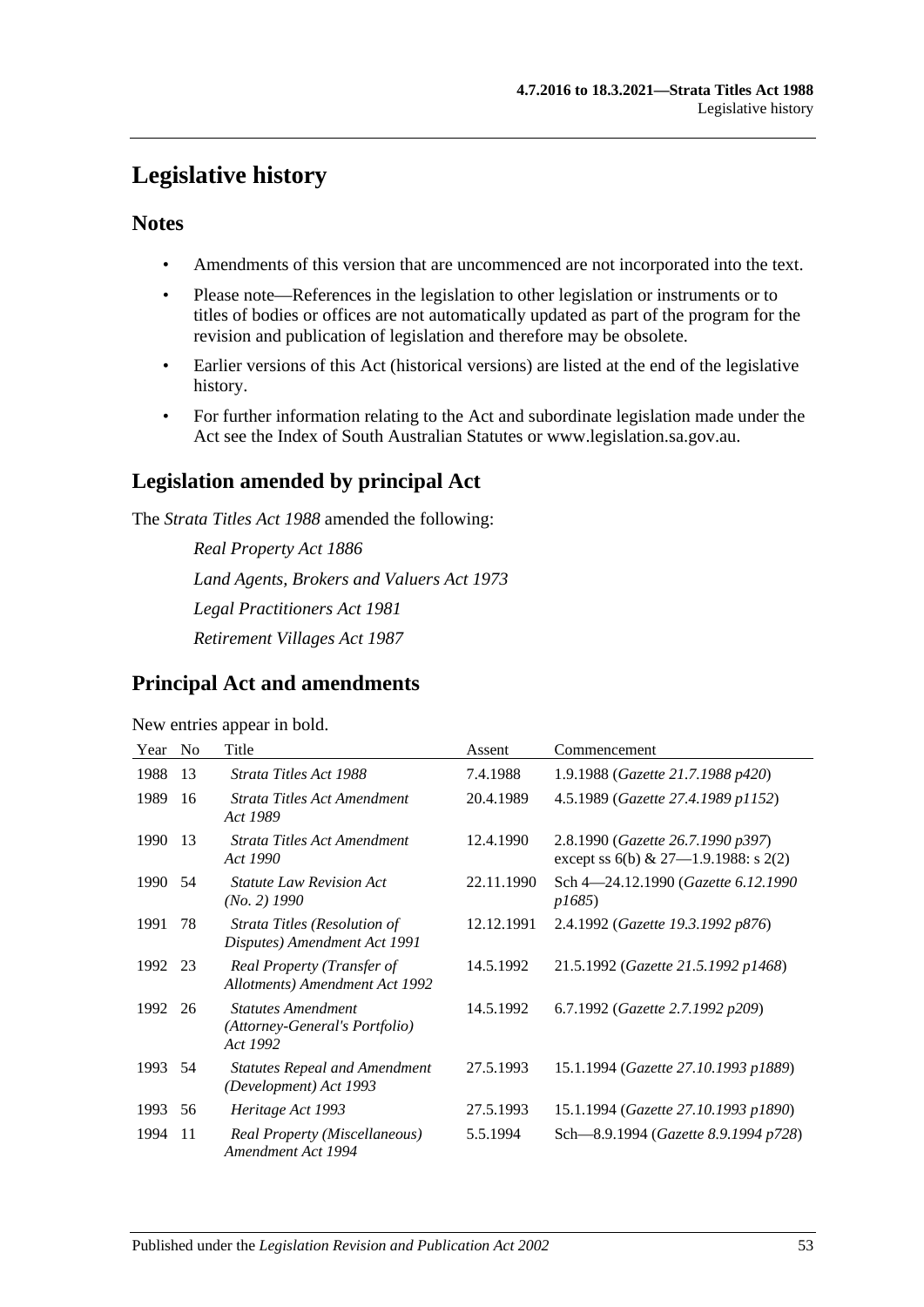#### **Strata Titles Act 1988—4.7.2016 to 18.3.2021** Legislative history

| 1996    | -38             | <b>Statutes Amendment (Community</b><br>Titles) Act 1996 as amended by<br>43/1997   | 9.5.1996  | ss 42-45-4.11.1996 (Gazette<br>31.10.1996 p1460); s 41-9.5.1998<br>$(s 7(5)$ Acts Interpretation Act 1915)                                                                                                                                                |
|---------|-----------------|-------------------------------------------------------------------------------------|-----------|-----------------------------------------------------------------------------------------------------------------------------------------------------------------------------------------------------------------------------------------------------------|
| 1997    | 43              | <b>Statutes Amendment (Community</b><br>Titles) Amendment Act 1997                  | 17.7.1997 | 17.7.1997                                                                                                                                                                                                                                                 |
| 1998 59 |                 | <b>Statutes Amendment</b><br>(Attorney-General's Portfolio)<br>Act 1998             | 3.9.1998  | Pt 12 (s 21)-13.12.1998 ( <i>Gazette</i><br>3.12.1998 p1676)                                                                                                                                                                                              |
| 1999    | 33              | Financial Sector Reform (South<br>Australia) Act 1999                               | 17.6.1999 | Sch (item $56$ )—1.7.1999 being the date<br>specified under s 3(16) of the Financial<br>Sector Reform (Amendments and<br>Transitional Provisions) Act (No. 1)<br>1999 of the Commonwealth as the<br>transfer date for the purposes of that<br>Act: $s(2)$ |
| 2006    | 17              | <b>Statutes Amendment (New Rules of</b><br>Civil Procedure) Act 2006                | 6.7.2006  | Pt 71 (ss 223 & 224)-4.9.2006<br>(Gazette 17.8.2006 p2831)                                                                                                                                                                                                |
| 2008    | 12              | <b>Statutes Amendment (Real</b><br>Property) Act 2008                               | 8.5.2008  | Pt 6 (ss 73-86)-1.6.2009 (Gazette<br>28.5.2009 p1843)                                                                                                                                                                                                     |
| 2012 8  |                 | <b>Statutes Amendment (Community</b><br>and Strata Titles) Act 2012                 | 12.4.2012 | Pt 3 (new s 50A (as inserted by<br>s $72)$ —18.7.2013; ss 46—71, new<br>s 50B (as inserted by s 72), 73 $\&$<br>Sch 1-28.10.2013 (Gazette 18.7.2013<br>p3075                                                                                              |
| 2013    | $\overline{11}$ | <b>Statutes Amendment</b><br>(Attorney-General's Portfolio)<br>Act 2013             | 18.4.2013 | Pt 11 (ss 24 & 25)-28.10.2013<br>immediately after 8/2012 s 8 (Gazette<br>6.6.2013 p2498)                                                                                                                                                                 |
| 2016 29 |                 | <b>Real Property (Electronic</b><br><b>Conveyancing</b> ) Amendment Act<br>2016     | 16.6.2016 | Sch 2-4.7.2016 (Gazette 30.6.2016)<br>p2761                                                                                                                                                                                                               |
| 2017    | -5              | <b>Statutes Amendment (Planning,</b><br>Development and Infrastructure)<br>Act 2017 | 28.2.2017 | Pt 26 (ss 83 & 84)-19.3.2021 (Gazette<br>4.3.2021 p823)                                                                                                                                                                                                   |

## **Provisions amended**

New entries appear in bold.

| Entries that relate to provisions that have been deleted appear in italics. |  |  |  |  |  |
|-----------------------------------------------------------------------------|--|--|--|--|--|
|-----------------------------------------------------------------------------|--|--|--|--|--|

| Provision                 | How varied                            | Commencement |
|---------------------------|---------------------------------------|--------------|
| Long title                | amended by $54/1990$ s $3(1)$ (Sch 4) | 24.12.1990   |
| Pt1                       |                                       |              |
| s <sub>2</sub>            | deleted by $54/1990 s 3(1)$ (Sch 4)   | 24.12.1990   |
| s <sub>3</sub>            |                                       |              |
| s(3(1))                   |                                       |              |
| assistance animal         | inserted by $11/2013$ s $24(1)$       | 28.10.2013   |
| body corporate<br>manager | inserted by $8/2012$ s $46(1)$        | 28.10.2013   |
| business day              | inserted by $8/2012$ s $46(2)$        | 28.10.2013   |
| the Commission            | substituted by $54/1993$ s $13(a)$    | 15.1.1994    |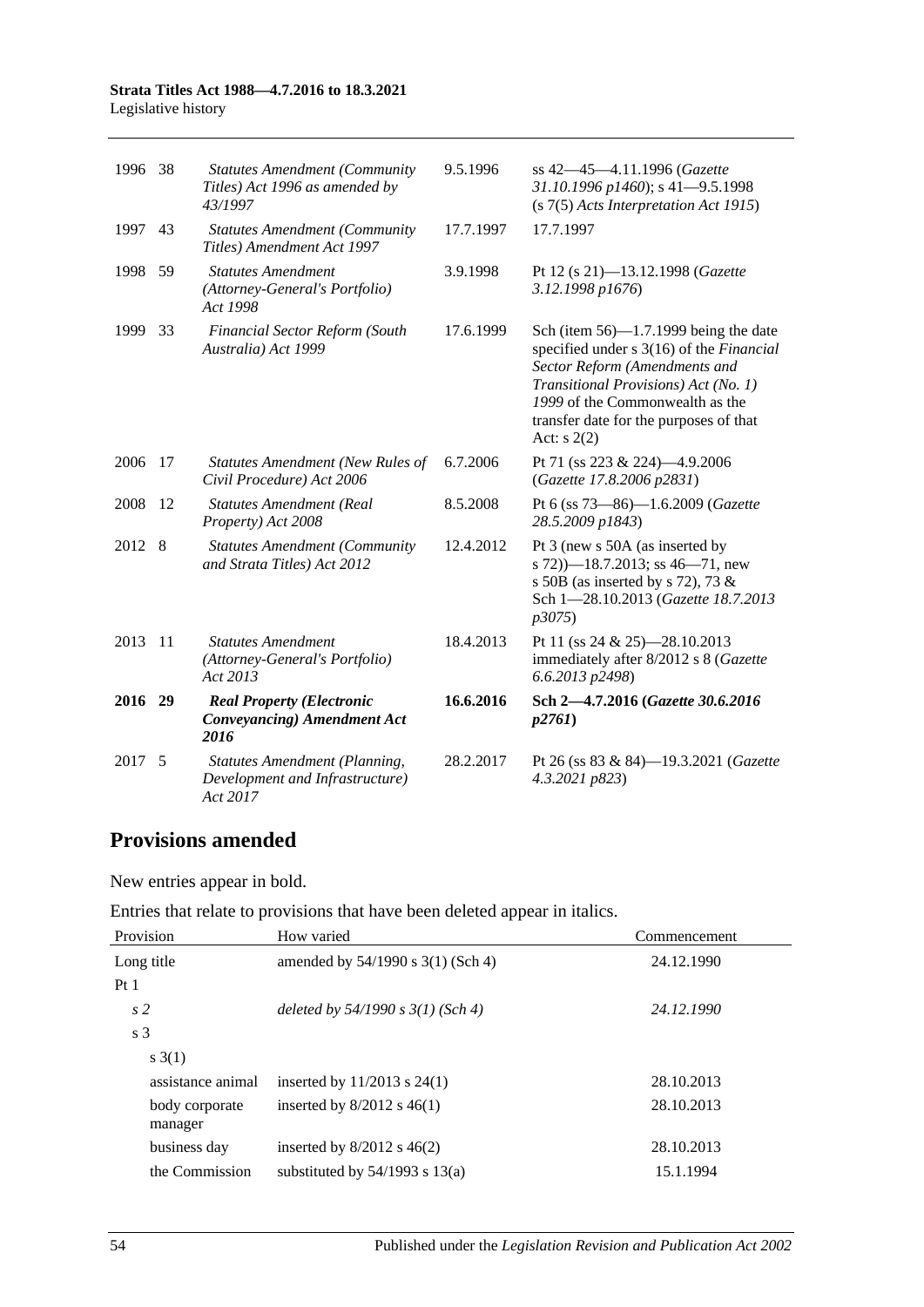| <b>ERD Court</b>                         | inserted by $8/2012$ s 46(3)                                     | 28.10.2013 |
|------------------------------------------|------------------------------------------------------------------|------------|
| fence                                    | inserted by $13/1990$ s $3(a)$                                   | 2.8.1990   |
| holder                                   | inserted by 12/2008 s 73(1)                                      | 1.6.2009   |
| ordinary<br>resolution                   | inserted by $8/2012$ s $46(4)$                                   | 28.10.2013 |
| relevant animal                          | inserted by $11/2013$ s $24(2)$                                  | 28.10.2013 |
| special resolution                       | amended by 8/2012 s 46(5), (6)                                   | 28.10.2013 |
| statutory<br>encumbrance                 | inserted by $13/1990$ s $3(b)$                                   | 2.8.1990   |
|                                          | amended by 54/1993 s 13(b)                                       | 15.1.1994  |
|                                          | (c) deleted by $54/1993$ s $13(b)$                               | 15.1.1994  |
|                                          | amended by 56/1993 Sch 2                                         | 15.1.1994  |
|                                          | amended by $12/2008$ s $73(2)$ —(5)                              | 1.6.2009   |
| therapeutic animal                       | inserted by $11/2013$ s $24(3)$                                  | 28.10.2013 |
| Pt 2                                     |                                                                  |            |
| Pt 2 Div 1                               |                                                                  |            |
| s <sub>5</sub>                           |                                                                  |            |
| s 5(3)                                   | amended by 12/2008 s 74                                          | 1.6.2009   |
| s 5(6)                                   | amended by 13/1990 s 4                                           | 2.8.1990   |
| s 5(7)                                   | amended by 78/1991 s 3                                           | 2.4.1992   |
| Pt 2 Div 2 before<br>deletion by 12/2008 |                                                                  |            |
| s <sub>7</sub>                           |                                                                  |            |
| $s \, 7(4)$                              | amended by $54/1993 s 13(c)$                                     | 15.1.1994  |
| $s \, 7(6)$                              | amended by $13/1990 s 5(a)$                                      | 2.8.1990   |
| $s \, 7(7)$                              | amended by $13/1990 s 5(b)$ , (c)                                | 2.8.1990   |
| $s\,\delta$                              |                                                                  |            |
| $s \, \mathcal{S}(1)$                    | amended by $38/1996 s 41(a)$                                     | 9.5.1998   |
| $s \& (1a)$ and $(1b)$                   | inserted by $38/1996$ s $41(b)$ as substituted by<br>43/1997 s 2 | 9.5.1998   |
| $s \, 8(4)$                              | amended by 11/1994 Sch                                           | 8.9.1994   |
| $s \, 8(5)$                              | substituted by $13/1990 s 6(a)$                                  | 2.8.1990   |
|                                          | deleted by 11/1994 Sch                                           | 8.9.1994   |
| $s \, 8(6)$                              | substituted by $13/1990 s 6(b)$                                  | 1.9.1988   |
| $s \, 8(7)$                              | inserted by $13/1990 s 6(b)$                                     | 1.9.1988   |
| Pt 2 Div 2                               | deleted by 12/2008 s 75                                          | 1.6.2009   |
| Pt 2 Div 4                               |                                                                  |            |
| s 12                                     |                                                                  |            |
| s 12(2)                                  | amended by $13/1990$ s $7(a)$                                    | 2.8.1990   |
|                                          | amended by 12/2008 s 76(1)                                       | 1.6.2009   |
| 12(2a)                                   | inserted by $12/2008$ s $76(2)$                                  | 1.6.2009   |
| s 12(3)                                  | amended by 54/1993 s 13(d)                                       | 15.1.1994  |
|                                          | (b) deleted by $12/2008$ s $76(3)$                               | 1.6.2009   |
|                                          | (a) deleted by 29/2016 Sch 2                                     | 4.7.2016   |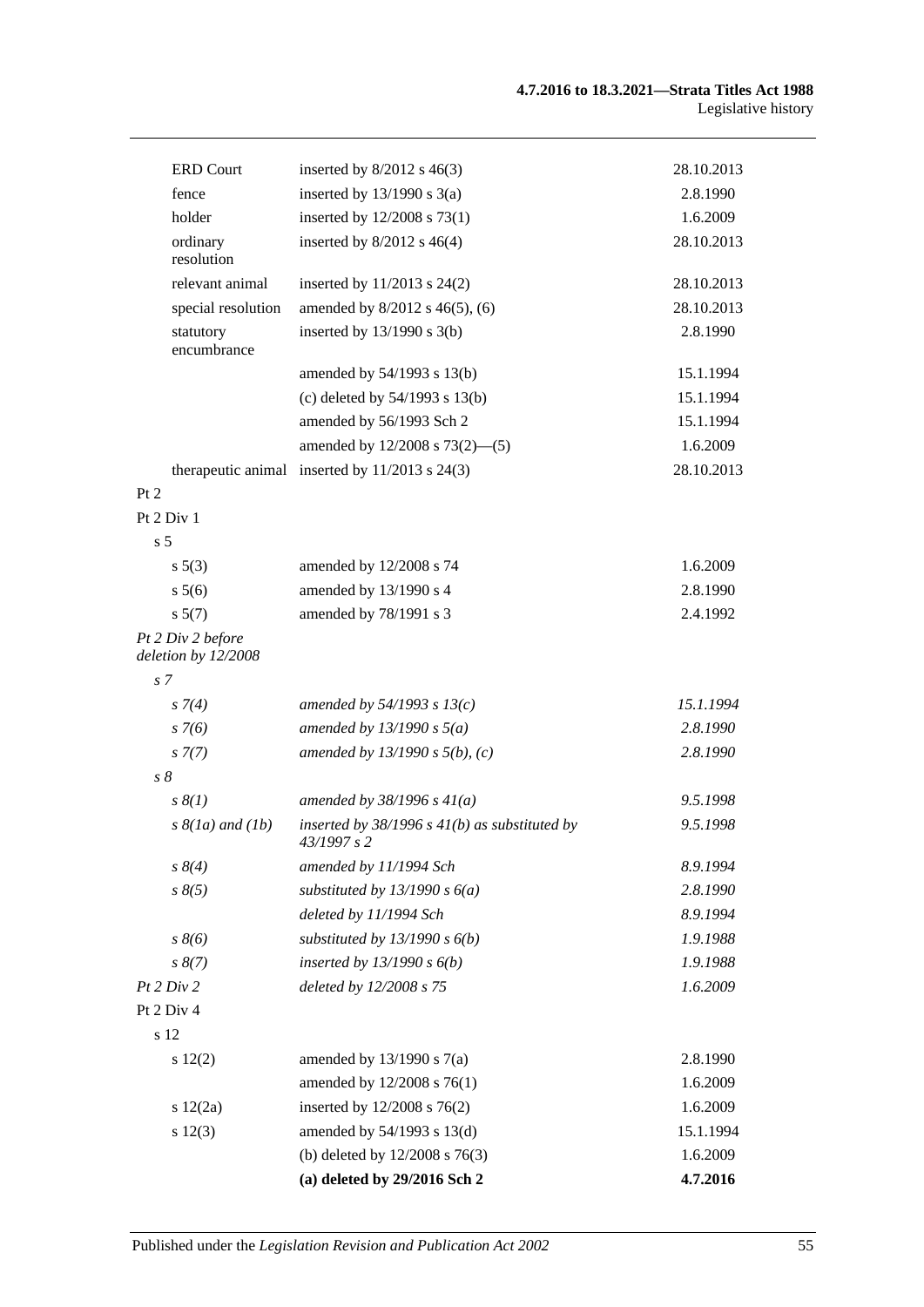|  | amended by 29/2016 Sch 2 |  |
|--|--------------------------|--|

|                       | amended by 29/2016 Sch 2            | 4.7.2016   |
|-----------------------|-------------------------------------|------------|
| s 12(3a)              | inserted by $13/1990$ s $7(b)$      | 2.8.1990   |
| s $12(3b)$ and $(3c)$ | inserted by $12/2008$ s $76(4)$     | 1.6.2009   |
| s 12(4a)              | inserted by $13/1990$ s $7(c)$      | 2.8.1990   |
| s 12(5)               | substituted by $13/1990$ s $7(d)$   | 2.8.1990   |
|                       | amended by 12/2008 s 76(5)          | 1.6.2009   |
| s 12(5a)              | inserted by $13/1990$ s $7(d)$      | 2.8.1990   |
|                       | amended by 12/2008 s 76(6)          | 1.6.2009   |
| s 12(6)               | amended by $13/1990$ s $7(e)$       | 2.8.1990   |
|                       | amended by 11/1994 Sch              | 8.9.1994   |
|                       | amended by 29/2016 Sch 2            | 4.7.2016   |
| s 12(6a)              | inserted by $13/1990 s 7(f)$        | 2.8.1990   |
|                       | deleted by 11/1994 Sch              | 8.9.1994   |
| $s\ 12(8)$            | inserted by 38/1996 s 42            | 4.11.1996  |
| s 12A                 | inserted by 12/2008 s 77            | 1.6.2009   |
| s 13                  |                                     |            |
| s 13(1)               | amended by $8/2012$ s $47(1)$       | 28.10.2013 |
| s $13(3a)$ and $(3b)$ | inserted by $8/2012$ s $47(2)$      | 28.10.2013 |
| s 13(4)               | amended by $8/2012$ s $47(1)$       | 28.10.2013 |
| Pt 2 Div 5            | amended by 13/1990 s 8              | 2.8.1990   |
|                       | amended by $54/1990 s 3(1)$ (Sch 4) | 24.12.1990 |
|                       | amended by 23/1992 s 7              | 21.5.1992  |
|                       | deleted by $54/1993 s 13(e)$        | 15.1.1994  |
| Pt 2 Div 6            |                                     |            |
| s 16                  |                                     |            |
| s 16(2)               | amended by 13/1990 s 9              | 2.8.1990   |
|                       | amended by 12/2008 s 78             | 1.6.2009   |
|                       | $(d)(ii)$ deleted by 29/2016 Sch 2  | 4.7.2016   |
| Pt 2 Div 7            |                                     |            |
| s 17                  |                                     |            |
| s 17(1)               | amended by 8/2012 s 48(1)           | 28.10.2013 |
| $s\ 17(3)$            | amended by 12/2008 s 79(1)          | 1.6.2009   |
|                       | (a) deleted by 29/2016 Sch 2        | 4.7.2016   |
| s 17(4)               | amended by 8/2012 s 48(1)           | 28.10.2013 |
| s $17(4a)$ and $(4b)$ | inserted by 8/2012 s 48(2)          | 28.10.2013 |
| s 17(5)               | amended by 12/2008 s 79(2)          | 1.6.2009   |
|                       | amended by 8/2012 s 48(1)           | 28.10.2013 |
|                       | substituted by 29/2016 Sch 2        | 4.7.2016   |
| s 17(7)               | amended by $13/1990$ s $10(a)$      | 2.8.1990   |
|                       | amended by 8/2012 s 48(1)           | 28.10.2013 |
| s 17(7a)              | inserted by 13/1990 s 10(b)         | 2.8.1990   |
|                       | amended by 29/2016 Sch 2            | 4.7.2016   |
| s 17(9)               | inserted by 38/1996 s 43            | 4.11.1996  |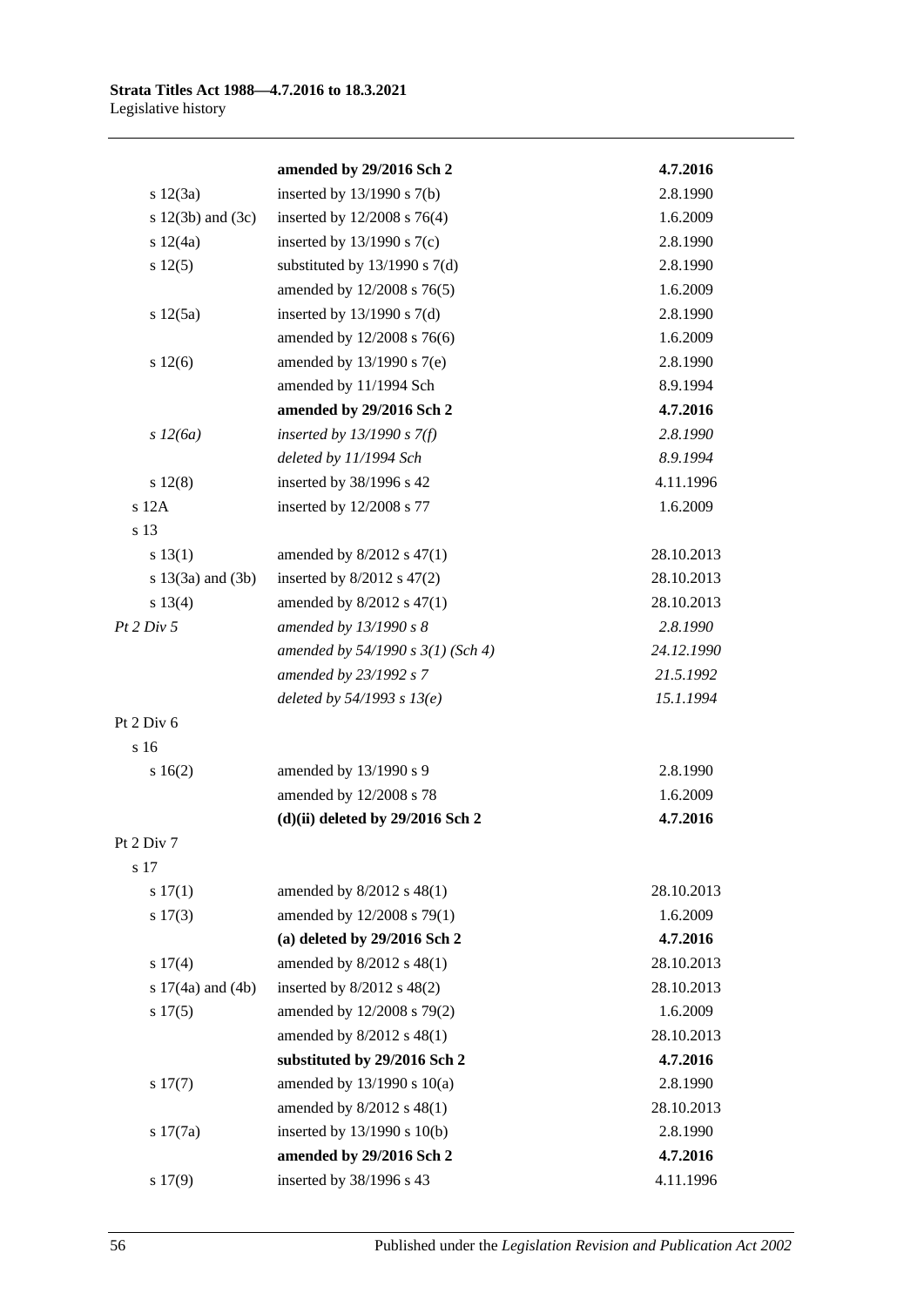#### **4.7.2016 to 18.3.2021—Strata Titles Act 1988** Legislative history

| Pt 2 Div 7A          | inserted by 38/1996 s 44                 | 4.11.1996  |
|----------------------|------------------------------------------|------------|
| Pt 2 Div 8           | inserted by 13/1990 s 11                 | 2.8.1990   |
| s 17A                |                                          |            |
| s 17A(1)             | amended by 12/2008 s 80                  | 1.6.2009   |
|                      | amended by 29/2016 Sch 2                 | 4.7.2016   |
| s 17B                |                                          |            |
| s $17B(2)$ and $(3)$ | substituted by 11/1994 Sch               | 8.9.1994   |
| $s$ 17B(4)           | deleted by 11/1994 Sch                   | 8.9.1994   |
| $s$ 17B(5)           | amended by $54/1993$ s $13(f)$           | 15.1.1994  |
|                      | deleted by 11/1994 Sch                   | 8.9.1994   |
| $s$ 17B(6)           | amended by $54/1993 s 13(g)$             | 15.1.1994  |
|                      | deleted by 11/1994 Sch                   | 8.9.1994   |
| $Pt\,3$              |                                          |            |
| Pt 3 Div 1           |                                          |            |
| s 19                 |                                          |            |
| s $19(3a)$ — $(3d)$  | inserted by $8/2012$ s 49(1)             | 28.10.2013 |
| s 19(4)              | amended by 11/2013 s 25                  | 28.10.2013 |
| s 19(5)              | inserted by 8/2012 s 49(2)               | 28.10.2013 |
| s 19A                | inserted by 8/2012 s 50                  | 28.10.2013 |
| s 20                 |                                          |            |
| $s\,20(3)$           | deleted by 78/1991 s 4                   | 2.4.1992   |
| s 22                 |                                          |            |
| $s\,22(1)$           | amended by 54/1990 s 3(1) (Sch 4)        | 24.12.1990 |
|                      | amended by 78/1991 s 5                   | 2.4.1992   |
| s 23                 |                                          |            |
| $s\,23(1)$           | amended by $13/1990$ s $12(a)$           | 2.8.1990   |
| $s$ 23 $(1a)$        | inserted by 13/1990 s 12(b)              | 2.8.1990   |
| $s\,23(5)$           | amended by 54/1990 s 3(1) (Sch 4)        | 24.12.1990 |
|                      | substituted by 78/1991 s 6               | 2.4.1992   |
| Pt 3 Div 2           |                                          |            |
| s 25                 | amended by 13/1990 s 13                  | 2.8.1990   |
| s 26                 |                                          |            |
| $s \, 26(1)$         | amended by $33/1999$ Sch (item $56(a)$ ) | 1.7.1999   |
| $s \, 26(2)$         | amended by 13/1990 s 14(a)               | 2.8.1990   |
| $s \; 26(3)$         | amended by 13/1990 s 14(b)               | 2.8.1990   |
| $s\,26(6)$           | amended by 54/1990 s 3(1) (Sch 4)        | 24.12.1990 |
| s26A                 | inserted by 8/2012 s 51                  | 28.10.2013 |
| s 27                 |                                          |            |
| $s\,27(2)$           | amended by $8/2012$ s $52(1)$            | 28.10.2013 |
| $s\,27(4)$           | substituted by $8/2012$ s $52(2)$        | 28.10.2013 |
| $s\,27(8)$           | inserted by 13/1990 s 15                 | 2.8.1990   |
| Pt 3 Div 2A          | inserted by 8/2012 s 53                  | 28.10.2013 |
| Pt 3 Div 3           |                                          |            |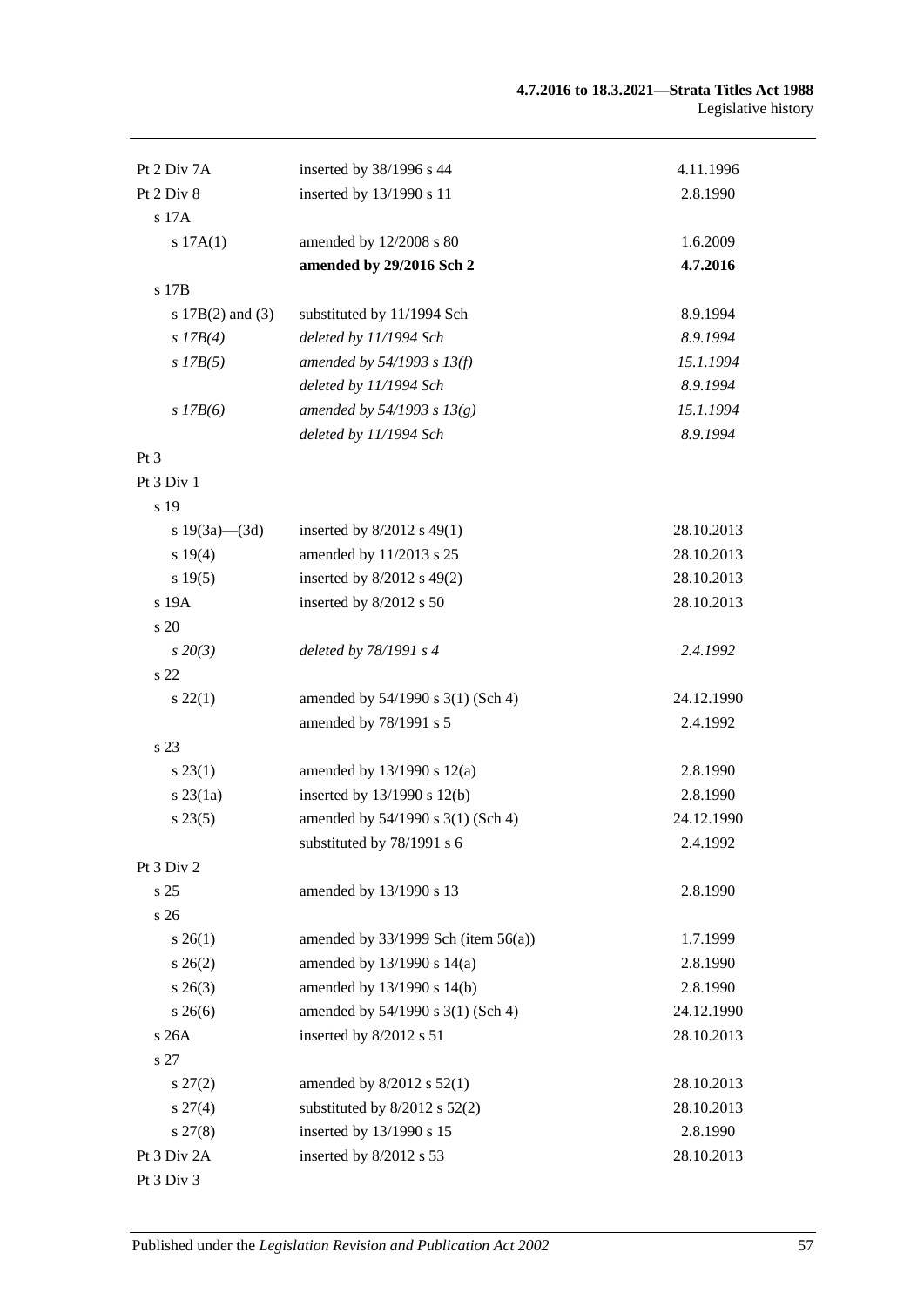#### **Strata Titles Act 1988—4.7.2016 to 18.3.2021** Legislative history

| s 28                     |                                     |            |
|--------------------------|-------------------------------------|------------|
| $s\,28(3)$               | amended by $8/2012$ s $54(1)$       | 28.10.2013 |
| $s \; 28(3a)$ and $(3b)$ | inserted by $8/2012$ s $54(2)$      | 28.10.2013 |
| s 29                     |                                     |            |
| $s\,29(1)$               | substituted by 13/1990 s 16         | 2.8.1990   |
|                          | amended by 8/2012 s 55(1)           | 28.10.2013 |
| $s\,29(1a)$              | inserted by $8/2012$ s $55(2)$      | 28.10.2013 |
| $s\,29(3)$               | amended by $54/1990 s 3(1)$ (Sch 4) | 24.12.1990 |
|                          | deleted by 78/1991 s 7              | 2.4.1992   |
| $s\,29(4)$               | deleted by 78/1991 s 7              | 2.4.1992   |
| s29(5)                   | amended by $54/1990 s 3(1)$ (Sch 4) | 24.12.1990 |
|                          | deleted by 78/1991 s 7              | 2.4.1992   |
| s 29A                    | inserted by 26/1992 s 10            | 6.7.1992   |
| Pt 3 Div 4               |                                     |            |
| s 30                     |                                     |            |
| $s \ 30(3)$              | amended by 13/1990 s 17             | 2.8.1990   |
| s 31                     |                                     |            |
| $s \, 31(2)$             | amended by 13/1990 s 18             | 2.8.1990   |
| s $31(2a)$ (2c)          | inserted by 8/2012 s 56             | 28.10.2013 |
| s 32                     |                                     |            |
| $s \, 32(1)$             | amended by 54/1990 s 3(1) (Sch 4)   | 24.12.1990 |
|                          | amended by 78/1991 s 8              | 2.4.1992   |
|                          | amended by 8/2012 s 57              | 28.10.2013 |
| Pt 3 Div 5               |                                     |            |
| s 33                     |                                     |            |
| $s \, 33(2)$             | amended by 13/1990 s 19(a)          | 2.8.1990   |
|                          | amended by $8/2012$ s $58(1)$       | 28.10.2013 |
| $s \, 33(3)$             | amended by 13/1990 s 19(b)          | 2.8.1990   |
| s 33(3aa)                | inserted by $8/2012$ s $58(2)$      | 28.10.2013 |
| s 33(3a)                 | inserted by 13/1990 s 19(c)         | 2.8.1990   |
| $s \, 33(4)$             | amended by 54/1990 s 3(1) (Sch 4)   | 24.12.1990 |
|                          | amended by 78/1991 s 9              | 2.4.1992   |
| s $33(4a)$ and $(4b)$    | inserted by $8/2012$ s $58(3)$      | 28.10.2013 |
| $s \, 33(6)$             | substituted by $13/1990$ s $19(d)$  | 2.8.1990   |
| $s \, 33(7)$             | amended by 13/1990 s 19(e)          | 2.8.1990   |
| $s \, 33(8)$             | inserted by $13/1990$ s $19(f)$     | 2.8.1990   |
|                          | substituted by $8/2012$ s $58(4)$   | 28.10.2013 |
| s $33(9)$ - $(12)$       | inserted by $8/2012$ s $58(4)$      | 28.10.2013 |
| s 33A                    | inserted by 8/2012 s 59             | 28.10.2013 |
| s 34                     |                                     |            |
| $s \; 34(2)$             | amended by $13/1990$ s $20(a)$      | 2.8.1990   |
| $s \frac{34}{2a}$        | inserted by $8/2012$ s $60(1)$      | 28.10.2013 |
| s $34(3a)$ — $(3f)$      | inserted by $8/2012$ s $60(2)$      | 28.10.2013 |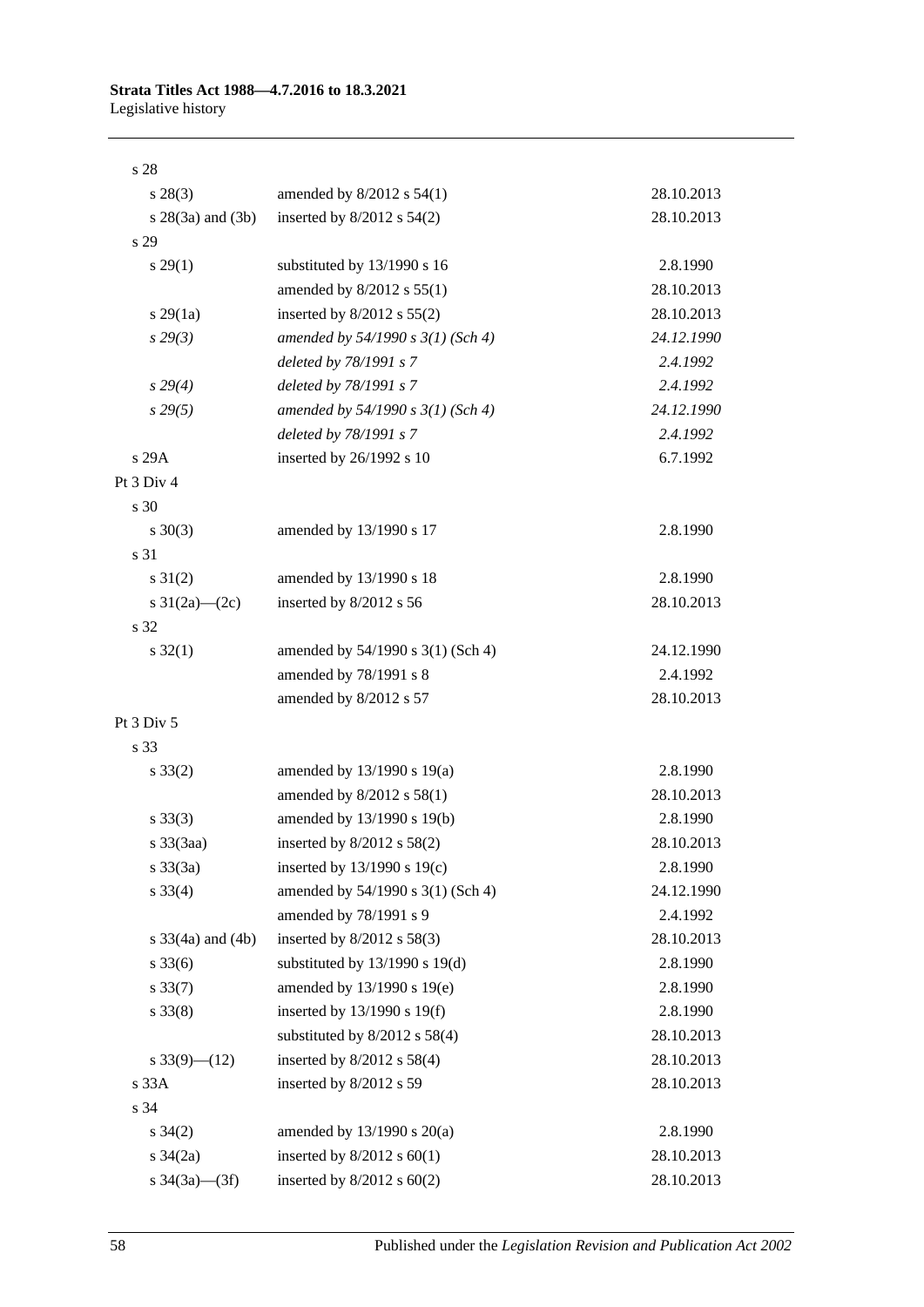| $s \, 34(5)$          | amended by 13/1990 s 20(b)               | 2.8.1990   |
|-----------------------|------------------------------------------|------------|
| $s \frac{34(6)}{2}$   | substituted by $13/1990$ s $20(c)$       | 2.8.1990   |
| $s\,34(8)$            | substituted by $13/1990$ s $20(d)$       | 2.8.1990   |
|                       | substituted by $8/2012$ s $60(3)$        | 28.10.2013 |
| s 34A                 | inserted by 8/2012 s 61                  | 28.10.2013 |
| Pt 3 Div 6            |                                          |            |
| s 35                  |                                          |            |
| $s \, 35(1)$          | amended by $13/1990$ s $21(a)$           | 2.8.1990   |
|                       | amended by 8/2012 s 62                   | 28.10.2013 |
| $s \, 35(1a)$         | inserted by $13/1990$ s $21(b)$          | 2.8.1990   |
| $s \, 35(4)$          | substituted by $13/1990$ s $21(c)$       | 2.8.1990   |
| s $35(4a)$ and $(4b)$ | inserted by $13/1990$ s $21(c)$          | 2.8.1990   |
| $s \, 35(5)$          | amended by 8/2012 s 62                   | 28.10.2013 |
| $s \, 35(6)$          | amended by 13/1990 s 21(d)               | 2.8.1990   |
| $s \, 35(7)$          | amended by 13/1990 s 21(e)               | 2.8.1990   |
| Pt 3 Div 6A           | inserted by 38/1996 s 45                 | 4.11.1996  |
| s 36A                 | amended by $33/1999$ Sch (item $56(b)$ ) | 1.7.1999   |
| s 36B                 |                                          |            |
| agent                 | amended by $33/1999$ Sch (item $56(c)$ ) | 1.7.1999   |
| s 36C                 |                                          |            |
| s $36C(4)$            | amended by $33/1999$ Sch (item $56(d)$ ) | 1.7.1999   |
| s 36E                 | amended by $33/1999$ Sch (item $56(e)$ ) | 1.7.1999   |
| s 36G                 |                                          |            |
| $s \, 36G(3)$         | amended by 8/2012 s 63(1), (2)           | 28.10.2013 |
| $s \; 36G(4)$         | amended by 12/2008 s 81                  | 1.6.2009   |
| s 36H                 |                                          |            |
| $s \, 36H(1)$         | amended by 59/1998 s 21                  | 13.12.1998 |
|                       | amended by $8/2012$ s $64(1)$            | 28.10.2013 |
| s $36H(2)$            | amended by $8/2012$ s $64(2)$            | 28.10.2013 |
| s 36I                 |                                          |            |
| $s \, 36I(2)$         | amended by $33/1999$ Sch (item $56(f)$ ) | 1.7.1999   |
| s 36J                 | amended by $33/1999$ Sch (item $56(g)$ ) | 1.7.1999   |
| s 36L                 |                                          |            |
| s $36L(1)$ and $(2)$  | amended by $33/1999$ Sch (item $56(h)$ ) | 1.7.1999   |
| Pt 3 Div 7            |                                          |            |
| s 37                  |                                          |            |
| $s \frac{37}{a1}$     | inserted by 12/2008 s 82(1)              | 1.6.2009   |
| $s \frac{37(1)}{2}$   | amended by 12/2008 s 82(2)               | 1.6.2009   |
| $s \frac{37(3)}{2}$   | amended by 12/2008 s 82(3)               | 1.6.2009   |
| $s \frac{37(4)}{4}$   | amended by 12/2008 s 82(4)               | 1.6.2009   |
| Pt 3 Div 8            |                                          |            |
| s 38                  |                                          |            |
| $s \ 38(1)$           | amended by 54/1990 s 3(1) (Sch 4)        | 24.12.1990 |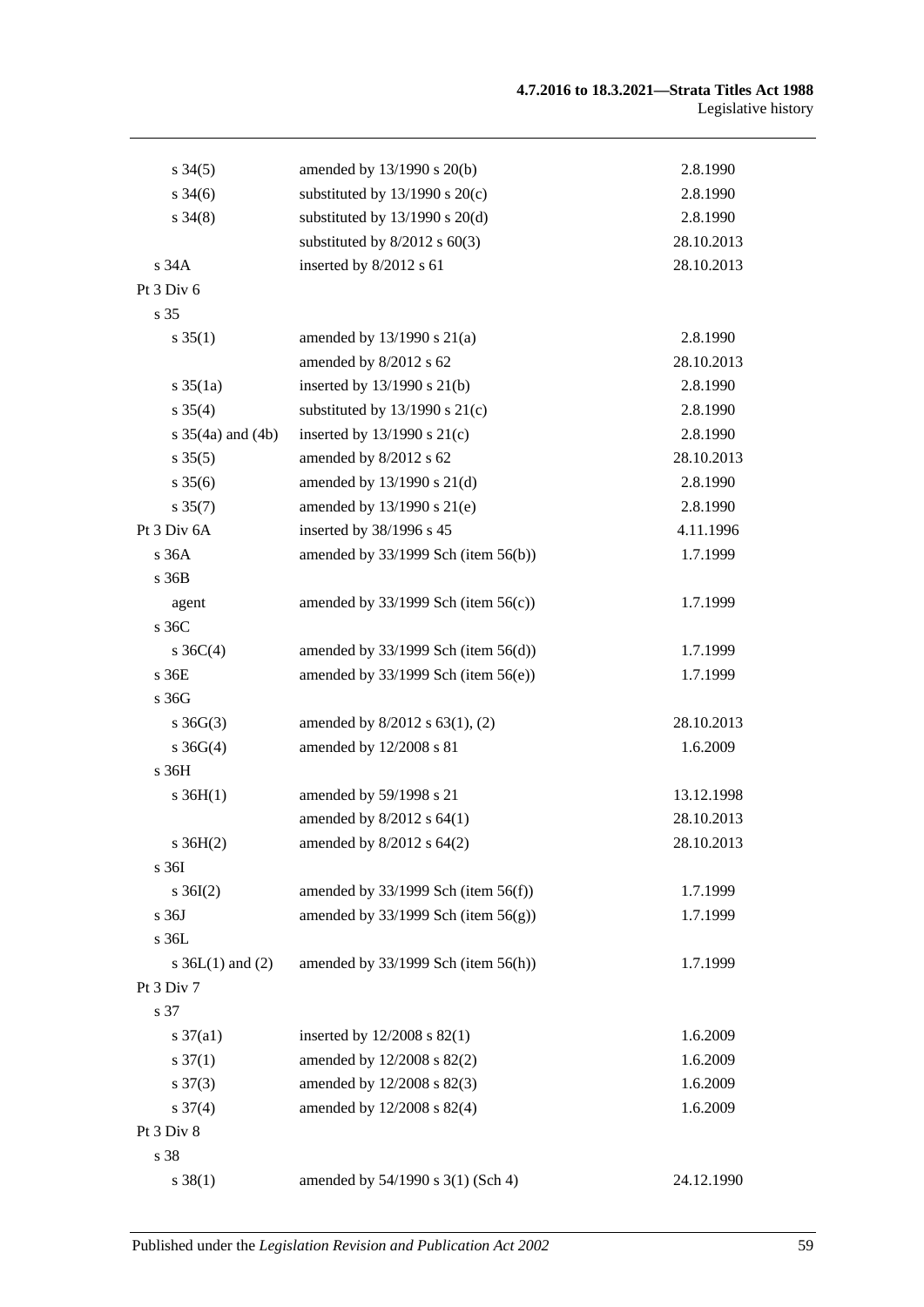#### **Strata Titles Act 1988—4.7.2016 to 18.3.2021** Legislative history

| $s \ 38(2)$                              | substituted by 13/1990 s 22                 | 2.8.1990   |
|------------------------------------------|---------------------------------------------|------------|
| $s \ 38(3)$                              | amended by 54/1990 s 3(1) (Sch 4)           | 24.12.1990 |
|                                          | (a) deleted by 29/2016 Sch 2                | 4.7.2016   |
| s 39                                     |                                             |            |
| $s \, 39(2)$                             | amended by 54/1990 s 3(1) (Sch 4)           | 24.12.1990 |
| s 39A                                    | inserted by 8/2012 s 65                     | 28.10.2013 |
| s 40                                     |                                             |            |
| $s\ 40(2)$                               | amended by 54/1990 s 3(1) (Sch 4)           | 24.12.1990 |
| s 41                                     |                                             |            |
| $s\ 41(1)$                               | amended by 13/1990 s 23(a), (b)             | 2.8.1990   |
|                                          | amended by 54/1990 s 3(1) (Sch 4)           | 24.12.1990 |
|                                          | amended by 8/2012 s 66(1), (2)              | 28.10.2013 |
| $s\ 41(1a)$ and $(1b)$                   | inserted by $8/2012$ s 66(3)                | 28.10.2013 |
| $s\ 41(2a)$                              | inserted by $13/1990$ s $23(c)$             | 2.8.1990   |
|                                          | amended by 54/1990 s 3(1) (Sch 4)           | 24.12.1990 |
| Pt 3A                                    | inserted by 78/1991 s 10                    | 2.4.1992   |
| $s$ 41AA                                 | inserted by 8/2012 s 67                     | 28.10.2013 |
| s 41A                                    |                                             |            |
| $s\ 41A(1)$                              | amended by $8/2012$ s $68(1)$ —(3)          | 28.10.2013 |
| $s\ 41A(2)$                              | substituted by $26/1992$ s $11(a)$          | 6.7.1992   |
|                                          | substituted by 12/2008 s 83                 | 1.6.2009   |
| $s\ 41A(3)$                              | amended by 17/2006 s 223                    | 4.9.2006   |
| $s\ 41A(4)$                              | amended by 26/1992 s 11(b)                  | 6.7.1992   |
| $s\ 41A(9)$                              | amended by $8/2012$ s $68(4)$ —(6)          | 28.10.2013 |
| $s$ 41A(10a)                             | inserted by $8/2012$ s $68(7)$              | 28.10.2013 |
| $s$ 41A(19) before<br>deletion by 8/2012 |                                             |            |
| small claim                              | deleted by $26/1992 s 11(c)$                | 6.7.1992   |
| $s$ 41A(19)                              | deleted by 8/2012 s 68(8)                   | 28.10.2013 |
| Pt 4                                     |                                             |            |
| s <sub>44</sub>                          |                                             |            |
| $s\,44(2)$                               | substituted by 13/1990 s 24                 | 2.8.1990   |
| $s\,44(3)$                               | amended by 54/1990 s 3(1) (Sch 4)           | 24.12.1990 |
| s 44A                                    | inserted by 16/1989 s 3                     | 4.5.1989   |
|                                          | s 44A(2a) and (2b) inserted by 13/1990 s 25 | 2.8.1990   |
| s 46                                     |                                             |            |
| $s\,46(a1)$                              | inserted by $12/2008$ s $84(1)$             | 1.6.2009   |
| $s\,46(1)$                               | amended by 12/2008 s 84(2), (3)             | 1.6.2009   |
| $s\ 46(2)$ and (3)                       | amended by 12/2008 s 84(4)                  | 1.6.2009   |
| s 47                                     | substituted by 8/2012 s 69                  | 28.10.2013 |
| s 48A                                    | inserted by 12/2008 s 85                    | 1.6.2009   |
| s 49                                     |                                             |            |
| $s\,49(1)$                               | substituted by 8/2012 s 70                  | 28.10.2013 |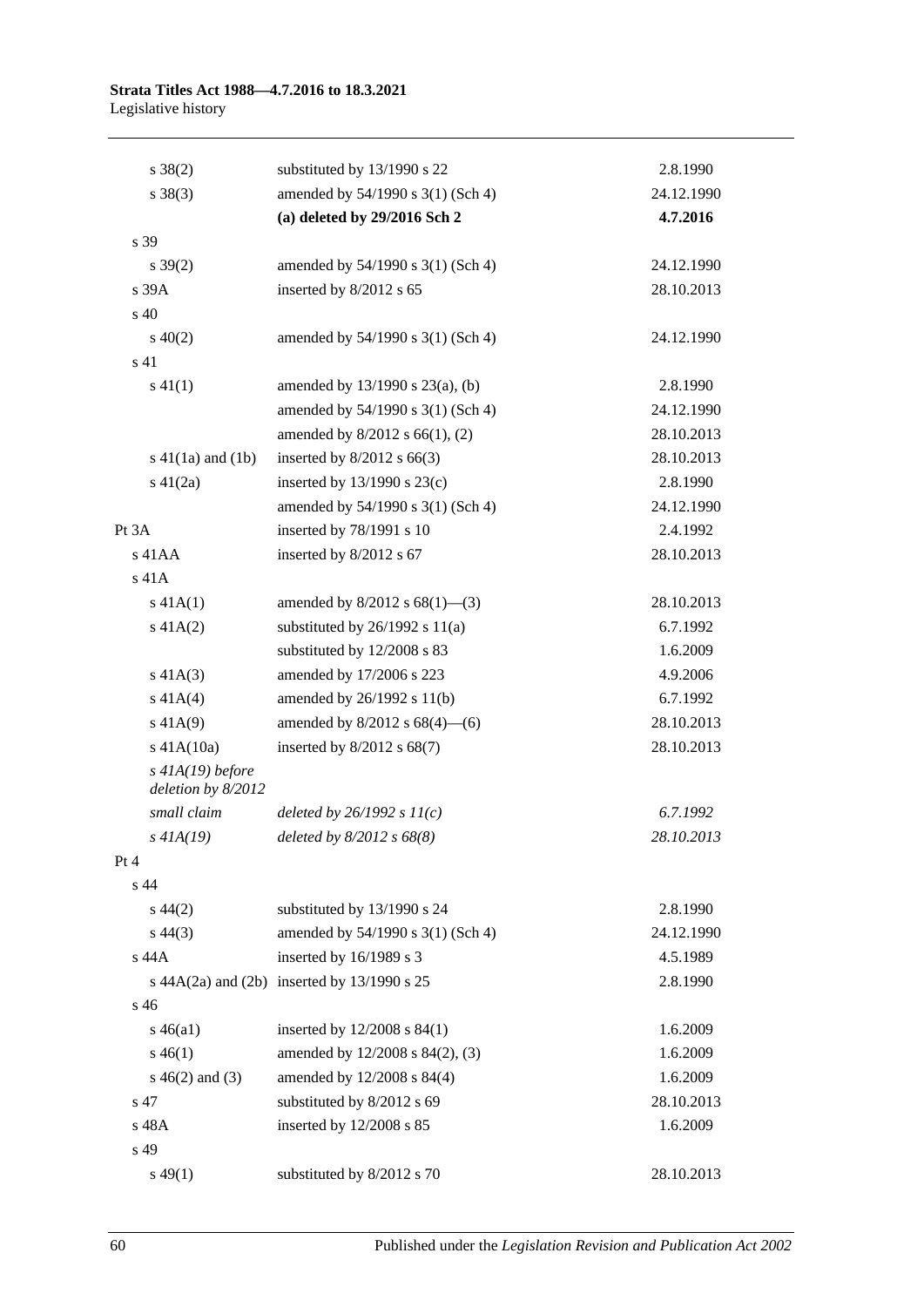| $s\,49(2)$                         | amended by 54/1990 s 3(1) (Sch 4)     | 24.12.1990 |
|------------------------------------|---------------------------------------|------------|
|                                    | substituted by $78/1991$ s $11(a)$    | 2.4.1992   |
| $s\,49(3)$                         | amended by 78/1991 s 11(b)            | 2.4.1992   |
| $\frac{1}{2}$ 50                   |                                       |            |
| s $50(2)$ and (3)                  | substituted by 8/2012 s 71            | 28.10.2013 |
| $s\,50(4)$                         | amended by 13/1990 s 26               | 2.8.1990   |
| $s\,50(5)$                         | amended by 54/1990 s 3(1) (Sch 4)     | 24.12.1990 |
| s 50A                              | inserted by 8/2012 s 72               | 18.7.2013  |
| $s$ 50 $B$                         | inserted by 8/2012 s 72               | 28.10.2013 |
| s <sub>51</sub>                    |                                       |            |
| $s\,51(2)$                         | amended by $54/1990$ s $3(1)$ (Sch 4) | 24.12.1990 |
|                                    | amended by 8/2012 s 73                | 28.10.2013 |
| Sch 1                              | deleted by $54/1990 s 3(1)$ (Sch 4)   | 24.12.1990 |
| Sch <sub>2</sub>                   |                                       |            |
| cl <sub>2</sub>                    | substituted by 13/1990 s 27           | 1.9.1988   |
| cl 5 before deletion<br>by 12/2008 |                                       |            |
| cl 5(4)                            | amended by 17/2006 s 224              | 4.9.2006   |
| cl.5                               | deleted by 12/2008 s 86               | 1.6.2009   |
| Sch <sub>3</sub>                   |                                       |            |
| Article 6                          | amended by 13/1990 s 28               | 2.8.1990   |

## **Transitional etc provisions associated with Act or amendments**

## *Statutes Amendment (Community and Strata Titles) Act 2012, Sch 1—Transitional provisions*

## **1—Delegations made prior to commencement**

- (1) A delegation of functions or powers made by a community corporation before the commencement of section 17 or made by a strata corporation before the commencement of section 53 is revocable as follows:
	- (a) in a case where there is a contract relating to the delegation between the corporation and a body corporate manager—the delegation is revoked on termination or expiry of the contract;
	- (b) in any other case—the delegation is revocable by the corporation at any time by notice given in writing (notwithstanding any agreement to the contrary by the corporation).
- (2) In this clause—

*body corporate manager* means a person who carries on a business, or is an employee in a business, that consists of, or includes, acting as a delegate of community corporations under the *[Community Titles Act](http://www.legislation.sa.gov.au/index.aspx?action=legref&type=act&legtitle=Community%20Titles%20Act%201996) 1996* or of strata corporations under the *[Strata Titles Act](http://www.legislation.sa.gov.au/index.aspx?action=legref&type=act&legtitle=Strata%20Titles%20Act%201988) 1988*.